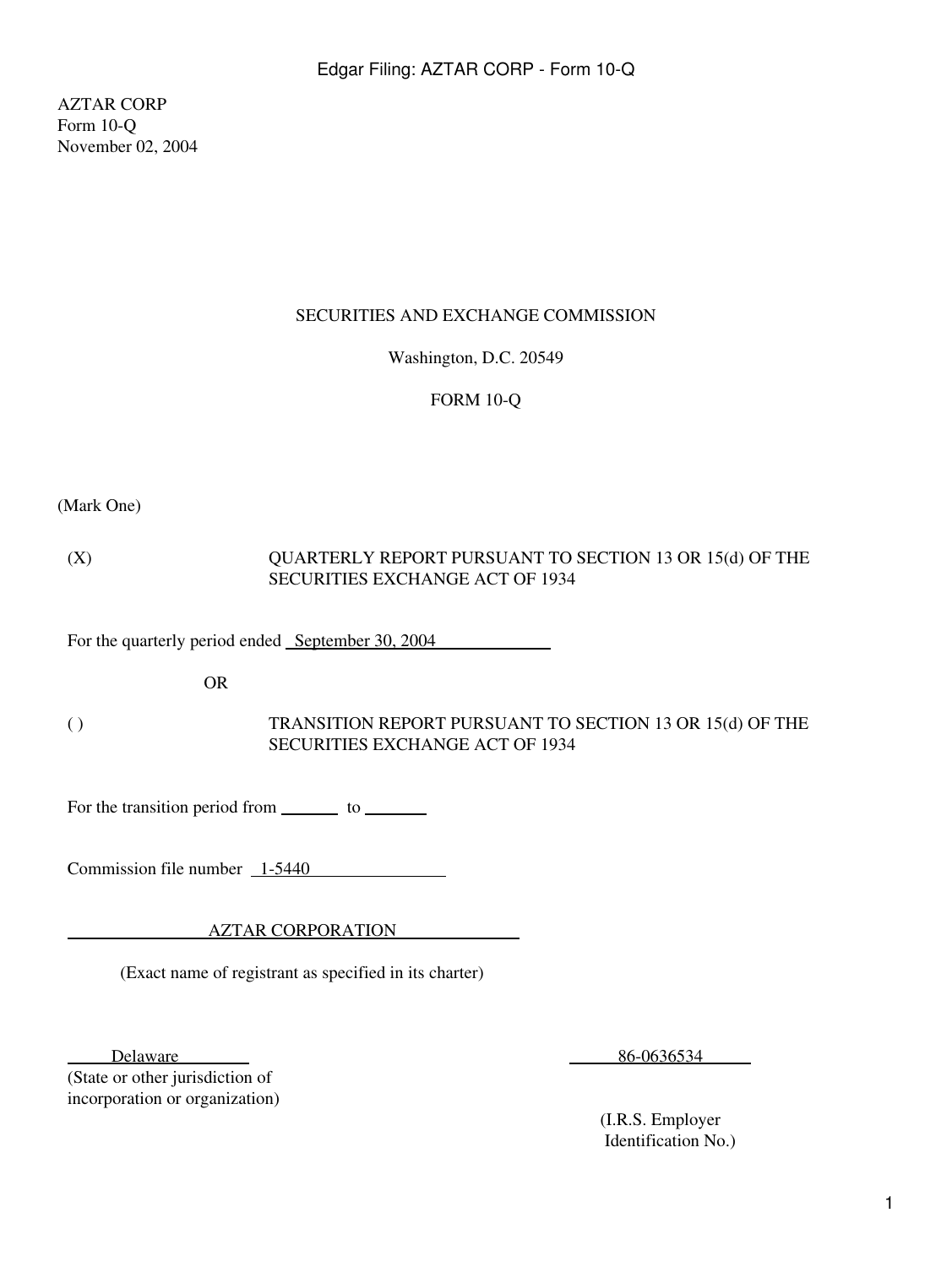2390 East Camelback Road, Suite 400, Phoenix, Arizona 85016

(Address of principal executive offices) (Zip Code)

 (602) 381-4100 (Registrant′ s telephone number, including area code)

Indicate by check mark whether the registrant (1) has filed all reports required to be filed by Section 13 or 15(d) of the Securities Exchange Act of 1934 during the preceding 12 months (or for such shorter period that the registrant was required to file such reports), and (2) has been subject to such filing requirements for the past 90 days. Yes  $X$  No  $\blacksquare$ 

Indicate by check mark whether the registrant is an accelerated filer (as defined in Rule 12b-2 of the Exchange Act). Yes  $X$  No  $\Box$ 

At October 28, 2004, the registrant had outstanding 34,656,419 shares of its common stock, \$.01 par value.

# AZTAR CORPORATION AND SUBSIDIARIES

FORM 10-Q

INDEX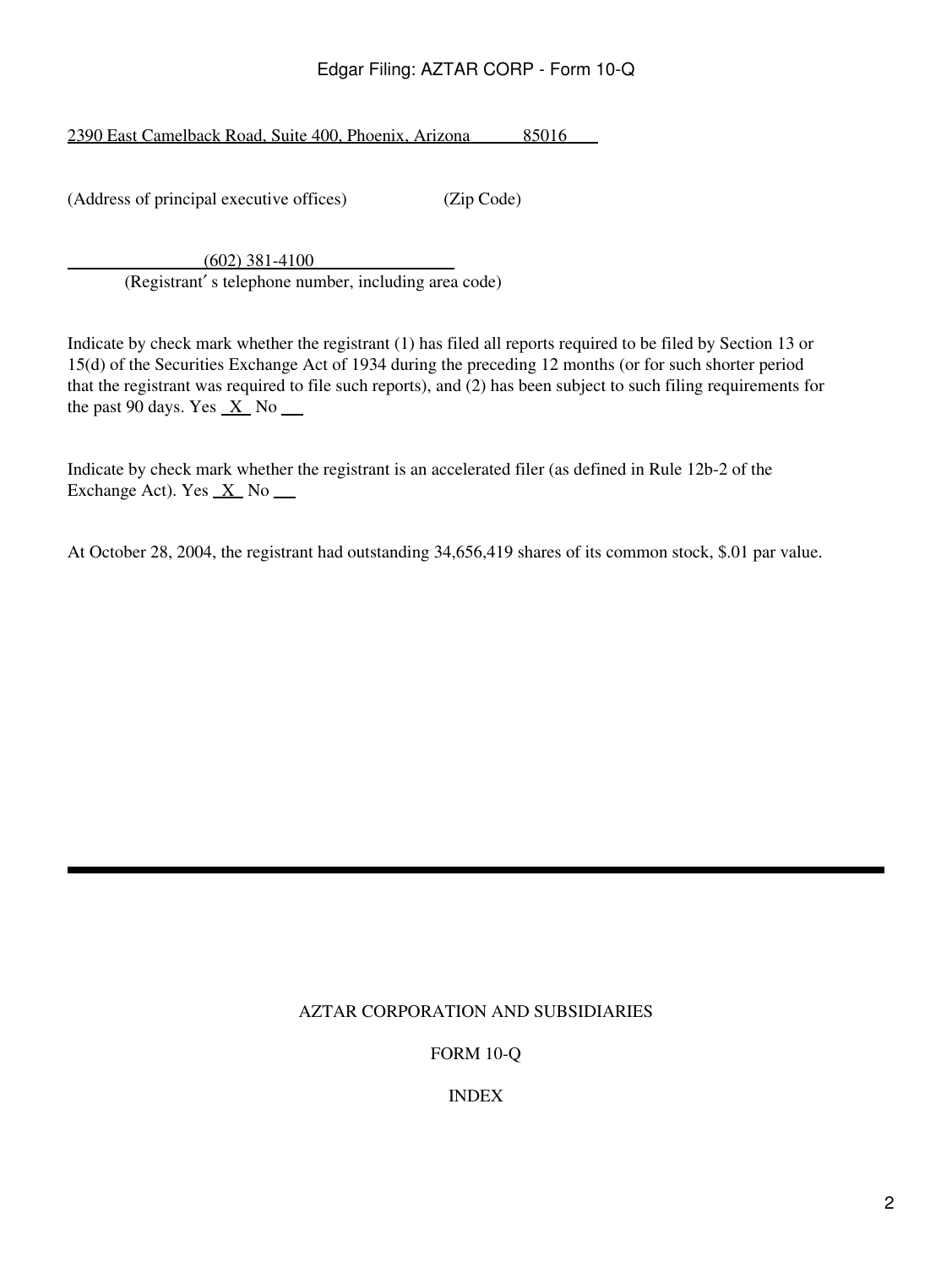# PART I. FINANCIAL INFORMATION PAGE

|          |                          |                                                                                                                           | $---$ |
|----------|--------------------------|---------------------------------------------------------------------------------------------------------------------------|-------|
| Item 1.  |                          | <b>Financial Statements</b>                                                                                               |       |
|          |                          | Consolidated Balance Sheets at September 30, 2004 and<br>January<br>1,2004                                                | 3     |
|          |                          | Consolidated Statements of Operations for the quarters and<br>nine months ended September 30, 2004 and October 2,<br>2003 | 5     |
|          |                          | Consolidated Statements of Cash Flows for the nine<br>months<br>ended September 30, 2004 and October 2, 2003              | 6     |
|          |                          | Consolidated Statements of Shareholders' Equity for the<br>nine months ended September 30, 2004 and October 2,<br>2003    | 8     |
|          |                          | Notes to Consolidated Financial Statements                                                                                | 9     |
| Item 2.  |                          | Management's Discussion and Analysis of Financial<br>Condition and Results of Operations                                  | 19    |
| Item 3.  |                          | Quantitative and Qualitative Disclosures About Market<br><b>Risk</b>                                                      | 32    |
| Item 4.  |                          | <b>Controls and Procedures</b>                                                                                            | 33    |
| PART II. | <b>OTHER INFORMATION</b> |                                                                                                                           |       |
| Item 1.  |                          | <b>Legal Proceedings</b>                                                                                                  | 33    |
| Item 2.  |                          | Unregistered Sales of Equity Securities and Use of<br>Proceeds                                                            | 36    |
| Item 6.  |                          | Exhibits                                                                                                                  | 37    |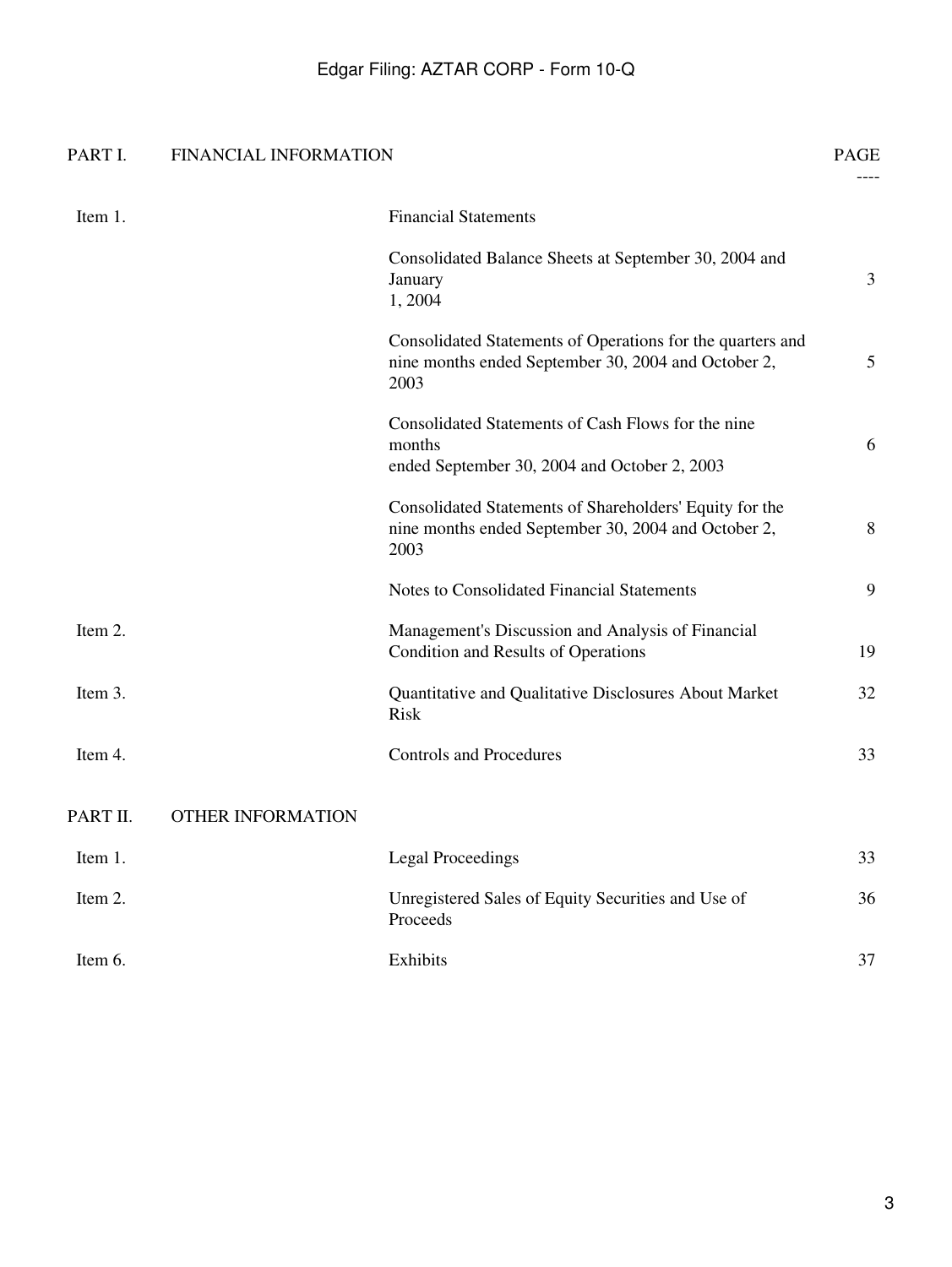2

# AZTAR CORPORATION AND SUBSIDIARIES CONSOLIDATED BALANCE SHEETS (unaudited) (in thousands, except share data)

|                                          | September 30,<br><u>2004</u> | January 1,<br>2004 |
|------------------------------------------|------------------------------|--------------------|
| Assets                                   |                              |                    |
| Current assets:                          |                              |                    |
| Cash and cash equivalents                | \$<br>49,275                 | \$<br>70,586       |
| Accounts receivable, net                 | 16,823                       | 17,043             |
| Construction accident receivables        | 6,074                        | 3,345              |
| Refundable income taxes                  |                              | 5,587              |
| Inventories                              | 7,811                        | 7,576              |
| Prepaid expenses                         | 10,655                       | 10,049             |
| Deferred income taxes                    | 11,402                       | <u>14,945</u>      |
| Total current assets                     | 102,040                      | 129,131            |
| Investments                              | 20,492                       | 19,586             |
| Property and equipment:                  |                              |                    |
| Buildings, riverboats and equipment, net | 728,955                      | 738,978            |
| Land                                     | 216,109                      | 216,103            |
| Construction in progress                 | 260,907                      | 166,544            |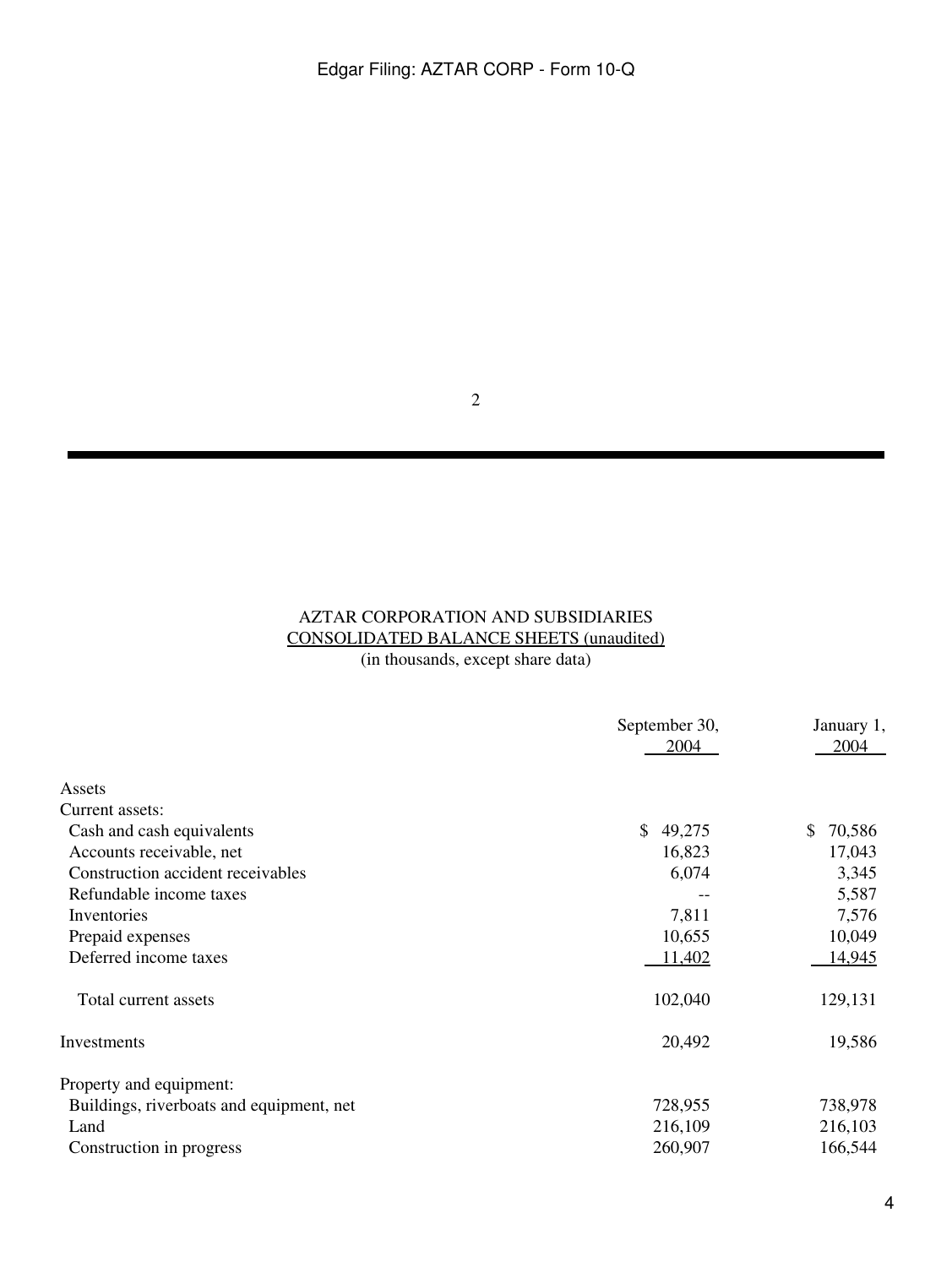| Leased under capital leases, net | $\overline{31}$ | 44          |
|----------------------------------|-----------------|-------------|
|                                  | 1,206,002       | 1,121,669   |
| Intangible assets                | 34,645          | 34,616      |
| Other assets                     | 81,074          | 42,771      |
|                                  | \$1,444,253     | \$1,347,773 |
|                                  |                 |             |

The accompanying notes are an integral part of these financial statements.

3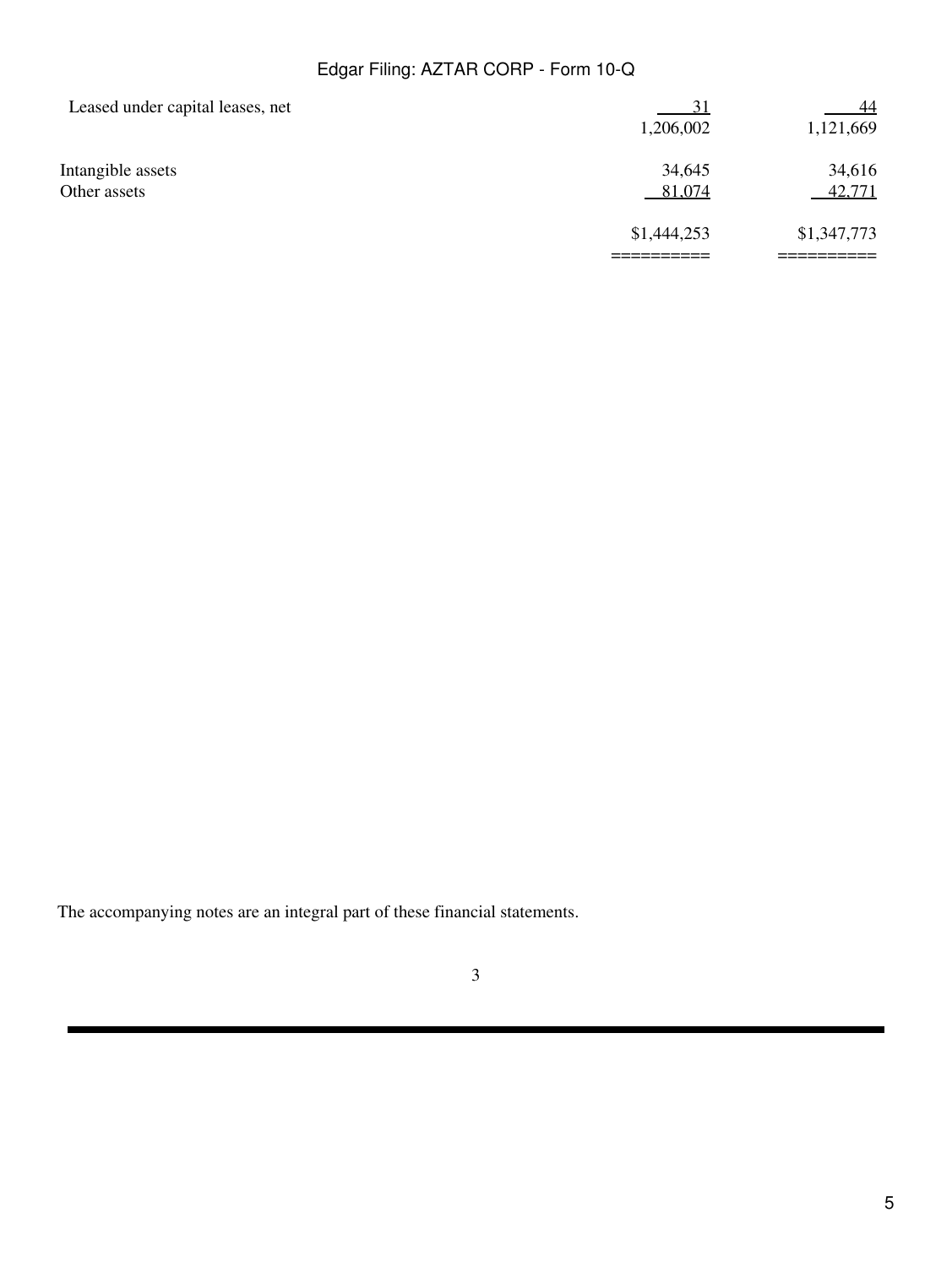# AZTAR CORPORATION AND SUBSIDIARIES CONSOLIDATED BALANCE SHEETS (unaudited)(continued)

(in thousands, except share data)

|                                                | September 30,<br>2004  | January 1,<br>2004     |
|------------------------------------------------|------------------------|------------------------|
| Liabilities and Shareholders' Equity           |                        |                        |
| <b>Current liabilities:</b>                    |                        |                        |
| Accounts payable and accruals                  | $\mathbb{S}$<br>88,530 | $\mathbb{S}$<br>65,746 |
| Accrued payroll and employee benefits          | 26,925                 | 28,133                 |
| Accrued interest payable                       | 10,987                 | 9,478                  |
| Accrued rent                                   | 10,401                 | 10,755                 |
| Income taxes payable                           | 9,701                  |                        |
| Current portion of long-term debt              | 1,011                  | 16,963                 |
| Current portion of other long-term liabilities | 972                    | 981                    |
| Total current liabilities                      | 148,527                | 132,056                |
| Long-term debt                                 | 672,071                | 628,603                |
| Other long-term liabilities                    | 20,955                 | 19,825                 |
| Deferred income taxes                          | 34,145                 | 27,462                 |
| Contingencies and commitments                  |                        |                        |
| Series B convertible preferred stock           |                        |                        |
| (redemption value $$13,359$ and $$12,187$ )    | 4,985                  | 5,253                  |
| Shareholders' equity:                          |                        |                        |
| Common stock, \$.01 par value (34,642,586 and  |                        |                        |
| 34,270,803 shares outstanding)                 | 531                    | 526                    |
| Paid-in capital                                | 448,937                | 441,498                |
| Retained earnings                              | 317,033                | 291,573                |
| Accumulated other comprehensive loss           | (1,526)                | (1,526)                |
| Less: Treasury stock                           | (201, 405)             | (197, 497)             |
| Total shareholders' equity                     | 563,570                | 534,574                |
|                                                | \$1,444,253            | \$1,347,773            |
|                                                | __________             | ==========             |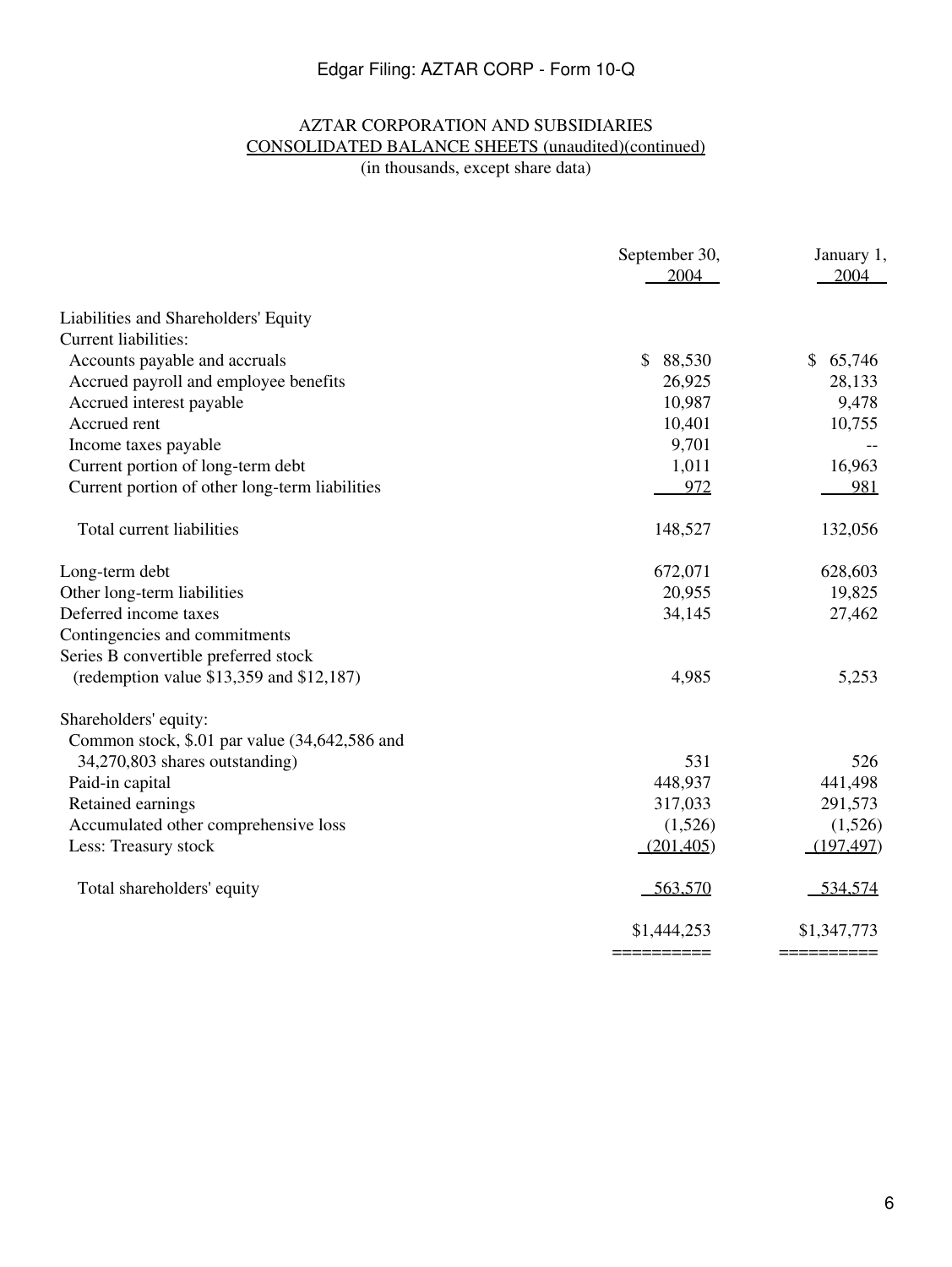The accompanying notes are an integral part of these financial statements.

4

AZTAR CORPORATION AND SUBSIDIARIES CONSOLIDATED STATEMENTS OF OPERATIONS (unaudited) For the periods ended September 30, 2004 and October 2, 2003 (in thousands, except per share data)

Third Quarter Nine Months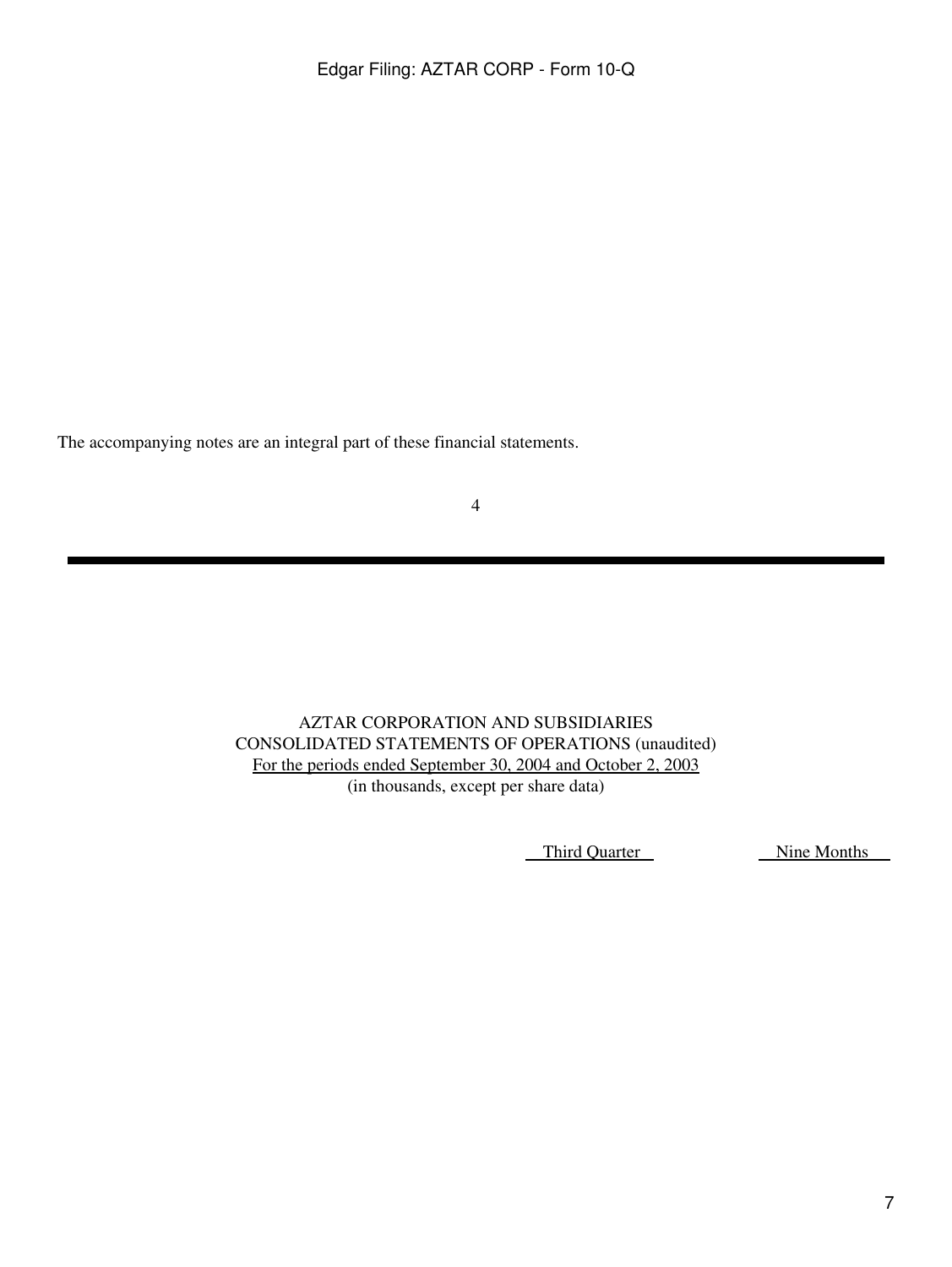|                                                                                 | 2004      | 2003                     | 2004      | 2003                     |
|---------------------------------------------------------------------------------|-----------|--------------------------|-----------|--------------------------|
| Revenues                                                                        |           |                          |           |                          |
| Casino                                                                          |           |                          |           |                          |
| Rooms                                                                           |           |                          |           |                          |
| Food and beverage                                                               | \$167,631 | \$164,748                | \$485,282 | \$496,084                |
| Other                                                                           | 22,751    | 20,885                   | 66,215    | 58,580                   |
|                                                                                 | 14,340    | 13,845                   | 42,119    | 42,872                   |
| Costs and expenses                                                              | 10,742    | 10,789                   | 29,873    | 30,266                   |
| Casino                                                                          | 215,464   | 210,267                  | 623,489   | 627,802                  |
| Rooms                                                                           |           |                          |           |                          |
| Food and beverage                                                               | 71,068    | 70,224                   | 208,601   | 211,399                  |
| Other                                                                           | 11,455    | 10,570                   | 32,072    | 30,039                   |
| Marketing                                                                       | 13,867    | 13,124                   | 40,789    | 40,562                   |
| General and administrative                                                      | 7,708     | 7,699                    | 22,650    | 22,925                   |
| <b>Utilities</b>                                                                | 19,596    | 18,809                   | 57,746    | 57,613                   |
| Repairs and maintenance                                                         | 20,609    | 19,596                   | 61,934    | 57,231                   |
| Provision for doubtful accounts                                                 | 6,160     | 5,650                    | 14,965    | 13,873                   |
| Property taxes and insurance                                                    | 6,700     | 6,168                    | 19,335    | 18,607                   |
| Rent                                                                            | 355       | 435                      | 848       | 1,186                    |
| Construction accident related                                                   | 7,021     | 7,299                    | 22,051    | 22,255                   |
| Construction accident insurance                                                 | 2,220     | 2,111                    | 6,468     | 6,385                    |
| recoveries                                                                      | 3,183     | $- -$                    | 5,543     | $\overline{\phantom{m}}$ |
| Depreciation and amortization                                                   |           |                          |           |                          |
| Preopening costs                                                                | (2,000)   |                          | (10,500)  | --                       |
|                                                                                 | 13,894    | 12,971                   | 40,129    | 38,473                   |
|                                                                                 | 1,123     | $- \, -$                 | 1,123     | $-\, -$                  |
| Operating income                                                                | 182,959   | 174,656                  | 523,754   | 520,548                  |
| Other income                                                                    | 32,505    | 35,611                   | 99,735    | 107,254                  |
| Interest income                                                                 |           |                          |           |                          |
| Interest expense                                                                | 315       | --                       | 315       | --                       |
| Loss on early retirement of debt                                                | 199       | 153                      | 578       | 549                      |
|                                                                                 | (8, 883)  | (8,774)                  | (26,292)  | (27, 540)                |
| Income before income taxes                                                      | (1,751)   | $\overline{\phantom{m}}$ | (10,372)  | $\equiv$                 |
| Income taxes                                                                    | 22,385    | 26,990                   | 63,964    | 80,263                   |
|                                                                                 | (9,191)   | (10,088)                 | (37,756)  | (31,025)                 |
| Net income                                                                      |           |                          |           |                          |
|                                                                                 | \$13,194  | \$16,902                 | \$26,208  | \$49,238                 |
| Net income per common share                                                     |           |                          |           |                          |
| Net income per common share assuming<br>dilution                                | .37<br>\$ | \$<br>.48                | \$<br>.74 | 1.38<br>\$               |
| Weighted-average common shares<br>applicable to:<br>Net income per common share | \$.36     | \$<br>.46                | \$<br>.71 | \$1.33                   |

Net income per common share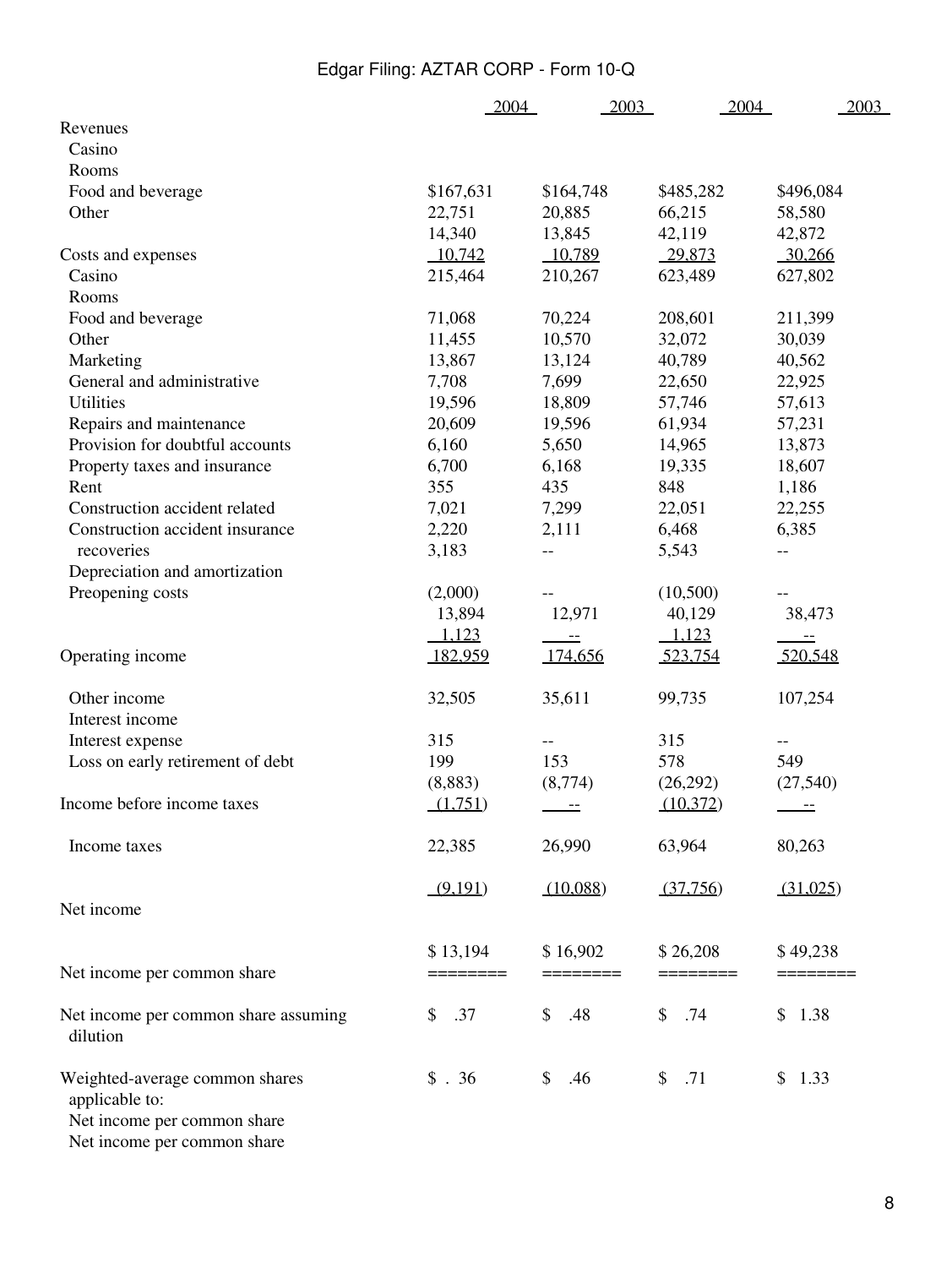| assuming dilution | 34,617 | 34,620 | 34,498 | 35,275 |
|-------------------|--------|--------|--------|--------|
|                   | 36,548 | 36,321 | 36,448 | 36,745 |

The accompanying notes are an integral part of these financial statements.

5

# AZTAR CORPORATION AND SUBSIDIARIES CONSOLIDATED STATEMENTS OF CASH FLOWS (unaudited) For the periods ended September 30, 2004 and October 2, 2003

(in thousands)

|                                                 |             | Nine Months |
|-------------------------------------------------|-------------|-------------|
|                                                 | <b>2004</b> | 2003        |
| <b>Cash Flows from Operating Activities</b>     |             |             |
| Net income                                      |             |             |
| Adjustments to reconcile net income to net cash |             |             |
| provided by (used in) operating activities:     | \$26,208    | \$49,238    |
| Depreciation and amortization                   |             |             |
| Provision for losses on accounts receivable     |             |             |
| Loss on early retirement of debt                | 41,399      | 39,608      |
| Loss on reinvestment obligation                 | 848         | 1,186       |
| Rent expense                                    | 10,372      |             |
| Deferred income taxes                           | 584         | 138         |
| Change in assets and liabilities:               | 344         | 344         |
| (Increase) decrease in receivables              | 10,226      | 3,634       |
| (Increase) decrease in refundable income taxes  |             |             |
| (Increase) decrease in inventories and          | (6,206)     | (200)       |
| prepaid expenses                                | 5,587       | 4,593       |
| Increase (decrease) in accounts payable,        |             |             |
| accrued expenses and income taxes payable       | (1,355)     | (2,056)     |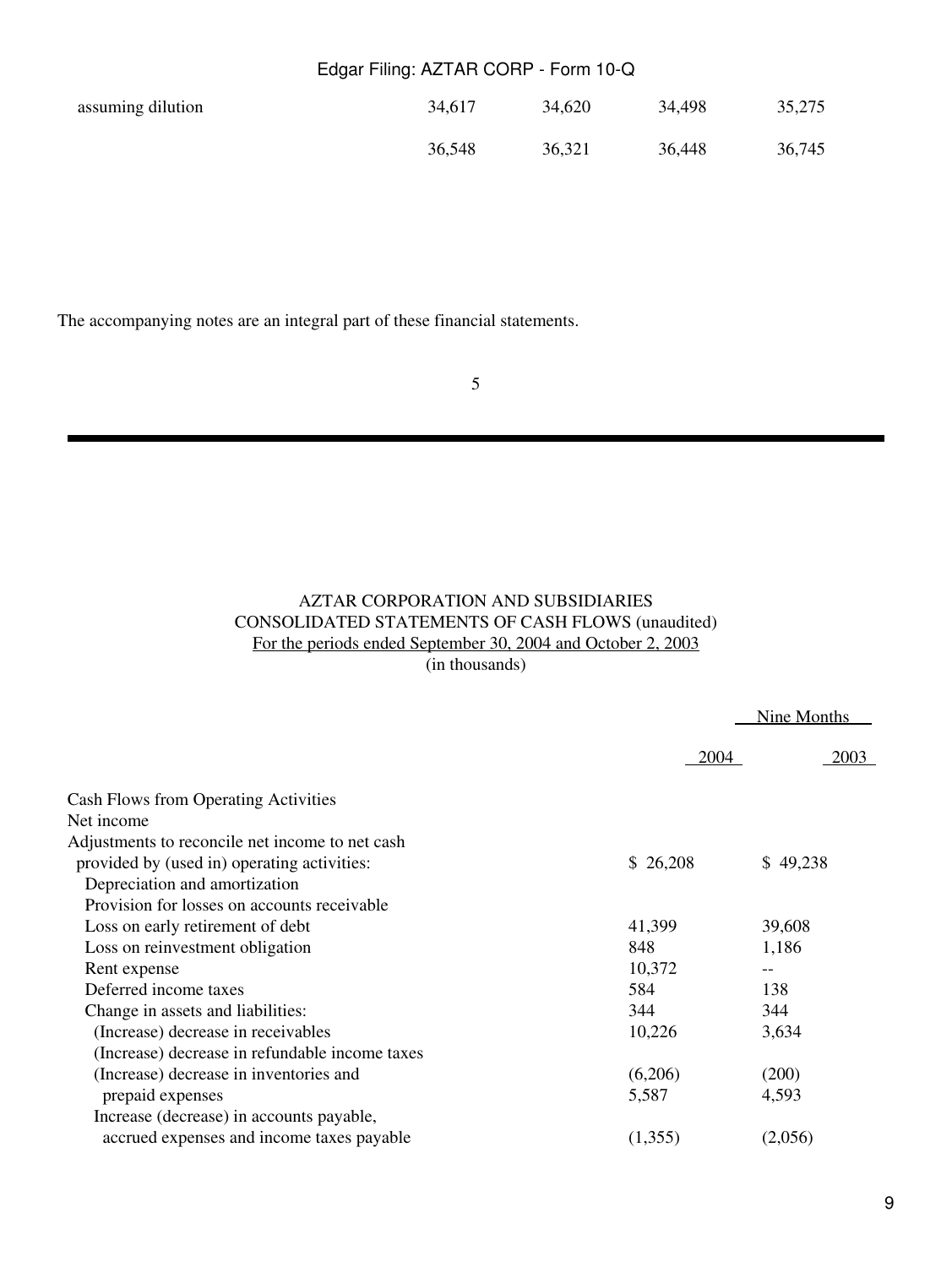| Other items, net                                     |                         |                        |
|------------------------------------------------------|-------------------------|------------------------|
|                                                      | 23,022                  | (9,058)                |
| Net cash provided by (used in) operating activities  | (1,834)                 | 981                    |
| Cash Flows from Investing Activities                 | 109,195                 | 88,408                 |
| Reduction in investments                             |                         |                        |
| Proceeds from insurance                              |                         |                        |
| Purchases of property and equipment                  | 2,068                   | 1,855                  |
| Additions to other long-term assets                  | 3,000                   |                        |
| Net cash provided by (used in) investing activities  | (116, 456)<br>(33, 136) | (103, 126)<br>(18,278) |
| Cash Flows from Financing Activities                 | (144, 524)              | (119,549)              |
| Proceeds from issuance of long-term debt             |                         |                        |
| Proceeds from issuance of common stock               |                         |                        |
| Principal payments on long-term debt                 | 826,590                 | 274,900                |
| Premium paid on early retirement of debt             | 2,363                   | 65                     |
| Principal payments on other long-term liabilities    | (791, 584)              | (213,660)              |
| Debt issuance costs                                  | (7,616)                 | $-$                    |
| Repurchase of common stock                           | (11)                    | (23)                   |
| Preferred stock dividend                             | (12,744)                | $-$                    |
| Redemption of preferred stock                        | (1,858)                 | (42, 244)              |
|                                                      | (406)                   | (435)                  |
| Net cash provided by (used in) financing activities  | (716)                   | (469)                  |
| Net increase (decrease) in cash and cash equivalents | 14,018                  | 18,134                 |
| Cash and cash equivalents at beginning of period     |                         |                        |
|                                                      | (21,311)                | (13,007)               |
| Cash and cash equivalents at end of period           | 70,586                  | 52,896                 |
|                                                      | \$49,275                | \$39,889               |
|                                                      | =========               | =========              |

The accompanying notes are an integral part of these financial statements.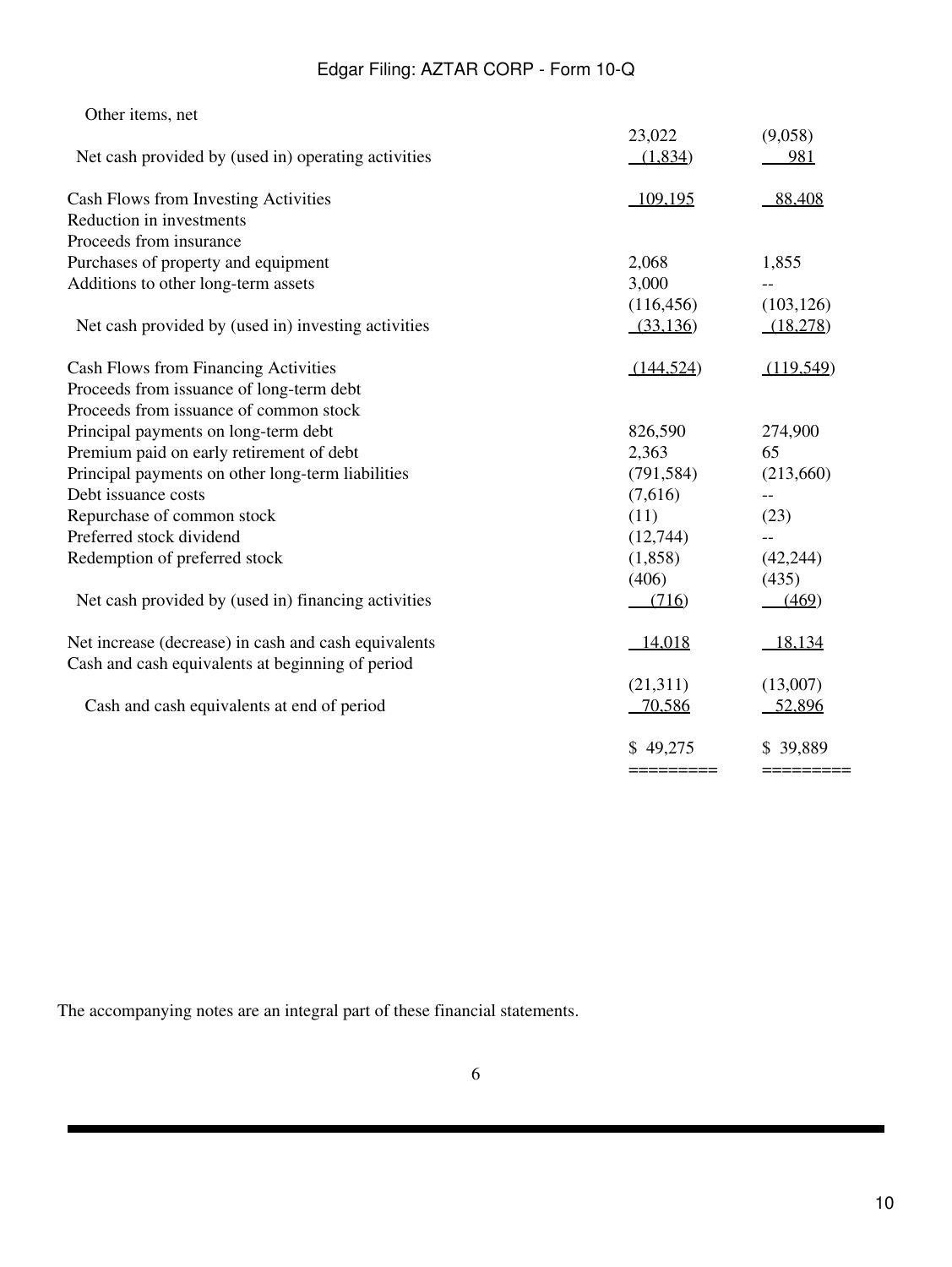# AZTAR CORPORATION AND SUBSIDIARIES CONSOLIDATED STATEMENTS OF CASH FLOWS (unaudited)(continued) For the periods ended September 30, 2004 and October 2, 2003

(in thousands)

 Nine Months Supplemental Cash Flow Disclosures Summary of non-cash investing and financing activities: Exchange of common stock in lieu of cash payments in connection with the exercise of stock options Current liabilities incurred for other assets Cash flow during the period for the following: Interest paid, net of amount capitalized Income taxes paid 2004 \$ 2,050 -- \$ 23,512 9,211 2003  $\upbeta$  --1,919 \$ 24,874 21,738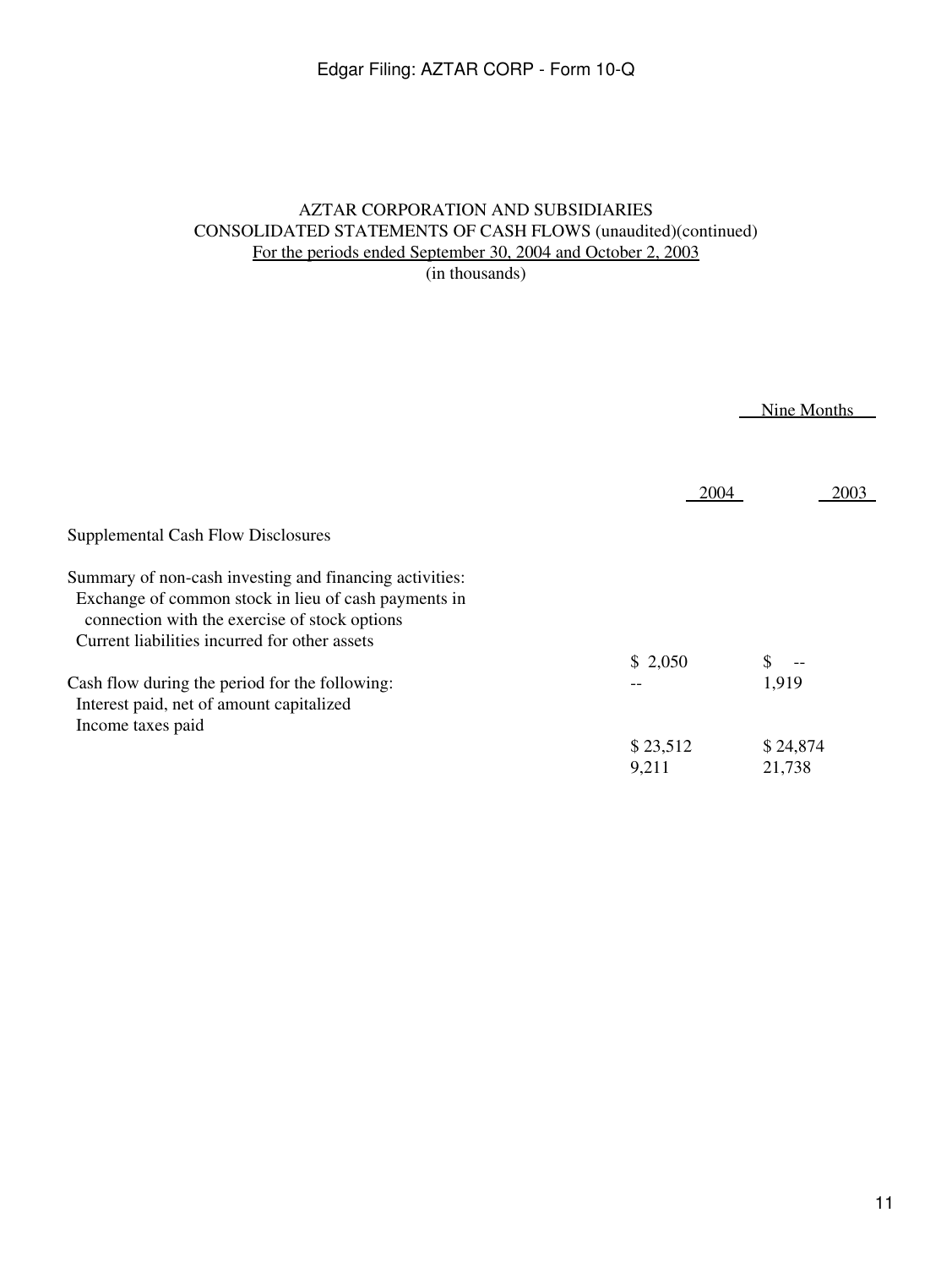The accompanying notes are an integral part of these financial statements.

7

AZTAR CORPORATION AND SUBSIDIARIES CONSOLIDATED STATEMENTS OF SHAREHOLDERS' EQUITY (unaudited) For the periods ended September 30, 2004 and October 2, 2003 (in thousands, except number of shares)

Nine Months

2004 2003

Common stock: Beginning balance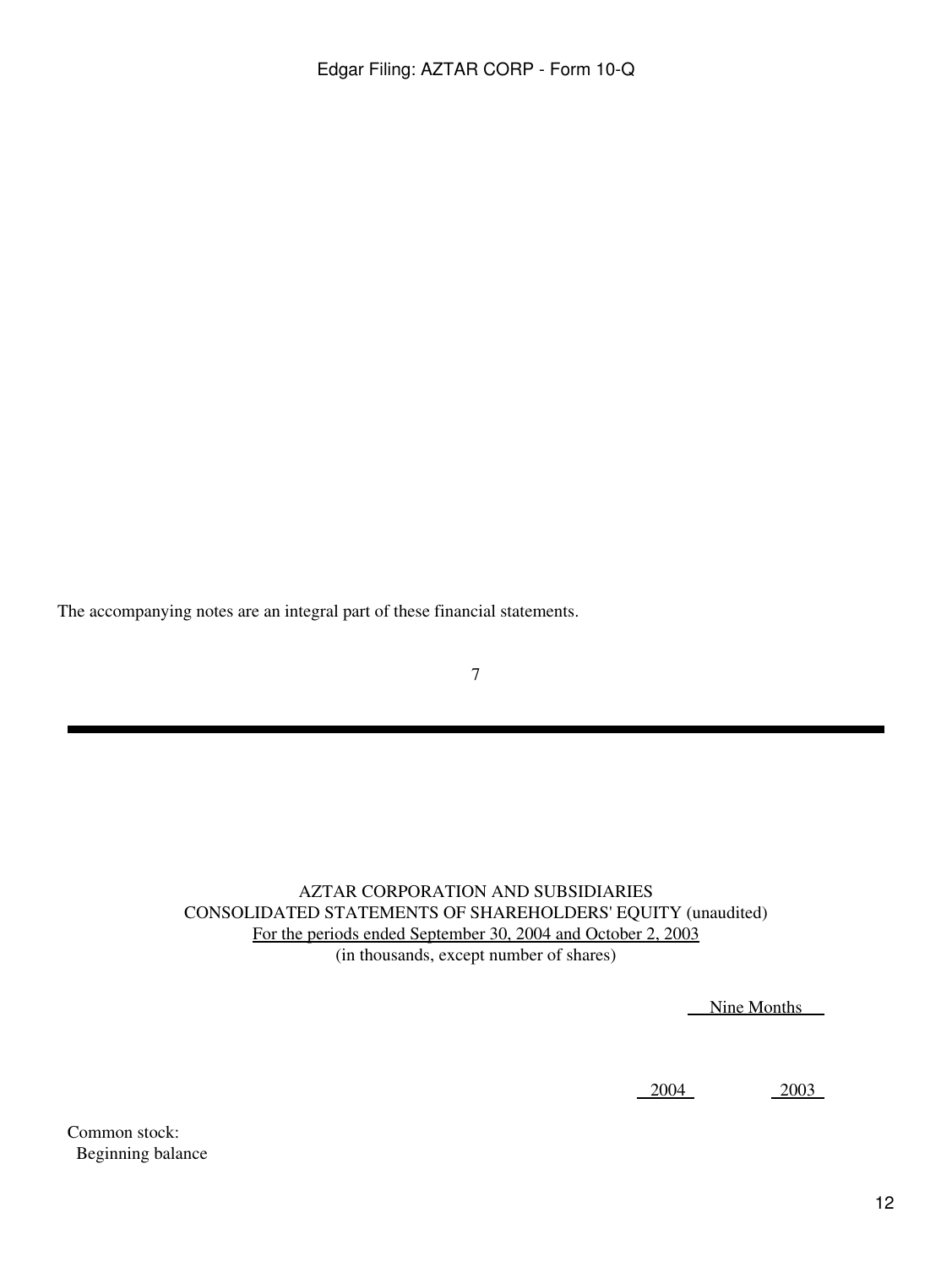| Stock options exercised for 541,835 and 8,666                                   |                  |               |
|---------------------------------------------------------------------------------|------------------|---------------|
| shares                                                                          | \$<br>526        | \$<br>524     |
| Ending balance                                                                  | $\overline{5}$   |               |
| Paid-in capital:                                                                | <u>531</u>       | 524           |
| Beginning balance                                                               |                  |               |
| Stock options exercised                                                         |                  |               |
| Tax benefit from stock options exercised                                        | 441,498<br>4,408 | 439,275<br>65 |
| Ending balance                                                                  | <u>3,031</u>     | <u>32</u>     |
| Retained earnings:                                                              | 448,937          | 439,372       |
| Beginning balance                                                               |                  |               |
| Preferred stock dividend and losses on redemption                               |                  |               |
| Net income                                                                      | 291,573          | 231,420       |
|                                                                                 | (748)            | (542)         |
| Ending balance                                                                  | 26,208           | 49,238        |
| Accumulated other comprehensive loss - minimum pension liability<br>adjustment: | 317,033          | 280,116       |
| Beginning and ending balance                                                    |                  |               |
| Treasury stock:                                                                 | (1,526)          | (612)         |
| Beginning balance                                                               |                  |               |
| Repurchase of 2,922,576 shares of common stock at                               |                  |               |
| cost in 2003                                                                    | (197, 497)       | (155, 253)    |
| Repurchase of 170,052 shares of common stock, at                                |                  |               |
| cost, in connection with stock options exercised<br>in 2004                     |                  | (42, 244)     |
|                                                                                 |                  |               |
| Ending balance                                                                  | (3,908)          |               |
|                                                                                 | (201, 405)       | (197, 497)    |
|                                                                                 | \$563,570        | \$521,903     |
|                                                                                 | =========        | =========     |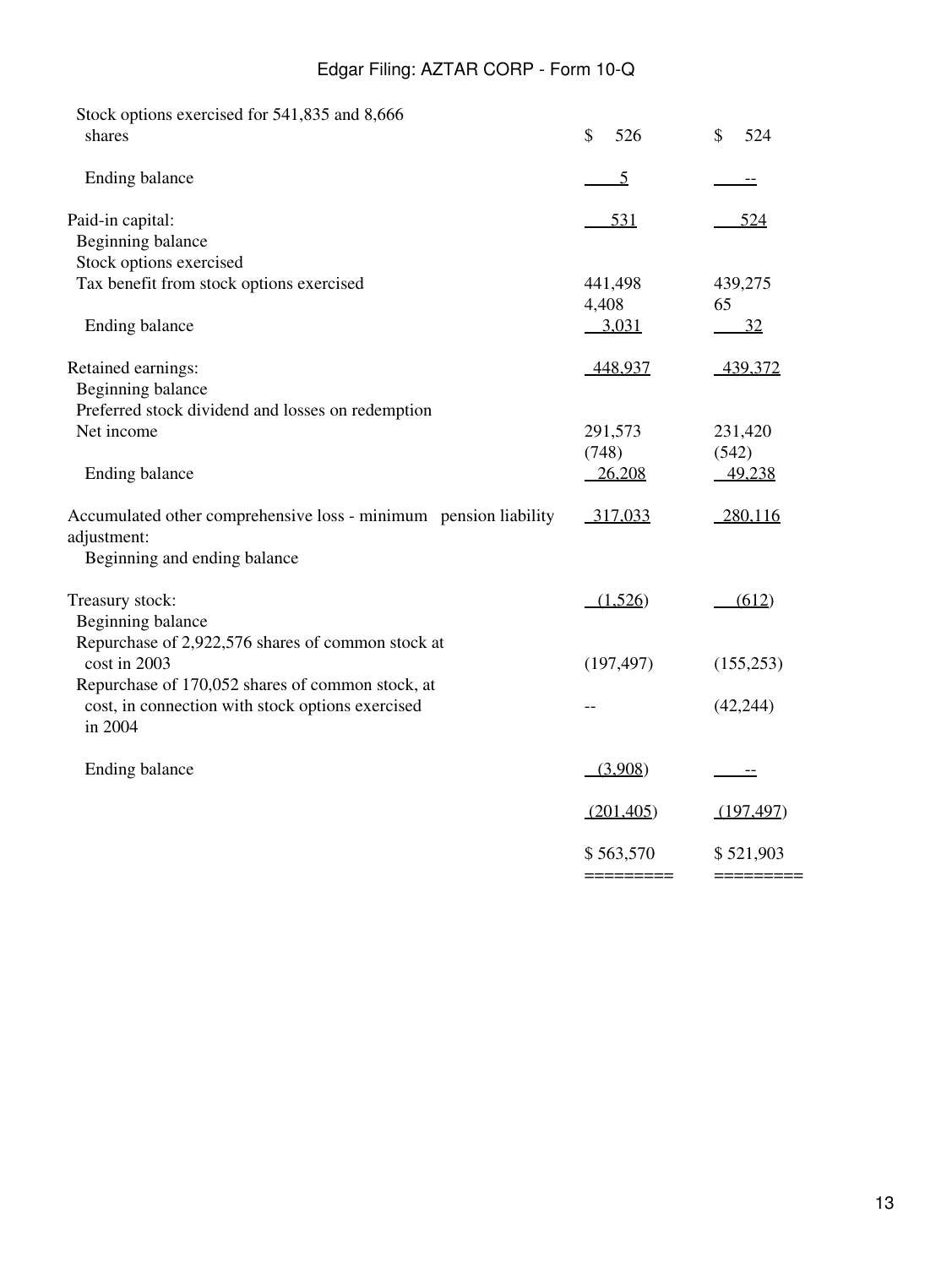The accompanying notes are an integral part of these financial statements.

8

# AZTAR CORPORATION AND SUBSIDIARIES NOTES TO CONSOLIDATED FINANCIAL STATEMENTS (unaudited)

### Note 1: General

The consolidated financial statements reflect all adjustments, such adjustments being normal recurring accruals, which are, in the opinion of management, necessary to a fair statement of the results for the interim periods presented; interim results, however, may not be indicative of the results for the full year.

The notes to the interim consolidated financial statements are presented to enhance the understanding of the financial statements and do not necessarily represent complete disclosures required by generally accepted accounting principles. The interest that was capitalized during the third quarter and nine months ended 2004 was \$3,968,000 and \$10,282,000, respectively; it was \$2,372,000 and \$5,725,000 during the third quarter and nine months ended 2003. Capitalized costs related to development projects, included in other assets, were \$18,186,000 and \$11,612,000 at September 30, 2004 and January 1, 2004, respectively. For additional information regarding significant accounting policies, long-term debt, lease obligations, stock options, and other matters applicable to the Company, reference should be made to the Company's Annual Report to Shareholders for the year ended January 1, 2004.

Certain reclassifications have been made in the January 1, 2004 Consolidated Balance Sheet in order to be comparable with the September 30, 2004 presentation.

# Equity Instruments

The fair-value-based method of accounting is used for equity instruments issued to nonemployees for goods or services. The intrinsic-value-based method of accounting is used for stock-based employee compensation plans. The Company has elected to follow Accounting Principles Board Opinion No. 25 entitled "Accounting for Stock Issued to Employees" and related Interpretations in accounting for its stock-based employee compensation arrangements because the alternative fair-value-based method of accounting provided for under Financial Accounting Standards Board Statement of Financial Accounting Standards No. 123 entitled "Accounting for Stock-Based Compensation" requires use of option valuation models that were not developed for use in valuing employee stock options.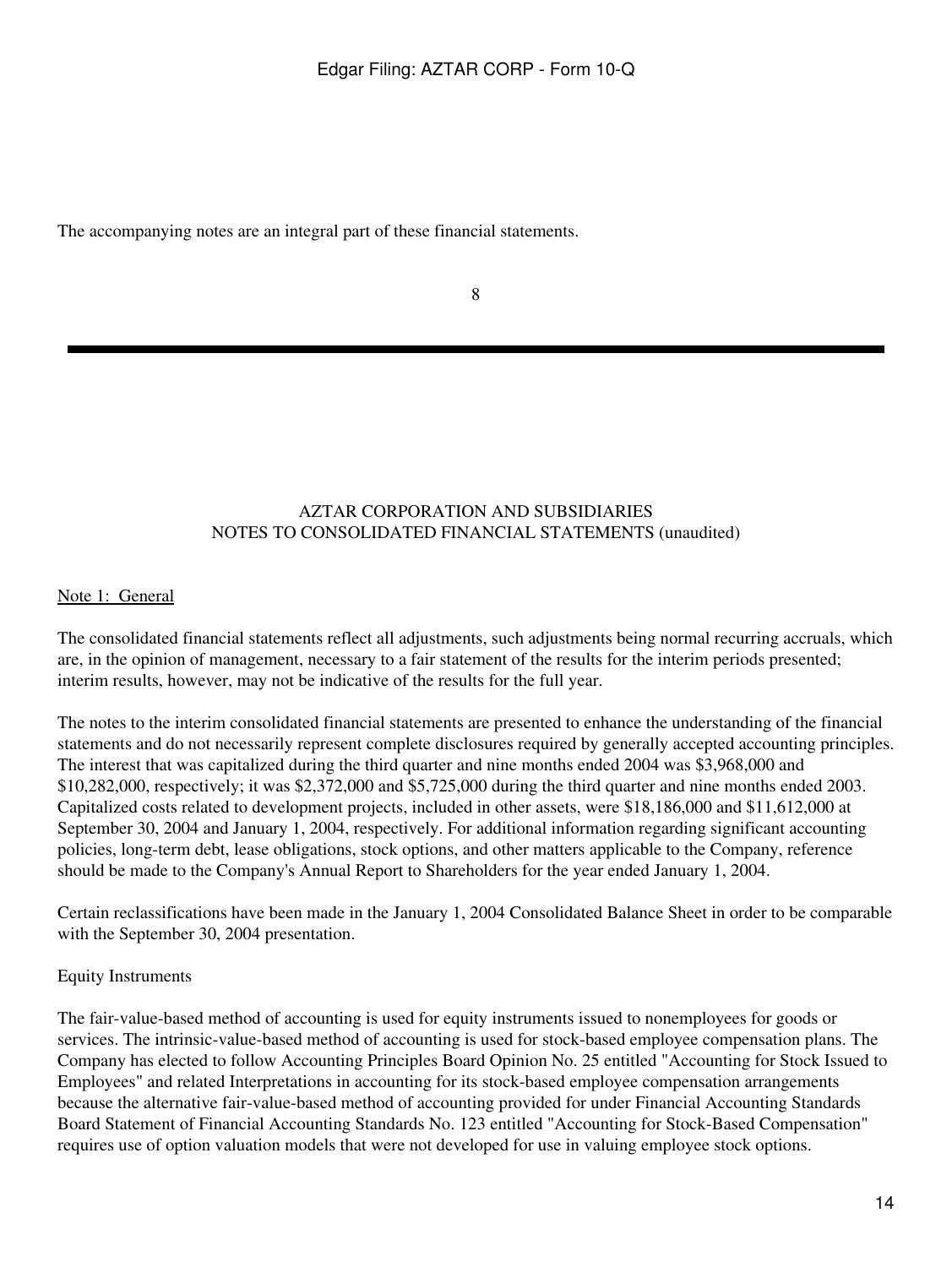Under APB 25, because the exercise price of the Company's stock options equals the market price of the underlying stock on the date of grant, no compensation expense is recognized. Stock options that were granted during the third quarter and nine months ended 2004 were 10,000 and 535,000, respectively; there were 25,000 and 633,000 granted during the third quarter and nine months ended 2003.

Pro forma information regarding net income and earnings per share is required by SFAS 123, and has been determined as if the Company had accounted for its stock option plans under the fair-value-based method of that Statement. The fair value for these options was estimated at the date of grant or modification using a Black-Scholes option pricing model.

9

# AZTAR CORPORATION AND SUBSIDIARIES NOTES TO CONSOLIDATED FINANCIAL STATEMENTS (unaudited) (continued)

For purposes of pro forma disclosures, the estimated fair value of the options is amortized to expense over the options' vesting period. The pro forma information for the periods ended September 30, 2004 and October 2, 2003 is as follows (in thousands, except per share data):

| Third Quarter | Nine Months |
|---------------|-------------|
|               |             |
|               |             |
|               |             |

2004 2003 2004 2003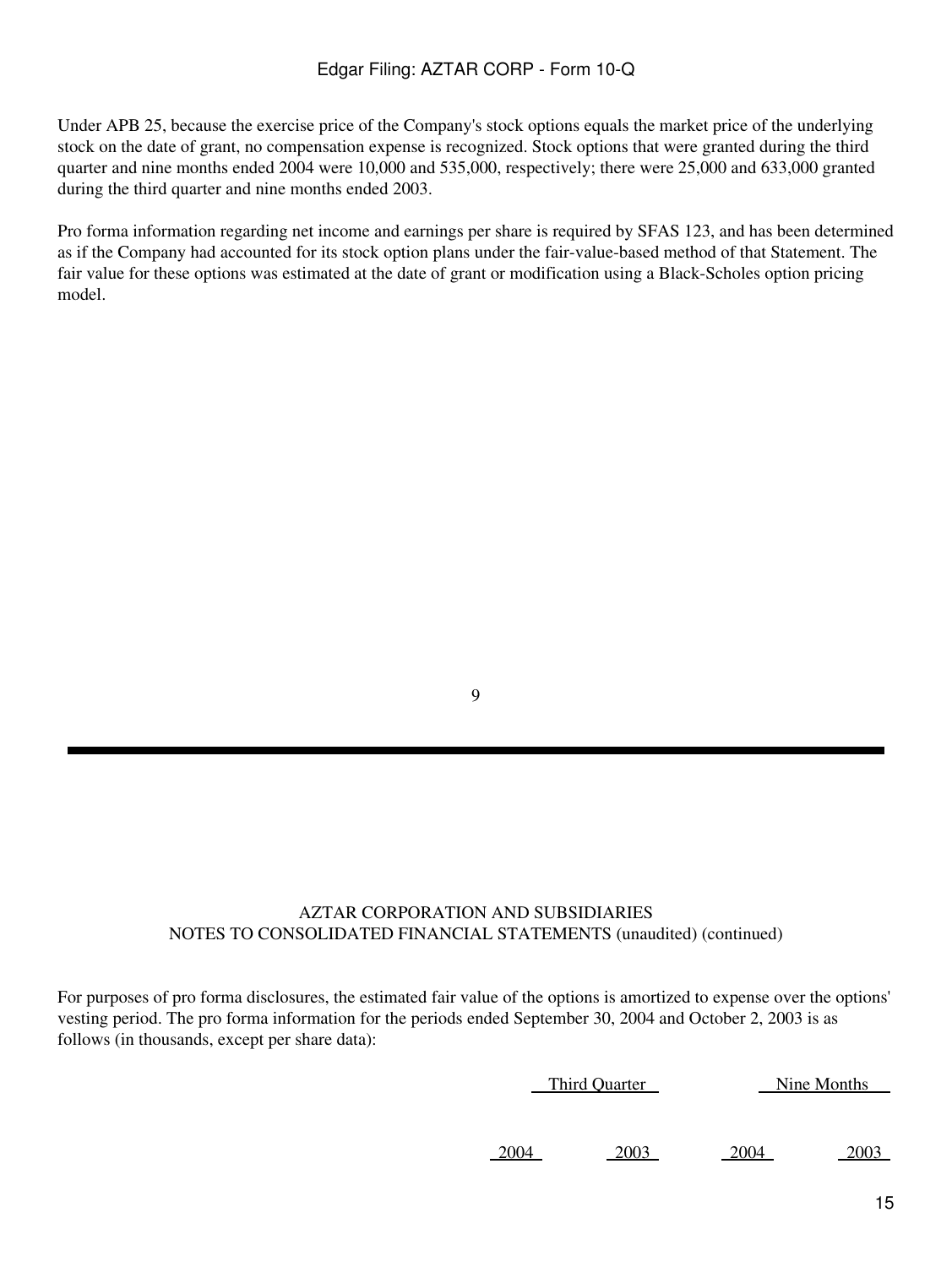| Net income, as reported<br>Deduct: Total stock-based employee<br>compensation expense determined<br>under the fair-value-based method<br>of accounting, net of income tax | \$13,194                  | \$16,902             | \$26,208  | \$49,238   |
|---------------------------------------------------------------------------------------------------------------------------------------------------------------------------|---------------------------|----------------------|-----------|------------|
| benefit                                                                                                                                                                   | (943)                     | (819)                | (2,651)   | (2,376)    |
| Pro forma net income                                                                                                                                                      | \$12,251                  | \$16,083             | \$23,557  | \$46,862   |
| Net income per common share:                                                                                                                                              |                           |                      |           |            |
| As reported                                                                                                                                                               | \$<br>.37                 | \$<br>.48            | .74<br>\$ | \$1.38     |
| Pro forma                                                                                                                                                                 | $\mathbf{\hat{S}}$<br>.35 | $\mathcal{S}$<br>.46 | \$<br>.66 | \$<br>1.31 |
| Net income per common share assuming<br>dilution:                                                                                                                         |                           |                      |           |            |
| As reported                                                                                                                                                               | \$<br>.36                 | \$<br>.46            | .71<br>S. | \$<br>1.33 |
| Pro forma                                                                                                                                                                 | \$<br>.33                 | \$<br>.44            | \$<br>.63 | \$<br>1.28 |
| Note 2: Las Vegas Tropicana Development                                                                                                                                   |                           |                      |           |            |

The Company's master plan for a potential development of its Las Vegas Tropicana site envisions the creation of two separate but essentially equal and inter-connected sites. The north site would be developed by the Company. The south site would be held for future Company development, joint venture development, or sale for development by another party.

For development of a potential project on the north site, a detailed design has substantially been completed. The Company will decide by the end of the first quarter of 2005 whether to proceed, whether to delay, or whether not to proceed at all with the development of a project on the north site. The amount and timing of any future expenditure, and the extent of any impact on existing operations, will depend on the nature and timing of the development we ultimately undertake, if any. If we decide to abandon any facilities in the development process, we would have to conduct a review for impairment with a possible write-down and review their useful lives with a possible adjustment to depreciation and amortization expense. These reviews could result in adjustments that have a material adverse effect on our consolidated results of operations.

The net book value of the property and equipment used in the operation of the Las Vegas Tropicana, excluding land at a cost of \$109,979,000, was \$57,351,000 at September 30, 2004. The net book value of accounts receivable, inventories and prepaid expenses at the Las Vegas Tropicana was \$7,524,000 at September 30, 2004. It is reasonably possible that the carrying value of some or all of these assets may change in the near term.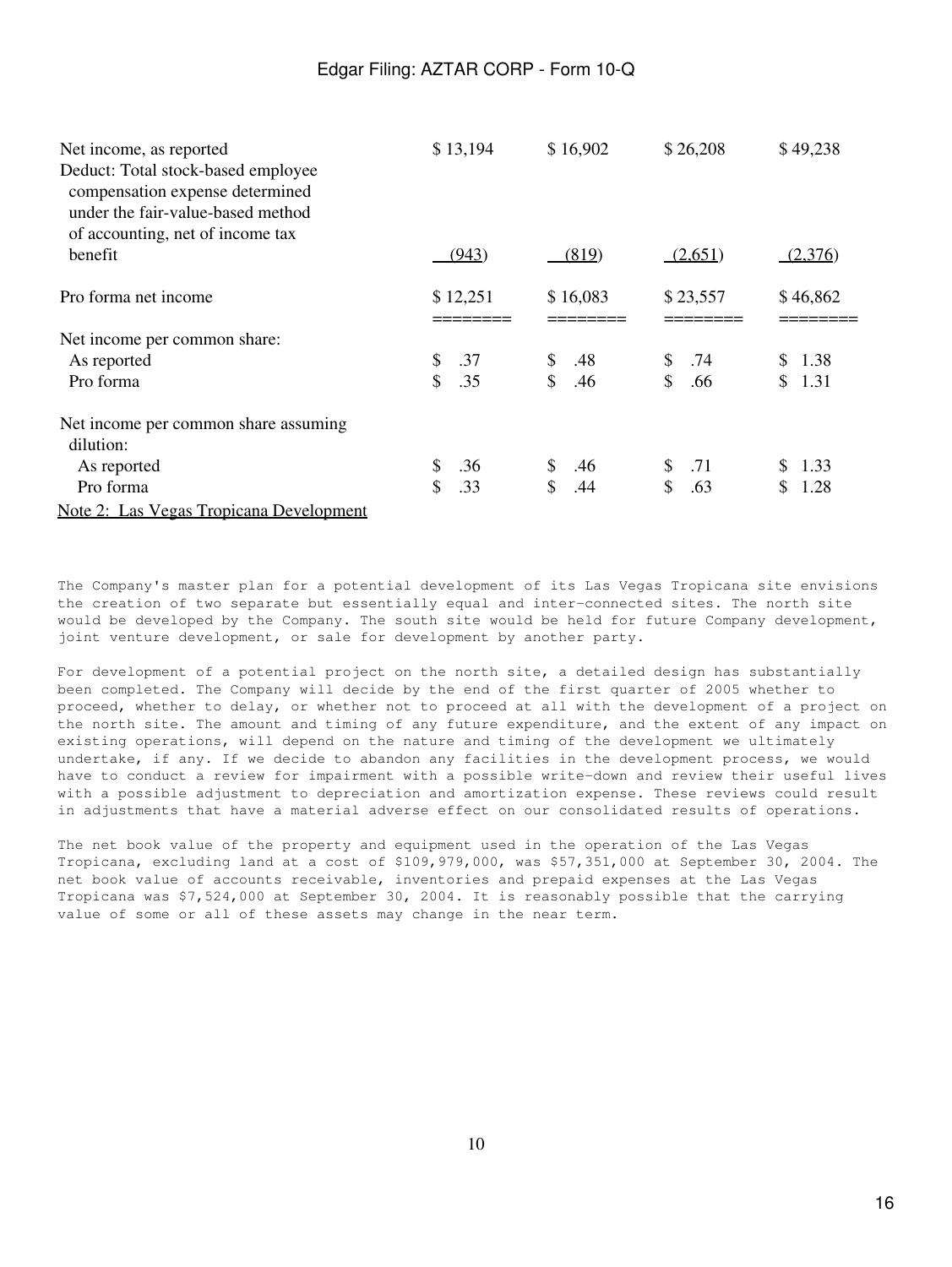#### AZTAR CORPORATION AND SUBSIDIARIES NOTES TO CONSOLIDATED FINANCIAL STATEMENTS (unaudited) (continued)

#### Note 3: Long-term Debt

Long-term debt consists of the following (in thousands):

|                                                       | September 30, | January 1, |
|-------------------------------------------------------|---------------|------------|
|                                                       | 2004          | 2004       |
| 8 7/8% Senior Subordinated Notes Due 2007             | \$            | \$235,000  |
| 9% Senior Subordinated Notes Due 2011                 | 175,000       | 175,000    |
| 7 7/8% Senior Subordinated Notes Due 2014             | 300,000       |            |
| Revolver; floating rate; matures June 30, 2005        |               | 146,500    |
| Revolver; floating rate, 3.7% at September 30, 2004;  |               |            |
| matures July 22, 2009                                 | 73,300        |            |
| Term Loan; floating rate; matures June 30, 2005       |               | 47,750     |
| Term Loan; floating rate, 3.4% at September 30, 2004; |               |            |
| matures July 22, 2009                                 | 124,688       |            |
| Tropicana Enterprises Loan; floating rate; matures    |               |            |
| June 30, 2005                                         |               | 41,116     |
| Obligations under capital leases                      | 94            | 200        |
|                                                       | 673,082       | 645,566    |
| Less current portion                                  | (1,011)       | (16,963)   |
|                                                       | \$672,071     | \$628,603  |
|                                                       |               |            |

On July 22, 2004, the Company obtained a new \$675,000,000 senior secured credit facility consisting of a five-year revolving credit facility (including letter of credit and swingline sublimits) of up to \$550,000,000 (the "Revolver") and a five-year term loan facility of \$125,000,000 (the "Term Loan"). The new senior secured credit facility (the "Credit Agreement") amended and restated the Company's prior revolving credit facility. The Company used the funds available under the new senior secured credit facility to pay off its prior revolving credit facility, term loan and Tropicana Enterprises loan, and to pay fees and expenses associated with the Credit Agreement. At September 30, 2004, the outstanding letters of credit under the Credit Agreement were \$6,218,000. Since September 30, 2004, the Company has made borrowings and repayments under the Revolver. The outstanding balance of the Revolver on October 29, 2004 was \$119,700,000.

Under the Credit Agreement, the original Term Loan will be payable quarterly based on annual percentages of 1% of the Term Loan in each of Years 1 through 3, 10% in Year 4, and 4% for each of the first three quarters in Year 5, with the balance due at maturity. If the Company does not commence redevelopment of the Las Vegas Tropicana property or enter into an alternative project approved by lenders holding a majority of the commitments, then the Credit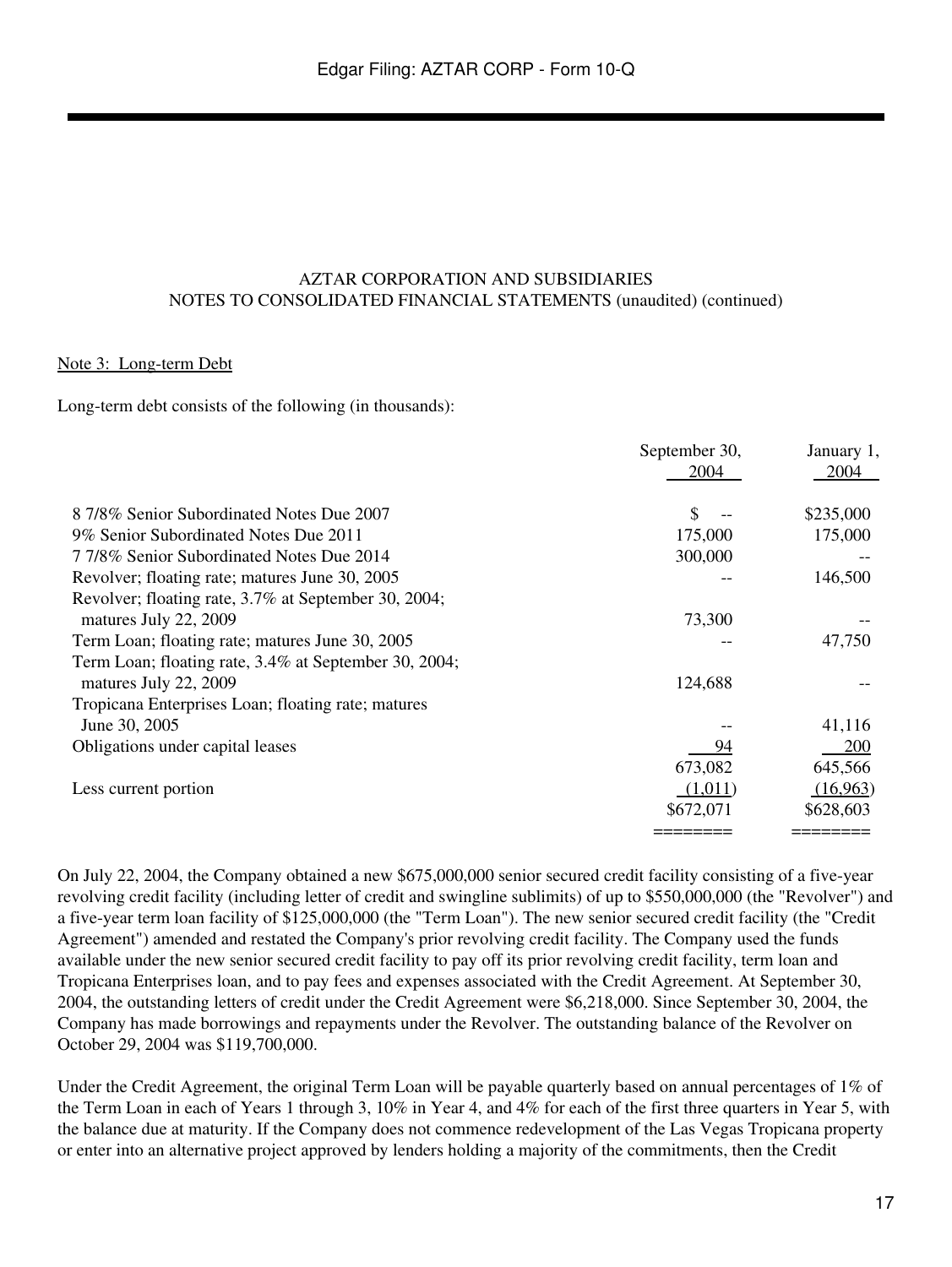Agreement provides that \$125,000,000 of the revolving credit facility will terminate by June 30, 2006; if, however, the Company does commence such redevelopment or enter into such an alternative project, then under certain circumstances (and no later than December 31, 2006), the Credit Agreement provides that an amount equal to the lesser of \$125,000,000 and the revolving loans outstanding on December 31, 2006, shall convert to a term loan, which shall have the same maturity as the revolving credit facility and will amortize at the same percentage rates as the original Term Loan. Under the Credit Agreement, interest on the respective facilities will be computed based upon, at the Company's option, a one-, two-, three- or six-month Eurodollar rate plus a margin ranging from 1.25% to 2.75%, or the prime rate plus a margin ranging from 0.25% to 1.75%; the applicable margin is dependent on the Company's ratio of outstanding indebtedness to operating cash flow, as defined. As of September 30, 2004, the margin was at 0.50% greater than the lowest level. Interest computed based upon the Eurodollar rate is payable quarterly or on the last day of the applicable Eurodollar interest period, if earlier. Interest computed based upon the prime rate is payable quarterly. The Company incurs a commitment fee ranging from 0.25% to 0.625% per annum on the unused portion of the Revolver.

Under the Credit Agreement, each of the revolving credit facility and term loan facility and any additional facility will be unconditionally guaranteed by each of the Company's existing and future subsidiaries (other than certain unrestricted

11

# AZTAR CORPORATION AND SUBSIDIARIES NOTES TO CONSOLIDATED FINANCIAL STATEMENTS (unaudited) (continued)

subsidiaries) and the facilities (and guarantees thereof) will be secured by a perfected first priority security interest in substantially all of the personal and real property assets of the Company and such subsidiaries. The Credit Agreement imposes various restrictions on the Company, including limitations on its ability to incur additional debt, commit funds to capital expenditures and investments, merge or sell assets. The Credit Agreement prohibits dividends on the Company's common stock (other than those payable in common stock) and repurchases of the Company's common stock in excess of \$30,000,000 per year with limited exceptions. In addition, the Credit Agreement contains quarterly financial tests, including a minimum fixed charge coverage ratio and maximum ratios of total debt and senior debt to operating cash flow. Should the Company commence the redevelopment of the Tropicana Las Vegas or an approved alternative project, a quarterly "in-balance" test demonstrating that aggregate cash available or reasonably anticipated to be available to the Company and its subsidiaries is sufficient to meet remaining required uses of cash, including committed capital expenditures in connection with any construction project. The new senior secured credit facility includes usual and customary events of default for facilities of this nature (with customary grace periods, as applicable), and provides that, in the event of a change in control, as defined, the majority lenders will have the right to require prepayment of the facility.

On June 2, 2004, the Company issued \$300,000,000 principal amount of 7 7/8% Senior Subordinated Notes due June 15, 2014 ("7 7/8% Notes"). Interest is payable semiannually on June 15 and December 15, beginning on December 15, 2004. The net proceeds from the issuance of the 7 7/8% Notes, after payment of the fees and expenses of the issuance,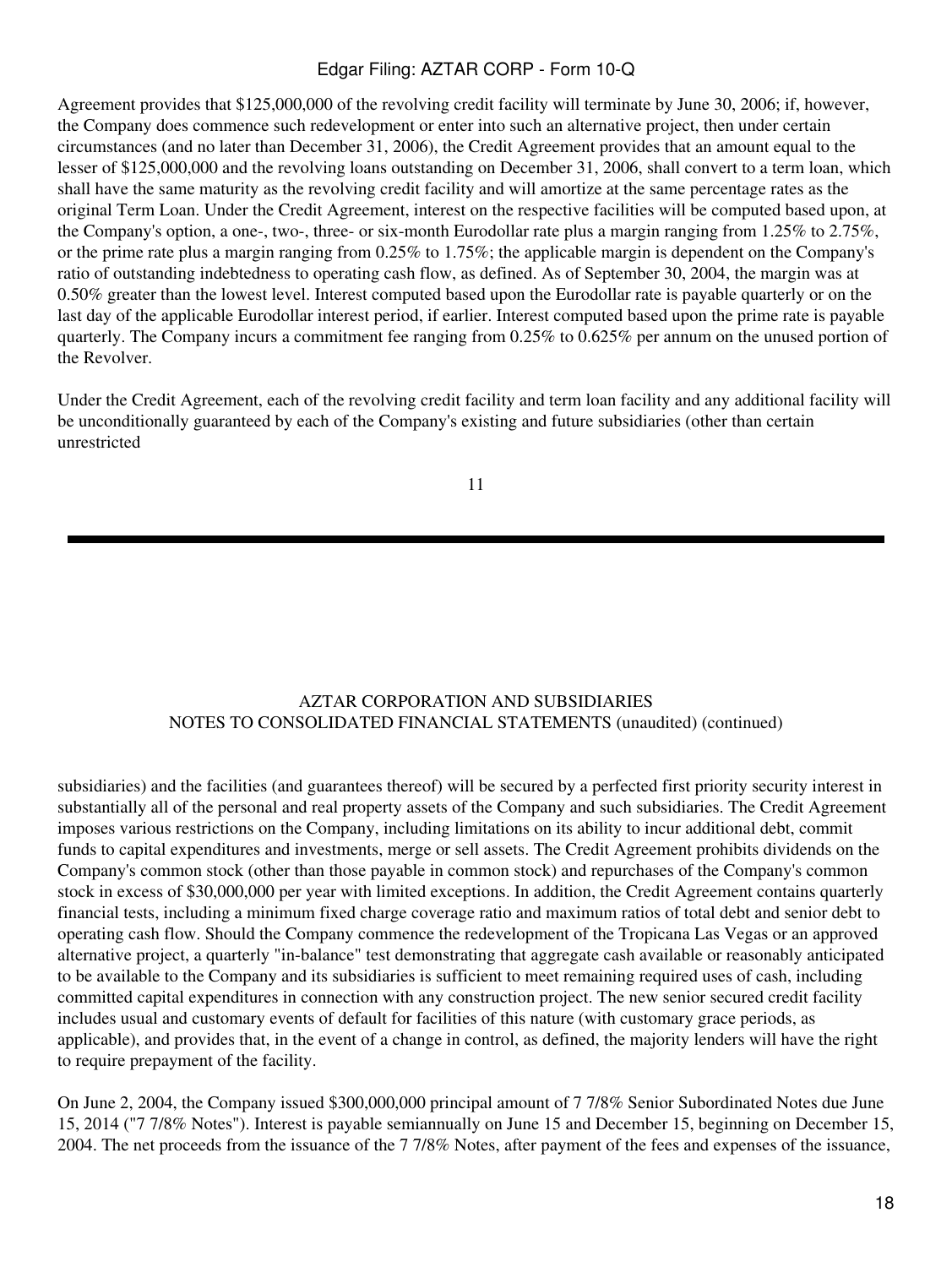were approximately \$294,300,000. A portion of the net proceeds of the 7 7/8% Notes was used for a redemption on June 2, 2004 of \$192,320,000 principal amount of 8 7/8% Senior Subordinated Notes due 2007 ("8 7/8% Notes") that were tendered under an offer to purchase that was issued by the Company on April 22, 2004. The balance of the net proceeds of the 7 7/8% Notes was used to repay outstanding borrowings under the Revolver. On July 7, 2004, the Company redeemed the remaining principal amount of \$42,680,000 of the 8 7/8% Notes. The redemption was funded primarily by borrowings under the Revolver.

At any time prior to June 15, 2009, the 7 7/8% Notes are redeemable at the option of the Company, in whole or in part, at a price of 100% of the principal amount plus a redemption premium plus accrued and unpaid interest. The redemption premium will be equal to the greater of (1)  $1\%$  of the principal amount or (2) the excess of (A) the sum of the present values of (i) 103.938% of the principal amount and (ii) all required interest payments through June 15, 2009, excluding accrued but unpaid interest, computed in each case using a discount rate equal to the Treasury rate at the time of redemption plus 50 basis points over (B) the principal amount. On or after June 15, 2009, the 7 7/8% Notes are redeemable at the option of the Company, in whole or in part, at prices from 103.938% of the principal amount plus accrued and unpaid interest declining to 100% of the principal amount plus accrued and unpaid interest beginning June 15, 2012.

At any time on or prior to June 15, 2007, the Company may redeem up to 35% of the aggregate principal amount of the notes issued under the indenture for the 7 7/8% Notes with the net proceeds of one or more equity offerings by the Company at a redemption price of 107.875% of the principal amount plus accrued and unpaid interest, provided that (1) at least 65% of the principal amount of the 7 7/8% Notes issued remains outstanding immediately after such redemption and (2) the redemption occurs within 60 days of the closing of such equity offering.

The 7 7/8% Notes, ranked pari passu with the 9% Senior Subordinated Notes due 2011 ("9% Notes"), are general unsecured obligations of the Company and are subordinated in right of payment to all present and future senior indebtedness (as defined) of the Company. Upon change of control of the Company, the holders of the 7 7/8% Notes would have the right to require repurchase of the notes at 101% of the principal amount plus accrued and unpaid interest. Certain covenants in the 7 7/8% Notes limit the ability of the Company to incur indebtedness, make certain payments or engage in mergers, consolidations or sales of assets.

12

AZTAR CORPORATION AND SUBSIDIARIES NOTES TO CONSOLIDATED FINANCIAL STATEMENTS (unaudited) (continued)

#### Note 4: Other Long-term Liabilities

Other long-term liabilities consist of the following (in thousands):

September 30, 2004 January 1, 2004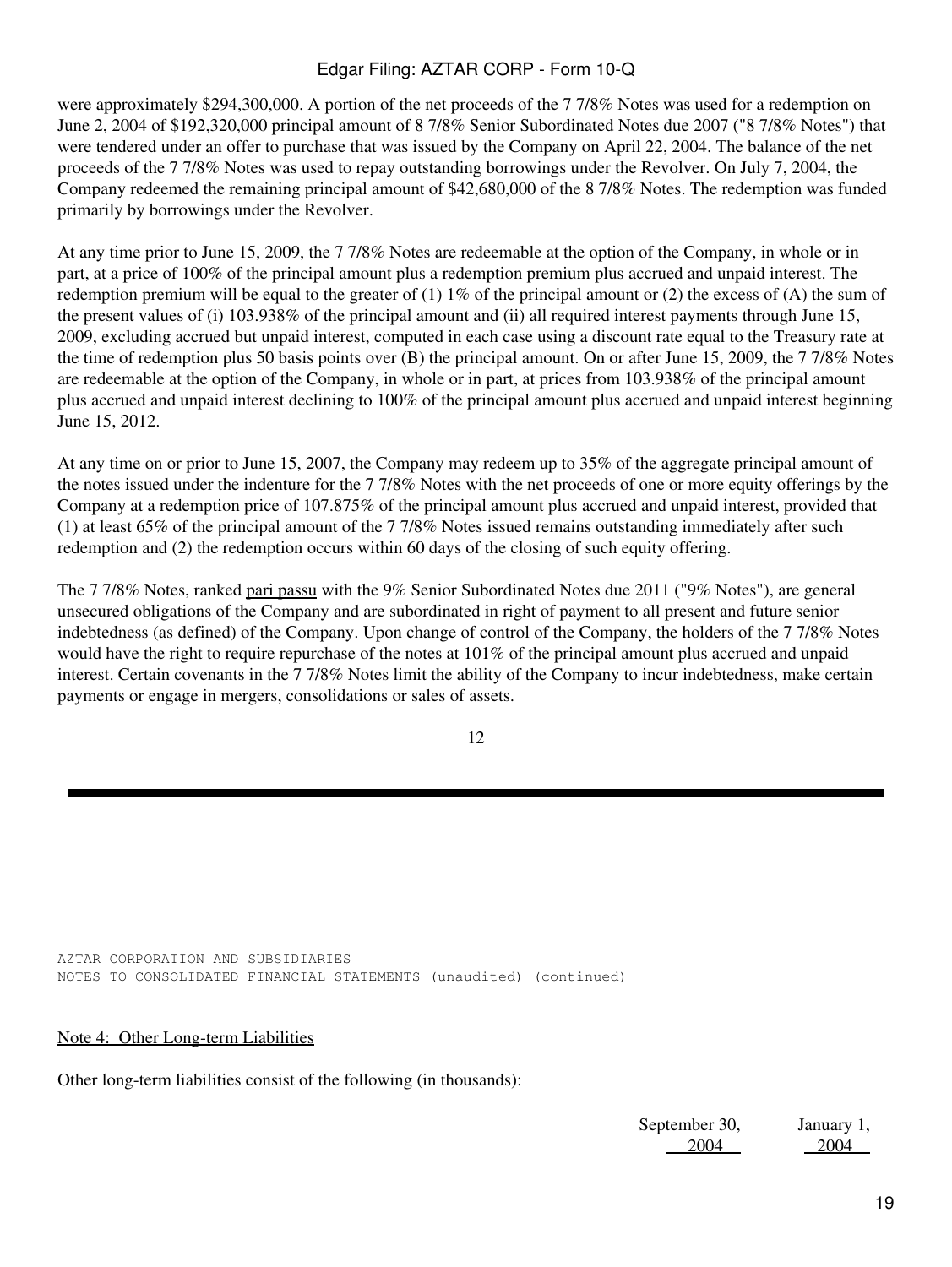| Deferred compensation and retirement plans | \$19,281 | \$17,960 |
|--------------------------------------------|----------|----------|
| Deferred income                            | 2,342    | 2,531    |
| Las Vegas Boulevard beautification         |          |          |
| assessment                                 | - 304    | $-315$   |
|                                            | 21,927   | 20,806   |
| Less current portion                       | (972)    | (981)    |
|                                            | \$20,955 | \$19,825 |
|                                            |          |          |

## Note 5: Benefit Plans

The components of benefit plan expense for the periods ended September 30, 2004 and October 2, 2003 are as follows (in thousands):

|                                                                                  |                       | Defined Benefit Plans                                        |                           | <b>Defined Benefit Plans</b>                               |
|----------------------------------------------------------------------------------|-----------------------|--------------------------------------------------------------|---------------------------|------------------------------------------------------------|
|                                                                                  | <b>Third Ouarter</b>  |                                                              | Nine Months               |                                                            |
|                                                                                  | 2004                  | 2003                                                         | $-2004$                   | 2003                                                       |
| Service cost<br>Interest cost                                                    | \$24<br>240           | \$ 23<br>203                                                 | $\mathbb{S}$<br>71<br>722 | $\mathbb{S}$<br>68<br>610                                  |
| Amortization of prior<br>service cost<br>Recognized net actuarial                | 28                    | 56                                                           | 85                        | 168                                                        |
| loss                                                                             | 225<br>\$517<br>===== | 108<br>\$390<br>====                                         | 673<br>\$1,551<br>======  | 324<br>\$1,170                                             |
|                                                                                  |                       | Deferred<br><b>Compensation Plan</b><br><b>Third Quarter</b> |                           | Deferred<br><b>Compensation Plan</b><br><b>Nine Months</b> |
|                                                                                  | 2004                  | 2003                                                         | 2004                      | 2003                                                       |
| Service cost<br>Interest cost<br>Cash surrender value<br>increase net of premium | \$<br>3<br>96         | \$<br>$\overline{3}$<br>101                                  | \$8<br>288                | \$<br>9<br>301                                             |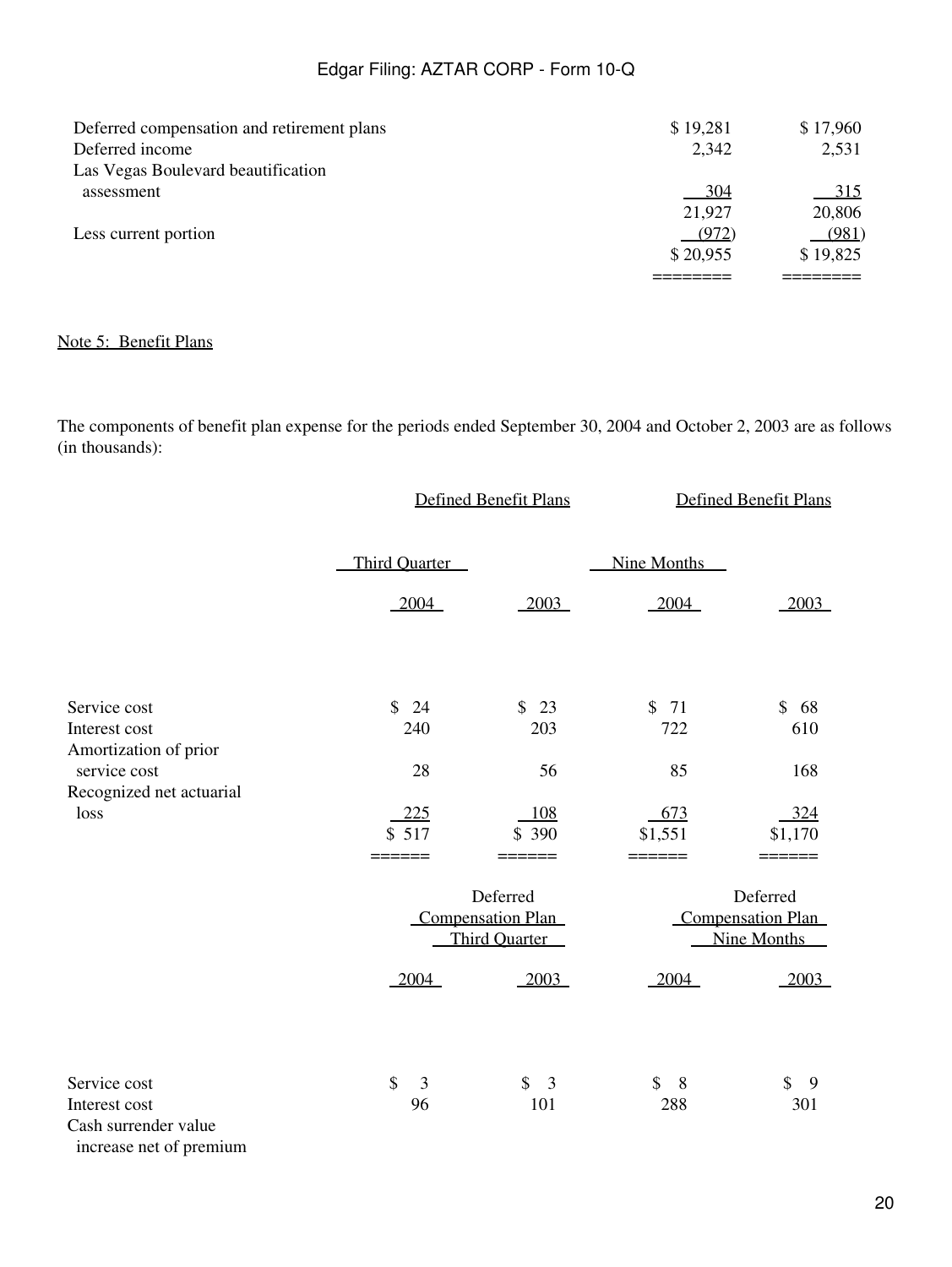|                    | _______<br>______          | _______<br>______ | _______<br>______                    | ______<br>______                     |
|--------------------|----------------------------|-------------------|--------------------------------------|--------------------------------------|
|                    | ۰D<br>. .                  | 26<br>œ<br>ш      | $\mathbf{4}^{\ast}$<br>ጦ<br>۰D<br>ті | $\overline{\phantom{a}}$<br>ጡ<br>ιIJ |
| $_{\alpha \rm vr}$ | $\sim$ $\sim$<br><u>v.</u> | $70^{\circ}$<br>О | $\sim$ $\sim$ $\sim$<br>ں کے ا       | <u>_</u>                             |

13

# AZTAR CORPORATION AND SUBSIDIARIES NOTES TO CONSOLIDATED FINANCIAL STATEMENTS (unaudited) (continued)

#### Note 6: Accounting for the Impact of the October 30, 2003 Construction Accident

An accident occurred on the site of the construction of the parking-garage component of the expansion of the Atlantic City Tropicana on October 30, 2003. The accident resulted in a loss of life and serious injuries, as well as extensive damage to the facilities under construction.

Construction continues on the expansion project. Removal of the garage debris has been completed and the rebuilding of the portion of the garage that collapsed is near completion. Business at the Tropicana Atlantic City continues to suffer adverse impacts from the disruption that followed the accident. One street adjacent to the property remained closed through September 30, 2004, limiting access to the existing parking garages and the porte cochere. During the third quarter and nine months ended 2004, the Company incurred approximately \$3,200,000 and \$5,500,000, respectively, of construction accident related costs and expenses that may not be reimbursed by insurance. These costs and expenses primarily consist of supplemental marketing costs incurred to decrease the effect of the business interruption caused by the accident as well as professional fees incurred as a result of the accident.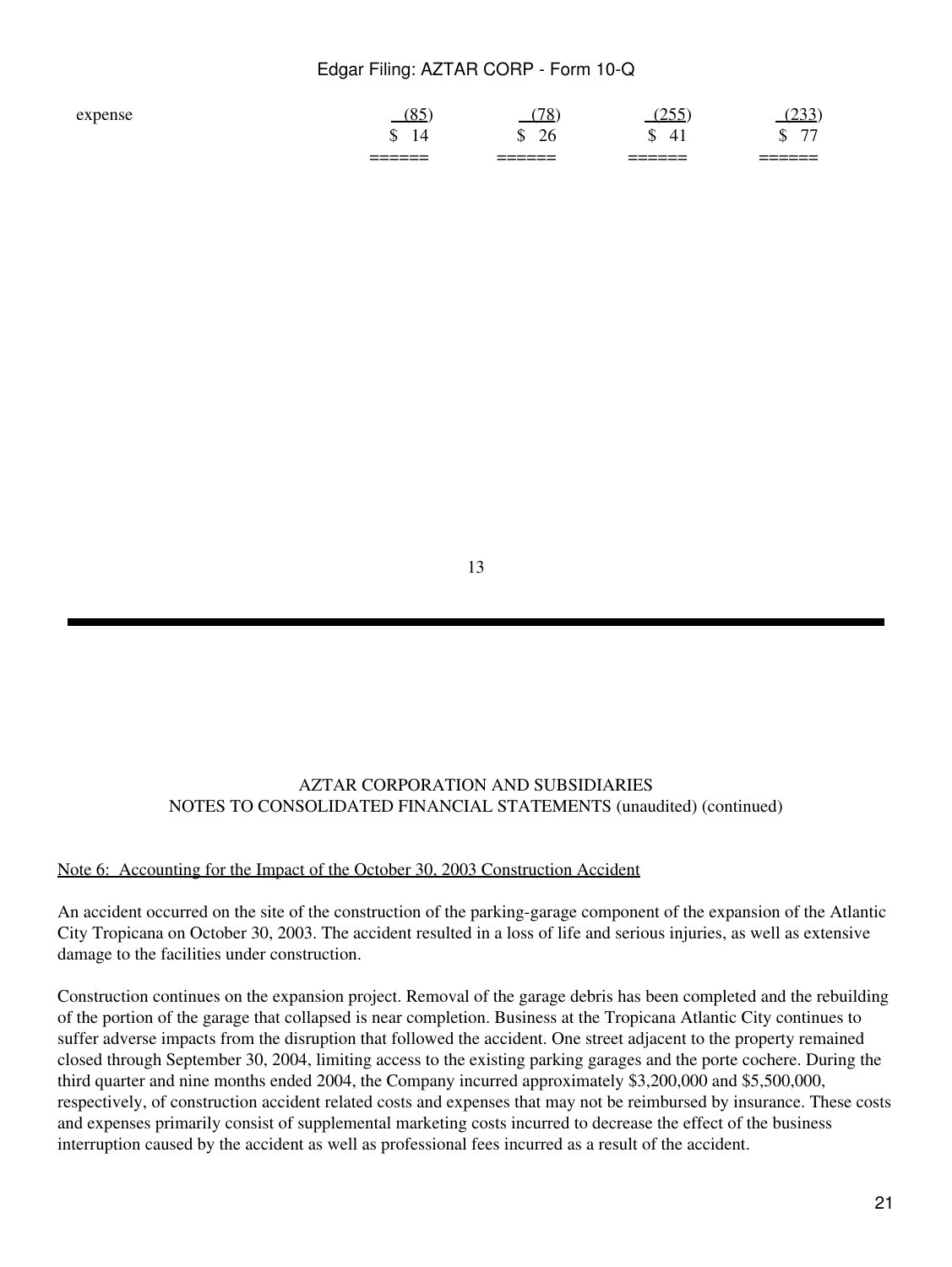During the first quarter of 2004, the Company recorded \$3,500,000 of business interruption recovery, which reflects a profit recovery applicable to the fourth quarter of 2003. During the second quarter and third quarter of 2004, the Company recorded \$5,000,000 and \$2,000,000, respectively, of insurance recovery due to the delay of the opening of the expansion, which represents a portion of the anticipated profit that we would have recognized had the expansion opened as originally projected as well as some reimbursement for costs incurred as a result of the delay. These insurance recoveries totaling \$10,500,000 are classified as construction accident insurance recoveries in the Consolidated Statement of Operations. Insurance claims for business interruption that occurred from the date of the accident through the end of the third quarter of 2004 have been filed with the Company's insurers in the amount of approximately \$25,700,000 of which \$3,500,000 has been received by the Company. In addition, the Company has filed insurance claims for lost profits and additional costs as a result of the delay in the opening of the expansion. The total of these claims is approximately \$45,100,000, of which \$5,000,000 has been received by the Company and \$2,000,000 was included in the Consolidated Balance Sheet as part of the construction accident receivables at September 30, 2004. Profit recovery from business interruption insurance is recorded when the amount of recovery, which may be different from the amount claimed, is agreed to by the insurers. The Company has also filed insurance claims of approximately \$7,700,000 for other costs it has incurred that are related to the construction accident, of which approximately \$900,000 has been received by the Company. These other costs are primarily supplemental marketing costs and approximately \$2,100,000 was included in the Consolidated Balance Sheet as part of the construction accident receivables at September 30, 2004.

During 2003, the Company reduced construction in progress for the estimated asset loss and recorded a receivable of approximately \$3,000,000, which was included in the Consolidated Balance Sheet as part of the construction accident receivables at January 1, 2004. By September 30, 2004, the contractor has made substantial progress in rebuilding the damaged parking structure. Because the cost of the reconstructed portion of the garage that was fully paid by the contractor exceeded the \$3,000,000 asset loss previously incurred, the Company increased construction in progress for \$3,000,000 and relieved the corresponding receivable at September 30, 2004. In addition to the \$3,000,000 asset loss that was recognized and subsequently recovered, the Company recognized approximately \$2,200,000 of expense during the 2004 third quarter for costs incurred to repair areas near or adjacent to the parking-garage that were damaged as a result of the accident. This expense was classified in the Consolidated Statement of Operations as a component of other income.

In order to ensure that the construction proceed expeditiously and in order to settle certain disputes, the Company and the general contractor entered into a settlement agreement on October 6, 2004 that delineates how the Company and its

14

# AZTAR CORPORATION AND SUBSIDIARIES NOTES TO CONSOLIDATED FINANCIAL STATEMENTS (unaudited) (continued)

contractor will share the cost of and the insurance proceeds received for the dismantlement, debris removal, and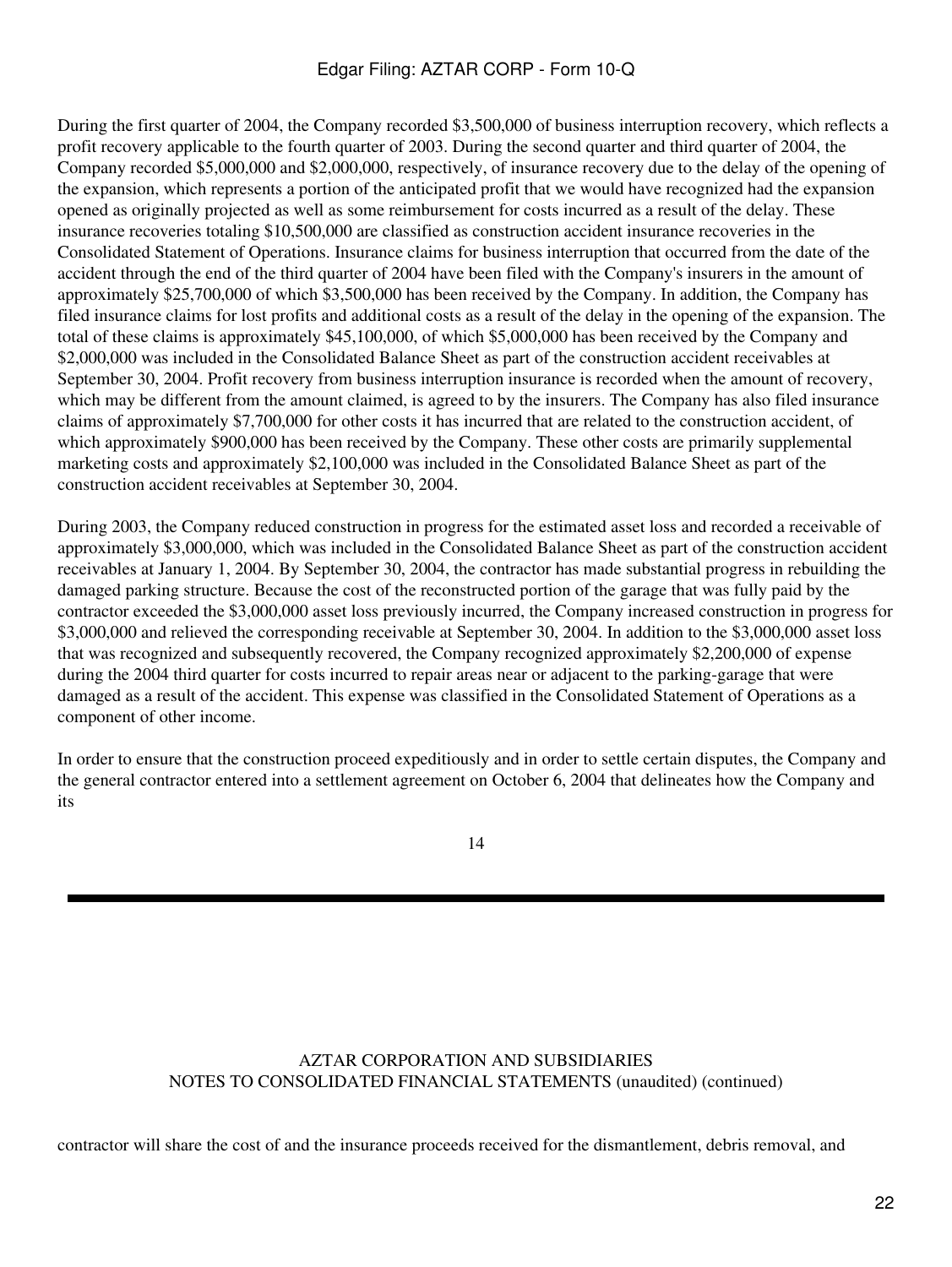rebuild. During the 2004 third quarter, the Company estimated and recognized approximately \$2,400,000 of expense for dismantlement and debris removal activities that are probable of not being recovered under insurance. These dismantlement and debris removal costs were also classified as a component of other income in the Consolidated Statement of Operations. In addition, the Company believes it is reasonably possible that it could incur additional dismantlement and debris removal costs of up to \$2,000,000 that might not be recovered under insurance. Because there is still uncertainty about the final costs of dismantlement and debris removal, this estimate may change in the future. During the 2004 third quarter, the Company recorded approximately \$4,900,000 of insurance recovery associated with the rebuild of which \$3,000,000 was received by the Company and approximately \$1,900,000 was included in the Consolidated Balance Sheet as part of the construction accident receivables at September 30, 2004. This recovery was classified as other income in the Consolidated Statement of Operations.

#### Note 7: Loss on Early Retirement of Debt

On July 7, 2004, the Company redeemed the remaining principal amount of \$42,680,000 of the 8 7/8% Notes. In connection with this redemption, during the third quarter of 2004, the Company expensed the redemption premium of \$1,262,000 and the unamortized debt issuance costs of \$489,000 for a total of \$1,751,000. On June 2, 2004, the Company redeemed \$192,320,000 of the 8 7/8% Notes. In connection with this redemption, during the second quarter of 2004, the Company expensed the redemption premium of \$6,354,000 and the unamortized debt issuance costs of \$2,267,000 for a total of \$8,621,000. Loss on early retirement of debt was \$10,372,000 for the nine months ended 2004.

#### Note 8: Income Taxes

During the first quarter of 2004, the Internal Revenue Service ("IRS") completed its examination of the Company's income tax returns for the years 2000 through 2002. The only issue in dispute involved the deductibility of a portion of payments on certain liabilities related to the restructuring of Ramada Inc. (the "Restructuring"). During the fourth quarter of 2003, the IRS completed its examination for the years 1994 through 1999 and settled one of the two remaining issues entirely and a portion of the other remaining issue, resulting in a tax benefit of \$6,724,000. The issue that was settled entirely involved the deductibility of certain complimentaries provided to customers. The other issue involved the deductibility of a portion of payments on certain liabilities related to the Restructuring, the same issue as described above for the 2000 through 2002 years. For the years 1994 through 2002, the Company has reserved the right to pursue the unagreed portion in court and would receive a refund, if successful. The New Jersey Division of Taxation is examining the New Jersey income tax returns for the years 1995 through 2001. Management believes that adequate provision for income taxes and interest has been made in the financial statements.

The Company has received proposed assessments from the Indiana Department of Revenue ("IDR") in connection with the examination of the Company's Indiana income tax returns for the years 1996 through 2002. The assessments are based on the IDR's position that the Company's gaming taxes that are based on gaming revenue are not deductible for Indiana income tax purposes. The Company filed a petition in Indiana Tax Court for the 1996 and 1997 tax years and oral arguments were heard in April 2001. The Company has filed a formal protest for the years 1998 through 2002. In April 2004, the Indiana Tax Court ruled against the Company. The Company asked the Indiana Supreme Court to review the ruling. The Company's request was denied. As a result, the Company has estimated that it is obligated to pay approximately \$17,300,000 to cover assessments of taxes and interest from 1996 through the end of the first quarter of 2004. This amount is deductible for federal income tax purposes, resulting in a net effect of approximately \$11,300,000, which was recorded as an increase to income taxes payable and expense in the first quarter of 2004. The ongoing effect of this issue is also included in income taxes after the first quarter of 2004.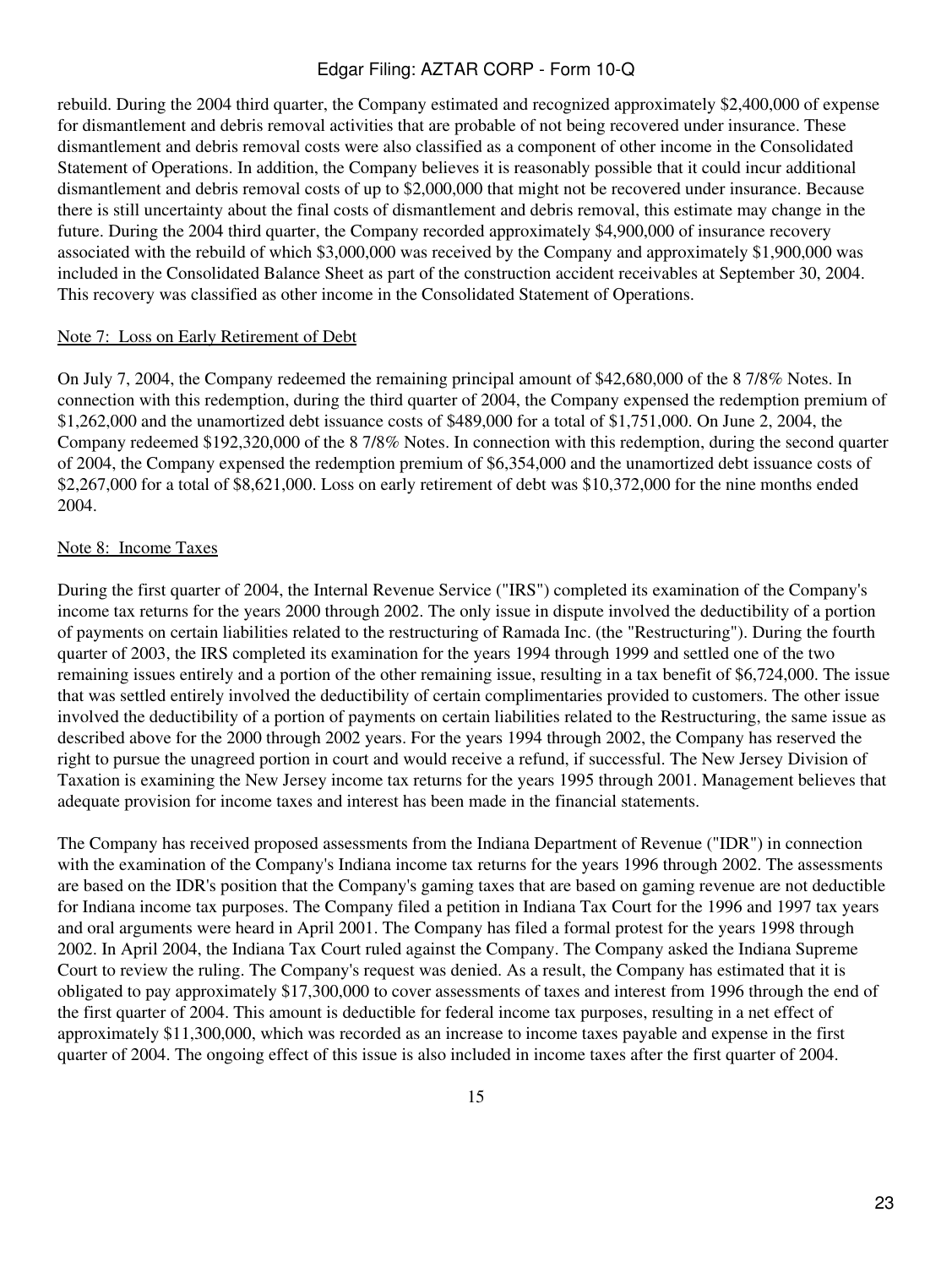### AZTAR CORPORATION AND SUBSIDIARIES NOTES TO CONSOLIDATED FINANCIAL STATEMENTS (unaudited) (continued)

#### Note 9: Earnings Per Share

Net income per common share excludes dilution and is computed by dividing income applicable to common shareholders by the weighted-average number of common shares outstanding. Net income per common share, assuming dilution, is computed based on the weighted-average number of common shares outstanding after consideration of the dilutive effect of stock options and the assumed conversion of the preferred stock at the stated rate.

The computations of net income per common share and net income per common share, assuming dilution, for the periods ended September 30, 2004 and October 2, 2003, are as follows (in thousands, except per share data):

|                                                                                                      |                      | <b>Third Ouarter</b> |                      | Nine Months          |
|------------------------------------------------------------------------------------------------------|----------------------|----------------------|----------------------|----------------------|
| Net income                                                                                           | 2004                 | 2003                 | 2004                 | 2003                 |
| Less: preferred stock dividends<br>and losses on redemption                                          | \$13,194             | \$16,902             | \$26,208             | \$49,238             |
| Income available to common<br>shareholders                                                           | (217)                | (194)                | (748)                | (542)                |
| Plus: income impact of assumed<br>conversion of dilutive preferred<br>stock                          | 12,977               | 16,708               | 25,460               | 48,696               |
| Income available to common<br>shareholders plus dilutive<br>potential common shares                  | 99                   | 107                  | 299                  | 321                  |
| Weighted-average common shares<br>applicable to net income per<br>common share                       | \$13,076<br>======== | \$16,815<br>======== | \$25,759<br>======== | \$49,017<br>======== |
| Effect of dilutive securities:<br>Stock option incremental shares<br>Assumed conversion of preferred | 34,617               | 34,620               | 34,498               | 35,275               |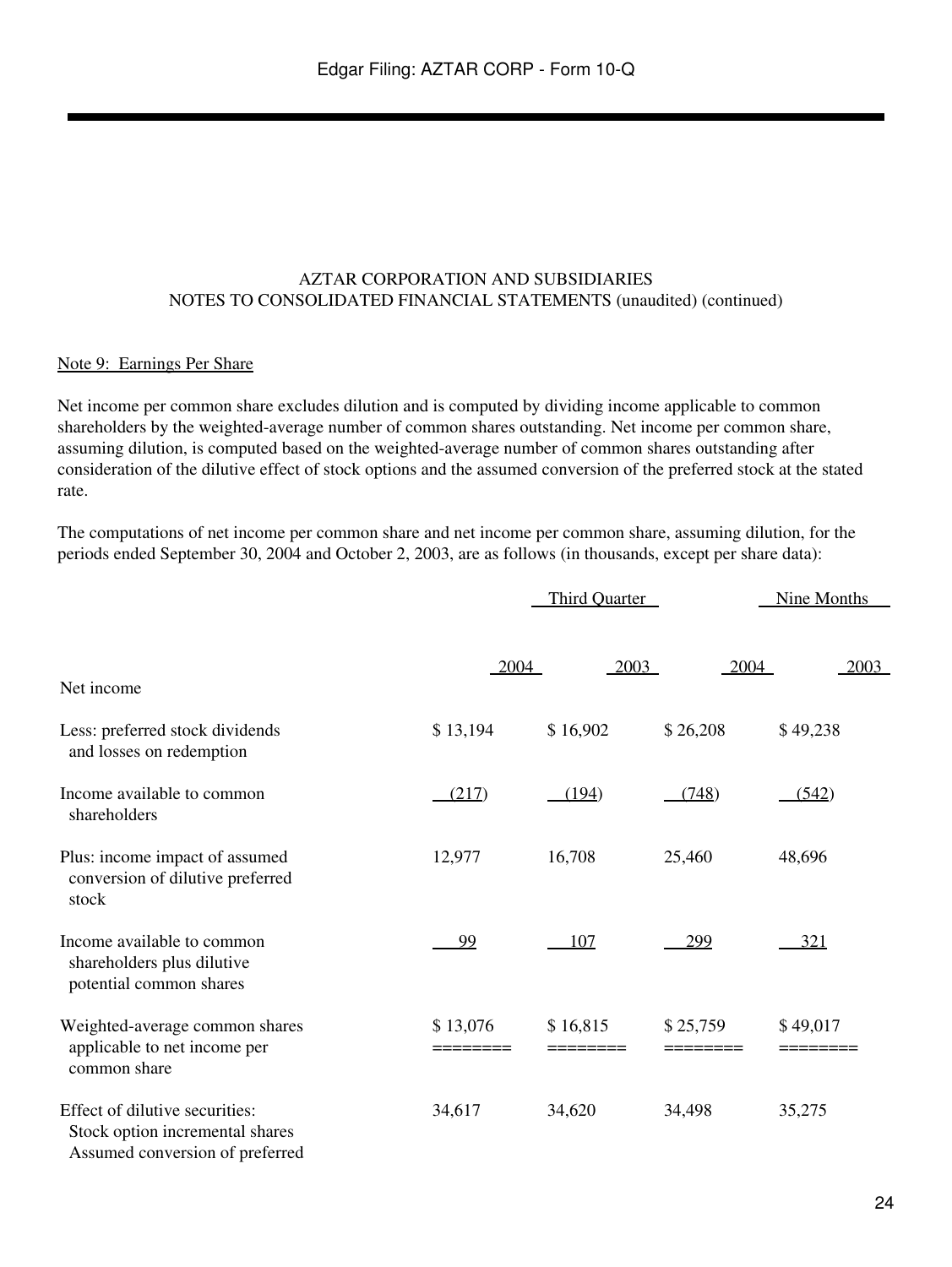| stock                                                                                            | 1,404  | 1,135     | 1,423     | 904        |
|--------------------------------------------------------------------------------------------------|--------|-----------|-----------|------------|
| Dilutive potential common shares                                                                 | 527    | 566       | 527       | 566        |
| Weighted-average common shares<br>applicable to net income per<br>common share assuming dilution | 1,931  | 1,701     | 1,950     | 1,470      |
| Net income per common share                                                                      | 36,548 | 36,321    | 36,448    | 36,745     |
| Net income per common share<br>assuming dilution                                                 | .37    | \$<br>.48 | \$<br>.74 | S.<br>1.38 |
|                                                                                                  | .36    | S.<br>.46 | \$.71     | S.<br>1.33 |

Stock options that were excluded from the earnings per share computations because their effect would have been antidilutive were 10,000 and 687,000 at September 30, 2004 and October 2, 2003, respectively.

### 16

### AZTAR CORPORATION AND SUBSIDIARIES NOTES TO CONSOLIDATED FINANCIAL STATEMENTS (unaudited) (continued)

#### Note 10: Segment Information

The Company reviews results of operations based on distinct geographic gaming market segments. The Company's chief operating decision maker uses only EBITDA in assessing segment performance and deciding how to allocate resources. The Company's segment information is as follows for the periods ended September 30, 2004 and October 2, 2003 (in thousands):

Third Quarter Nine Months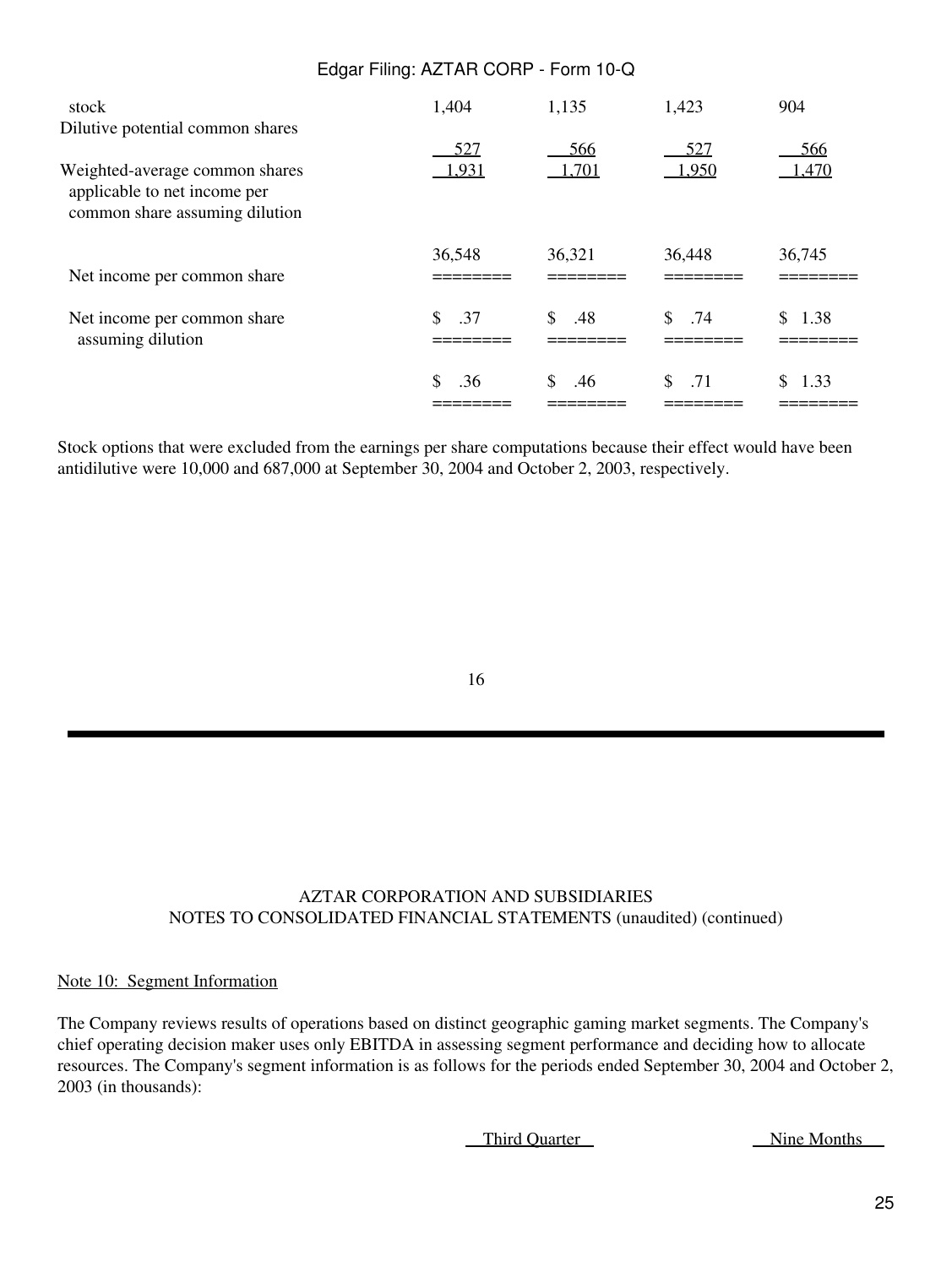|                                  | 2004        | 2003      | 2004      | 2003      |
|----------------------------------|-------------|-----------|-----------|-----------|
| Revenues                         |             |           |           |           |
| Tropicana Atlantic City          |             |           |           |           |
| Tropicana Las Vegas              |             |           |           |           |
| Ramada Express Laughlin          | \$112,738   | \$111,938 | \$311,229 | \$331,681 |
| Casino Aztar Evansville          | 41,038      | 39,474    | 124,665   | 116,300   |
| Casino Aztar Caruthersville      | 21,826      | 20,811    | 70,014    | 67,988    |
| Total consolidated               | 33,873      | 32,283    | 99,972    | 94,153    |
|                                  | 5,989       | 5,761     | 17,609    | 17,680    |
| EBITDA (a)                       | \$215,464   | \$210,267 | \$623,489 | \$627,802 |
| Tropicana Atlantic City          |             |           |           |           |
| Tropicana Las Vegas              |             |           |           |           |
| Ramada Express Laughlin          | \$26,141    | \$31,474  | \$73,956  | \$90,806  |
| Casino Aztar Evansville          | 8,769       | 7,045     | 28,128    | 19,789    |
| Casino Aztar Caruthersville      | 4,238       | 3,336     | 17,463    | 15,863    |
| Property EBITDA                  | 9,891       | 9,344     | 29,649    | 27,319    |
| Corporate                        | 1,215       | 1,048     | 3,447     | 3,305     |
| Depreciation and amortization    | 50,254      | 52,247    | 152,643   | 157,082   |
| Operating income                 | (3,855)     | (3,665)   | (12,779)  | (11,355)  |
| Other income                     | (13,894)    | (12, 971) | (40, 129) | (38, 473) |
| Interest income                  | 32,505      | 35,611    | 99,735    | 107,254   |
| Interest expense                 | 315         | $-$       | 315       | --        |
| Loss on early retirement of debt | 199         | 153       | 578       | 549       |
| Income taxes                     | (8,883)     | (8,774)   | (26,292)  | (27, 540) |
| Net income                       | (1,751)     |           | (10, 372) |           |
|                                  | (9,191)     | (10,088)  | (37,756)  | (31,025)  |
|                                  | \$13,194    | \$16,902  | \$26,208  | \$49,238  |
|                                  | $=$ ======= | ========  | ========  | ========  |

(a) EBITDA is net income before income taxes, loss on early retirement of debt, interest expense, interest income, other income, and depreciation and amortization. EBITDA should not be construed as a substitute for either operating income or net income as they are determined in accordance with generally accepted accounting principles (GAAP). The Company uses EBITDA as a measure to compare operating results among its properties and between accounting periods. The Company manages cash and finances its operations at the corporate level. The Company manages the allocation of capital among properties at the corporate level. The Company also files a consolidated income tax return. The Company accordingly believes EBITDA is useful as a measure of operating results at the property level because it reflects the results of operating decisions at that level separated from the effects of tax and financing decisions that are managed at the corporate level. The Company also uses EBITDA as the primary operating performance measure in its bonus programs for executive officers. The Company also believes that EBITDA is a commonly used measure of operating performance in the gaming industry and is an important basis for the valuation of gaming companies. The Company's calculation of EBITDA may not be comparable to similarly titled measures reported by other companies and, therefore, any such differences must be considered when comparing performance among different companies. While the Company believes EBITDA provides a useful perspective for some purposes, EBITDA has material limitations as an analytical tool. For example, among other things, although depreciation and amortization are non-cash charges, the assets being depreciated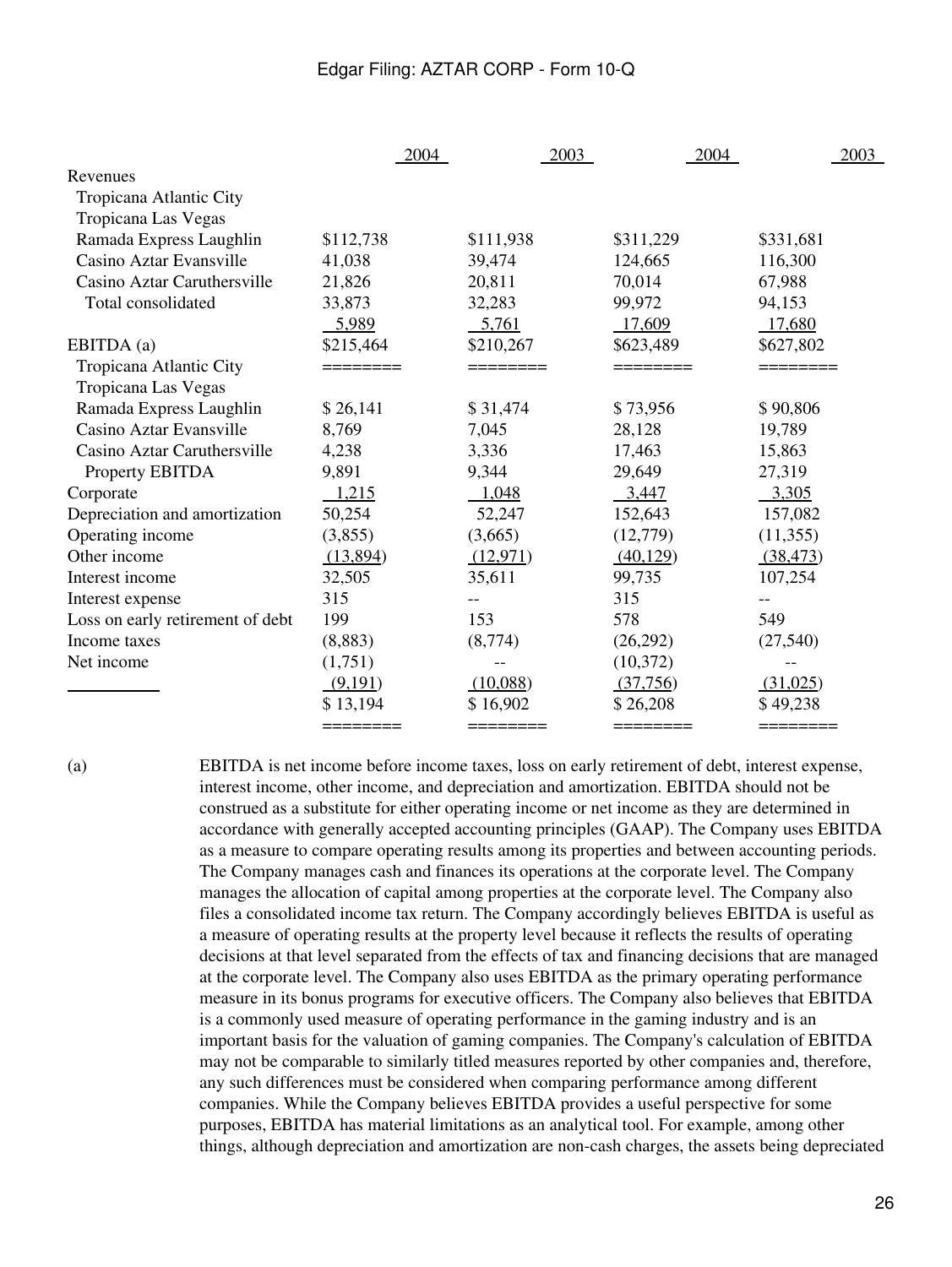and amortized may have to be replaced in the future, and EBITDA does not reflect the requirements for such replacements. Other income, interest expense, net of interest income, loss on early retirement of debt, and income taxes are also not reflected in EBITDA. Therefore, the Company does not consider EBITDA in isolation, and it should not be considered

17

### AZTAR CORPORATION AND SUBSIDIARIES NOTES TO CONSOLIDATED FINANCIAL STATEMENTS (unaudited) (continued)

as a substitute for measures determined in accordance with GAAP. A reconciliation of EBITDA with operating income and net income as determined in accordance with GAAP is reflected in the above summary.

#### Note 11: Contingencies and Commitments

The Company agreed to indemnify Ramada Inc. ("Ramada") against all monetary judgments in lawsuits pending against Ramada and its subsidiaries as of the conclusion of the Restructuring on December 20, 1989, as well as all related attorneys' fees and expenses not paid at that time, except for any judgments, fees or expenses accrued on the hotel business balance sheet and except for any unaccrued and unreserved aggregate amount up to \$5,000,000 of judgments, fees or expenses related exclusively to the hotel business. Aztar is entitled to the benefit of any crossclaims or counterclaims related to such lawsuits and of any insurance proceeds received. There is no limit to the term or the maximum potential future payment under this indemnification. In addition, the Company agreed to indemnify Ramada for certain lease guarantees made by Ramada. The lease terms potentially extend through 2015 and Ramada guaranteed all obligations under these leases. The Company has recourse against a subsequent purchaser of the operations covered by these leases. The estimated maximum potential amount of future payments the Company could be required to make under these indemnifications is \$7,400,000 at September 30, 2004. The Company would be required to perform under this guarantee 1) if monetary judgments and related expenses in lawsuits pending against Ramada and its subsidiaries as of the conclusion of the Restructuring exceeded the above described amount, or 2) if lessees with lease guarantees failed to perform under their leases, the lessee and lessor could not reach a negotiated settlement and the lessor was able to successfully proceed against Ramada, who in turn was able to successfully proceed against the Company. In connection with these matters, the Company established a liability at the time of the Restructuring and the Company's remaining accrued liability was \$3,833,000 at both September 30, 2004 and January 1, 2004.

The Casino Reinvestment Development Authority ("CRDA") has issued bonds that are being serviced by its parking fee revenue. A series of these bonds is collateralized by a portion, \$968,000 at September 30, 2004, of the Company's CRDA deposits. The portion that serves as collateral is a varying percentage of a portion of CRDA deposits that satisfy the Company's investment obligation based upon its New Jersey casino revenue. In the event that the CRDA's parking fees are insufficient to service its bonds, these deposits can be used for that purpose. To the extent the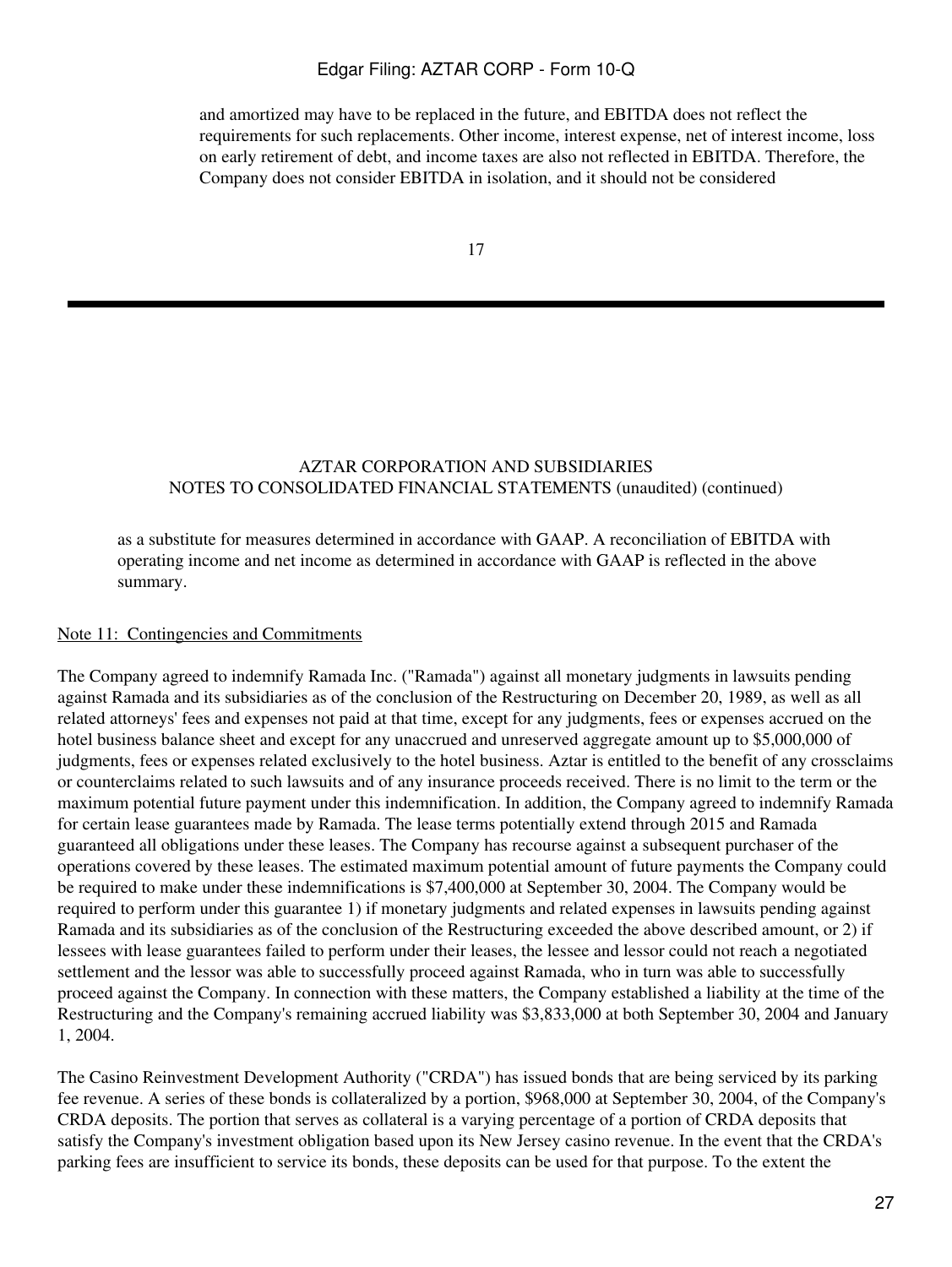Company's CRDA deposits are used to service these bonds, the Company would receive credit against future investment obligations. The Company's CRDA deposits serve as collateral for a one-year period, after which they become available for eligible investments. This arrangement continues through 2013. The Company received a fee for this arrangement that is being amortized on a straight-line basis through 2013. The Company's estimate of the maximum potential deposits that could be used to service CRDA bonds is \$18,000,000 at September 30, 2004.

The Company is a party to various other claims, legal actions and complaints arising in the ordinary course of business or asserted by way of defense or counterclaim in actions filed by the Company. Management believes that its defenses are substantial in each of these matters and that the Company's legal posture can be successfully defended without material adverse effect on its consolidated financial position, results of operations or cash flows.

The Company has severance agreements with certain of its senior executives. Severance benefits range from a lump-sum cash payment equal to three times the sum of the executive's annual base salary and the average of the executive's annual bonuses awarded in the preceding three years plus payment of the value in the executive's outstanding stock options and vesting and distribution of any restricted stock to a lump-sum cash payment equal to one half of the executive's annual base salary. In certain agreements, the termination must be as a result of a change in control of the Company. Based upon salary levels and stock options at September 30, 2004, the aggregate commitment under the severance agreements should all these executives be terminated was approximately \$66,000,000 at September 30, 2004.

18

# AZTAR CORPORATION AND SUBSIDIARIES NOTES TO CONSOLIDATED FINANCIAL STATEMENTS (unaudited) (continued)

At September 30, 2004, the Company had commitments of approximately \$25,000,000 for the Atlantic City Tropicana expansion project.

# Item 2. Management's Discussion and Analysis

#### Financial Condition

On June 2, 2004, we completed a \$300 million private placement offering of 7 7/8% Senior Subordinated Notes due 2014. Also on June 2, 2004, we announced the expiration of our cash tender offer and consent solicitation for all of our \$235 million aggregate principal amount of 8 7/8% Senior Subordinated Notes due 2007. We accepted and paid for all 8 7/8% Notes tendered pursuant to the Offer, which totaled approximately \$192.3 million. A portion of the proceeds from the offering, net of related fees and expenses, was used to redeem the 8 7/8% Notes tendered. The remaining proceeds were used to pay down our revolving credit facility. In connection with the Offer, we recognized a loss on early retirement of debt of approximately \$8.7 million in the 2004 second quarter. The loss on early retirement of debt consisted of a redemption premium of \$6.4 million and the write-off of unamortized debt issuance costs of \$2.3 million. On July 7, 2004, we redeemed the remaining principal amount of the 8 7/8% Notes totaling \$42.7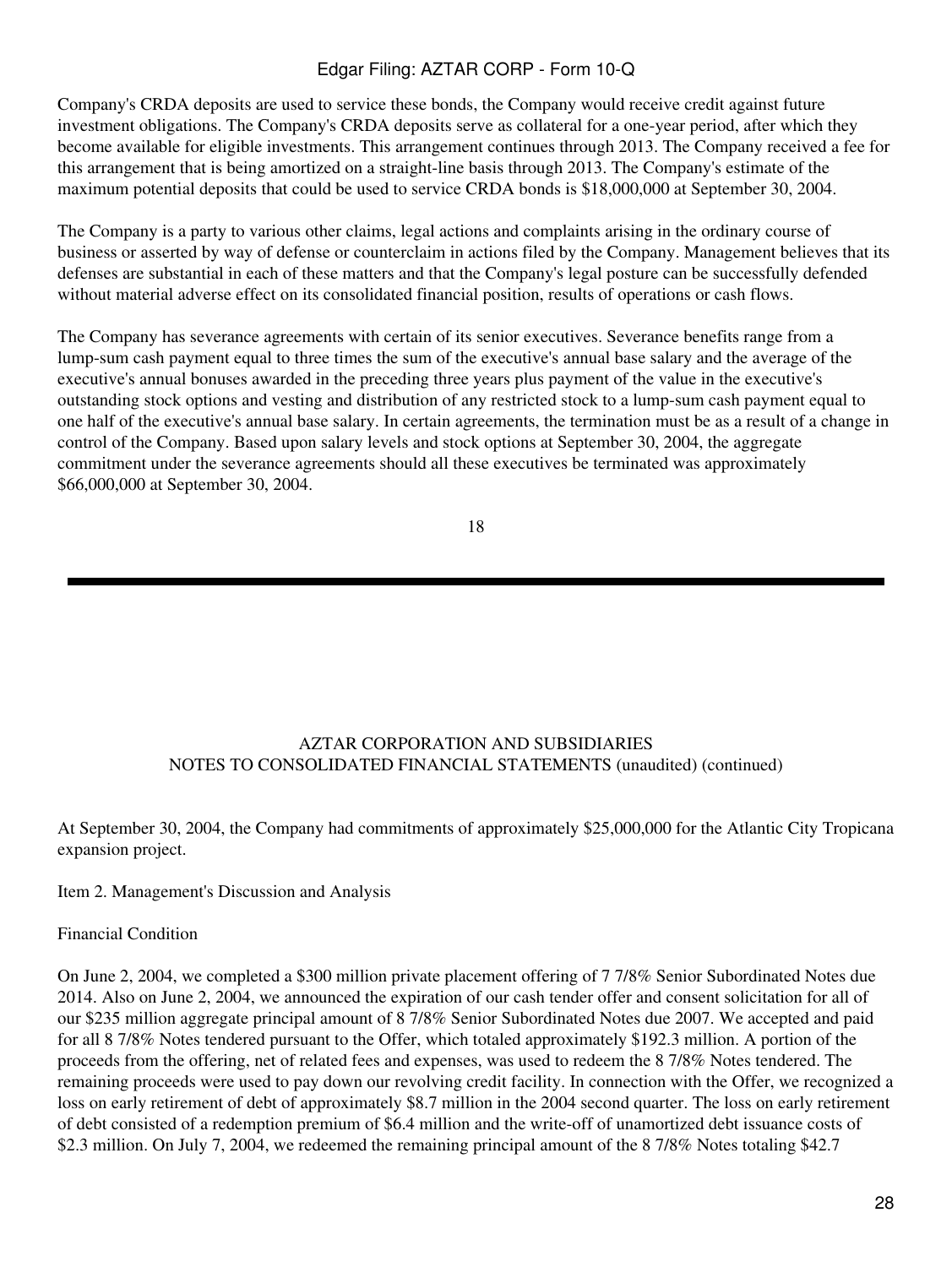million primarily by drawing on our revolving credit facility. As a result, we recognized a loss on early retirement of debt in July 2004 totaling approximately \$1.7 million, consisting of a redemption premium of \$1.2 million and a write-off of unamortized debt issuance costs of \$0.5 million.

Interest on the 7 7/8% Notes is payable semiannually on June 15 and December 15, beginning on December 15, 2004. At any time prior to June 15, 2009, the 7 7/8% Notes are redeemable at our option, in whole or in part, at a price of 100% of the principal amount plus a redemption premium plus accrued and unpaid interest. The redemption premium will be equal to the greater of (1)  $1\%$  of the principal amount or (2) the excess of (A) the sum of the present values of (i) 103.938% of the principal amount and (ii) all required interest payments through June 15, 2009, excluding accrued but unpaid interest, computed in each case using a discount rate equal to the Treasury rate at the time of redemption plus 50 basis points over (B) the principal amount. On or after June 15, 2009, the 7 7/8% Notes are redeemable at our option, in whole or in part, at prices from 103.938% of the principal amount plus accrued and unpaid interest declining to 100% of the principal amount plus accrued and unpaid interest beginning June 15, 2012.

At any time on or prior to June 15, 2007, we may redeem up to 35% of the aggregate principal amount of the notes issued under the indenture for the 7 7/8% Notes with the net proceeds of one or more equity offerings by the company at a redemption price of 107.875% of the principal amount plus accrued and unpaid interest; provided that (1) at least 65% of the principal amount of the 7 7/8% Notes issued remains outstanding immediately after such redemption and (2) the redemption occurs within 60 days of the closing of such equity offering.

The 7 7/8% Notes, ranked pari passu with the 9% Senior Subordinated Notes due 2011, are general unsecured obligations and are subordinated in right of payment to all of our present and future senior indebtedness (as defined). Upon change of control of the company, the holders of the 7 7/8% Notes would have the right to require repurchase of the notes at 101% of the principal amount plus accrued and unpaid interest. Certain covenants in the 7 7/8% Notes limit our ability to incur indebtedness, make certain payments or engage in mergers, consolidations or sales of assets.

On July 22, 2004, we obtained a new \$675 million senior secured credit facility consisting of a five-year revolving credit facility of up to \$550 million and a five-year term loan facility of \$125 million. Also on July 22, 2004, we used the new senior secured credit facility to pay off the outstanding principal amount on our prior revolving credit facility. In addition, we paid off our prior term loan and our Tropicana Enterprises loan, which were \$47.5 million and \$38.8 million, respectively. At September 30, 2004, the outstanding balance of our revolving credit facility was \$73.3 million, leaving \$470.5 million available for future borrowing

19

# AZTAR CORPORATION AND SUBSIDIARIES

after consideration of outstanding letters of credit. Under the senior secured credit facility, interest on the respective facilities will be computed based upon, at our option, a one-, two-, three- or six-month Eurodollar rate plus a margin ranging from 1.25% to 2.75%, or the prime rate plus a margin ranging from 0.25% to 1.75%; the applicable margin is dependent on our ratio of outstanding indebtedness to operating cash flow, as defined.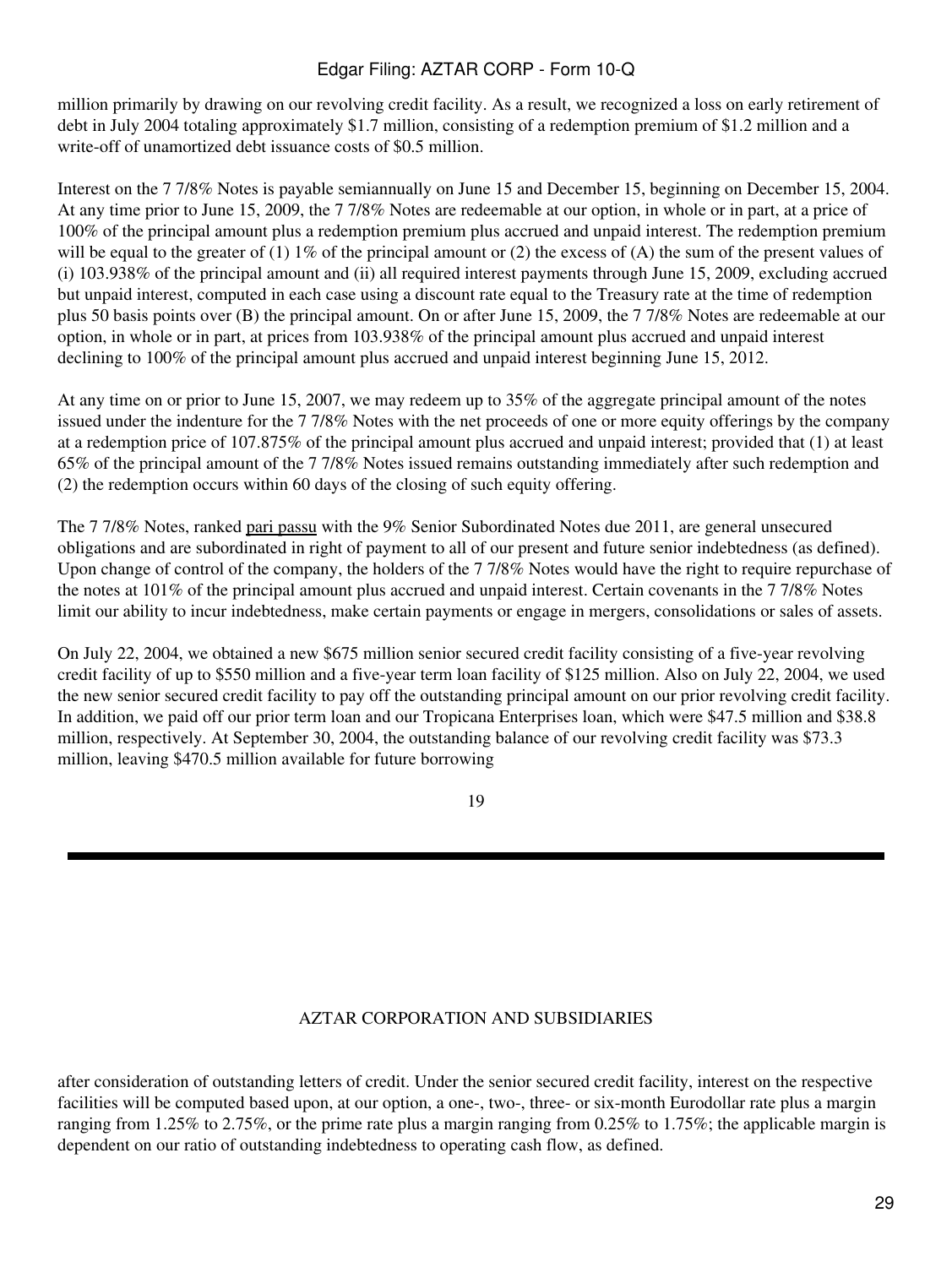The senior secured credit facility imposes various restrictions on us, including limitations on our ability to incur additional debt, commit funds to capital expenditures and investments, merge or sell assets. The senior secured credit facility prohibits dividends on our common stock (other than those payable in common stock) and repurchases of our common stock in excess of \$30 million per year with limited exceptions. In addition, the senior secured credit facility contains quarterly financial tests, including a minimum fixed charge coverage ratio and maximum ratios of total debt and senior debt to operating cash flow. Should we commence the redevelopment of the Tropicana Las Vegas or an approved alternative project, a quarterly "in-balance" test demonstrating that aggregate cash available or reasonably anticipated to be available to us and our subsidiaries is sufficient to meet remaining required uses of cash, including committed capital expenditures in connection with any construction project. The senior secured credit facility includes usual and customary events of default for facilities of this nature (with customary grace periods, as applicable), and provides that, in the event of a change in control, as defined, the majority lenders will have the right to require prepayment of the facility.

On April 22, 2002, we commenced construction on an expansion of our Tropicana Atlantic City. The expansion includes 502 additional hotel rooms, 20,000 square feet of meeting space, 2,400 parking spaces, and "The Quarter at Tropicana," the project's centerpiece, a 200,000-square-foot dining, entertainment and retail center. On October 30, 2003, an accident occurred on the site of the parking-garage component of the expansion of the Atlantic City Tropicana that brought construction to a halt. In 2003, we reduced construction in progress for the estimated asset loss and recorded a receivable of approximately \$3 million. By September 30, 2004, the contractor has made substantial progress in rebuilding the damaged parking structure. Because the cost of the reconstructed portion of the garage that was fully paid by the contractor exceeded the \$3 million asset loss previously incurred, we increased construction in progress for \$3 million and relieved the corresponding receivable at September 30, 2004. In addition to the \$3 million asset loss that was recognized and subsequently recovered, we recognized approximately \$2.2 million of expense during the 2004 third quarter for costs incurred to repair areas near or adjacent to the parking-garage that were damaged as a result of the accident. This expense was classified as a component of other income.

In order to ensure that the construction proceed expeditiously and in order to settle certain disputes, we and the general contractor entered into a settlement agreement on October 6, 2004 that delineates how we and our contractor will share the cost of and the insurance proceeds received for the dismantlement, debris removal, and rebuild. During the 2004 third quarter, we estimated and recognized approximately \$2.4 million of expense for dismantlement and debris removal activities that are probable of not being recovered under insurance. These dismantlement and debris removal costs were also classified as a component of other income. In addition, we believe it is reasonably possible that we could incur additional dismantlement and debris removal costs of up to \$2 million that might not be recovered under insurance. Because there is still uncertainty about the final costs of dismantlement and debris removal, this estimate may change in the future. During the 2004 third quarter, we recorded approximately \$4.9 million of insurance recovery associated with the rebuild of which \$3 million was received in cash and approximately \$1.9 million was included in the construction accident receivables at September 30, 2004. This recovery was classified as other income.

The cost of the expansion was originally targeted to be \$225 million; we also anticipated providing \$20 million of tenant allowances. Due to revised estimates for tenant allowances, incremental project costs resulting from

construction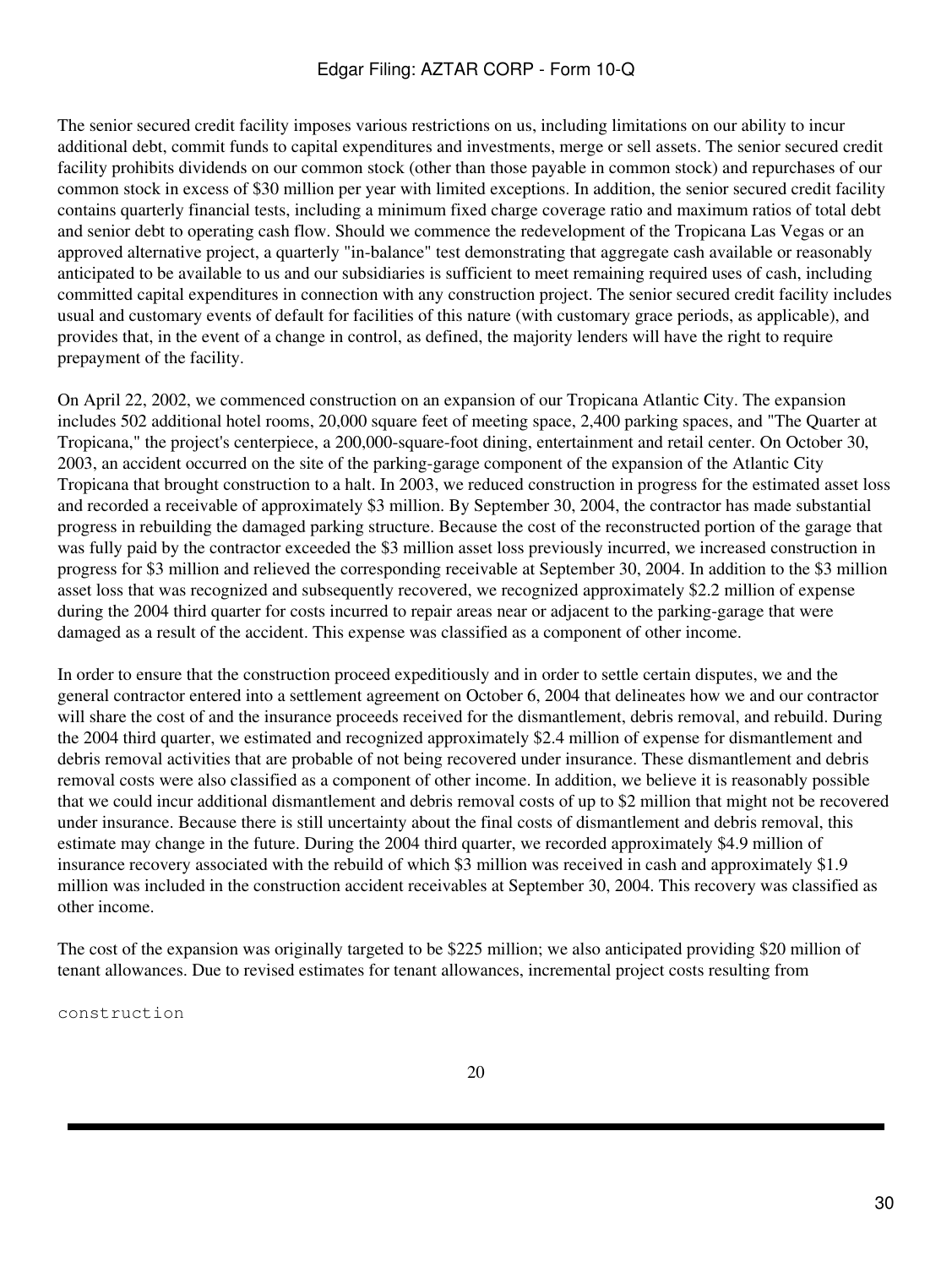#### AZTAR CORPORATION AND SUBSIDIARIES

delays related to the accident, and rebuilding costs, the expansion project may cost approximately \$60 million more than originally estimated; however, as a result of a provision in the settlement agreement that provides that we receive insurance proceeds for the rebuild costs instead of our contractor, we anticipate recovering approximately \$25 million of these additional costs from our insurer. Portions of the incremental delay-related costs may also be recoverable from third parties and their insurers, but the amount and the timing of any such recoveries are unknown at this time. It is reasonably possible that these estimates could change in the future because there is still uncertainty about the final costs of reconstruction and the prospect of recovery under insurance.

On September 30, 2004, the Atlantic City Division of Construction and the New Jersey Department of Community Affairs granted approval for our employees and tenant employees to have access to the new hotel tower and to The Quarter. Our employees can now oversee the cleaning and outfitting of all 502 rooms in the new tower. Tenants of The Quarter, as their spaces are completed and approved, can stock and conduct training in their stores, restaurants and entertainment venues. Most of the tenant spaces are completed and are going through the approval process. The most recent construction schedule provided by the contractor calls for completion of the garage structure by November 9; however, it appears that completion of the garage structure is running 7 to 12 days behind schedule. Following the completion of the garage structure, inspections by various state and local authorities are required. Therefore, we are anticipating an opening of the garage, the new hotel tower and The Quarter to the public by Thanksgiving. Achieving this targeted opening is dependent on no adverse impacts from unusually bad weather, materials shortages, labor strife or other factors. Funds for the expansion will come in part from public sector subsidies, tax rebates and other credits, the present value of which could be up to \$60 million. We are planning that the costs to be borne by us would be funded largely from our operating cash flow, with additional needs met by our revolving credit facility. During the nine months of 2004, our purchases of property and equipment on an accrual basis, including capitalized interest of \$10.2 million, were \$77.7 million for this project and our expenditures for tenant allowances were \$15.6 million.

Our master plan for a potential development of our Las Vegas Tropicana site envisions the creation of two separate but essentially equal and inter-connected 17-acre sites. The north site would be developed by us. The south site would be held for our future development, joint venture development, or sale for development by another party. For development of a potential project on the north site, a detailed design has substantially been completed. The design concept that we are finalizing calls for 2,500 hotel rooms and suites, 200,000 square feet of dining, entertainment and retail facilities, a 120,000-square-foot casino, a 3,800-car parking garage, and a four-acre rooftop pool recreation deck overlooking the Strip. During the nine months of 2004, we capitalized \$6.5 million for design development costs included in other assets. We will decide by the end of the first quarter of 2005 whether to proceed, whether to delay, or whether not to proceed at all with development of a project on the north site. The amount and timing of any future expenditure, and the extent of any impact on existing operations, will depend on the nature and timing of the development we ultimately undertake, if any. If we decide to abandon any facilities in the development process, we would have to conduct a review for impairment with a possible write-down and review their useful lives with a possible adjustment to depreciation and amortization expense. These reviews could result in adjustments that have a material adverse effect on our consolidated results of operations. The net book value of the property and equipment used in the operation of the Las Vegas Tropicana, excluding land at a cost of \$110 million, was \$57.4 million at September 30, 2004. The net book value of accounts receivable, inventories and prepaid expenses at the Las Vegas Tropicana was \$7.5 million at September 30, 2004.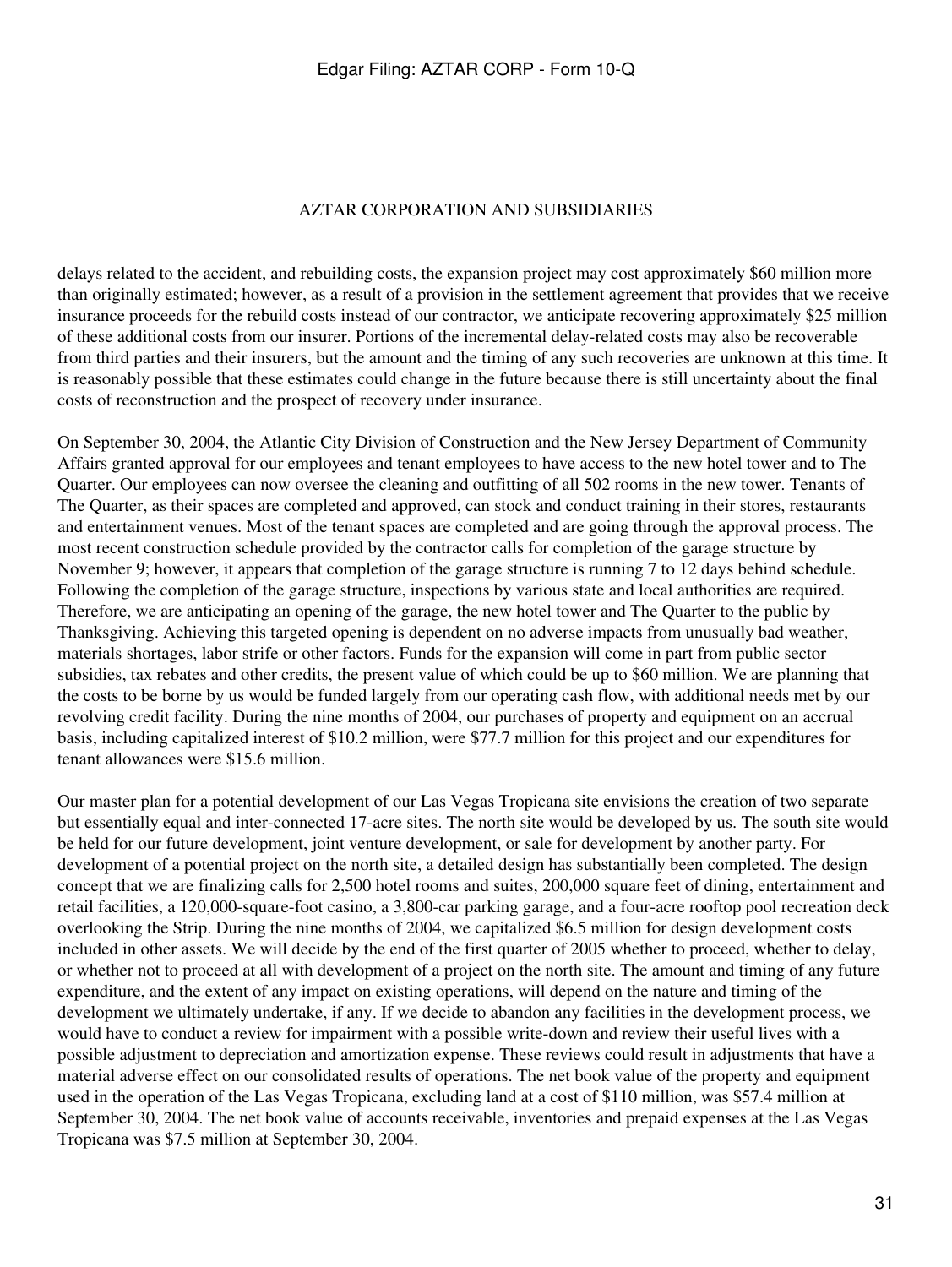At Casino Aztar Evansville, construction on the executive conference center was completed during the 2004 third quarter. During the 2004 nine-month period, our purchases of property and equipment on an accrual basis were \$5.0 million related to this project.

#### AZTAR CORPORATION AND SUBSIDIARIES

Effective January 3, 2003, we established the Aztar Corporation Nonqualified Retirement Plan Trust for the benefit of employees covered by one of our nonqualified defined benefit pension plans. We contributed approximately \$2.0 million to this trust in March 2004. We will make periodic contributions to the trust so that funds in the trust equal the benefit obligation. The funds in the trust continue to be assets of Aztar.

We accepted 89,207 shares of our common stock in the first quarter of 2004 in lieu of cash due to the company in connection with the exercise of stock options. We also accepted an additional 80,845 shares in satisfaction of the related \$1.9 million tax obligation that was paid by the company during the 2004 first quarter. Such shares of common stock are stated at cost and held as treasury shares to be used for general corporate purposes.

We have received proposed assessments from the Indiana Department of Revenue in connection with the examination of our Indiana income tax returns for the years 1996 through 2002. The assessments are based on the IDR's position that our gaming taxes that are based on gaming revenue are not deductible for Indiana income tax purposes. We filed a petition in Indiana Tax Court for the 1996 and 1997 tax years and oral arguments were heard in April 2001. We filed a formal protest for the 1998 through 2002 tax years. In April 2004, the Indiana Tax Court ruled in favor of the Indiana Department of Revenue. We asked the Indiana Supreme Court to review the ruling. Our request was denied. As a result, we have estimated that we are obligated to pay approximately \$17.3 million to cover assessments of taxes and interest from 1996 through the end of the first quarter of 2004. This amount is deductible for federal income tax purposes, resulting in a net effect of approximately \$11.3 million, which was recorded as an increase to income taxes payable and expense in the first quarter of 2004.

We have severance agreements with certain of our senior executives. Severance benefits range from a lump-sum cash payment equal to three times the sum of the executive's annual base salary and the average of the executive's annual bonuses awarded in the preceding three years plus payment of the value in the executive's outstanding stock options and vesting and distribution of any restricted stock to a lump-sum cash payment equal to one half of the executive's annual base salary. In certain agreements, the termination must be as a result of a change in control of Aztar. Based upon salary levels and stock options at September 30, 2004, the aggregate commitment under the severance agreements should all these executives be terminated was approximately \$66 million at September 30, 2004.

At September 30, 2004, we had commitments of approximately \$25 million for the Tropicana Atlantic City expansion project.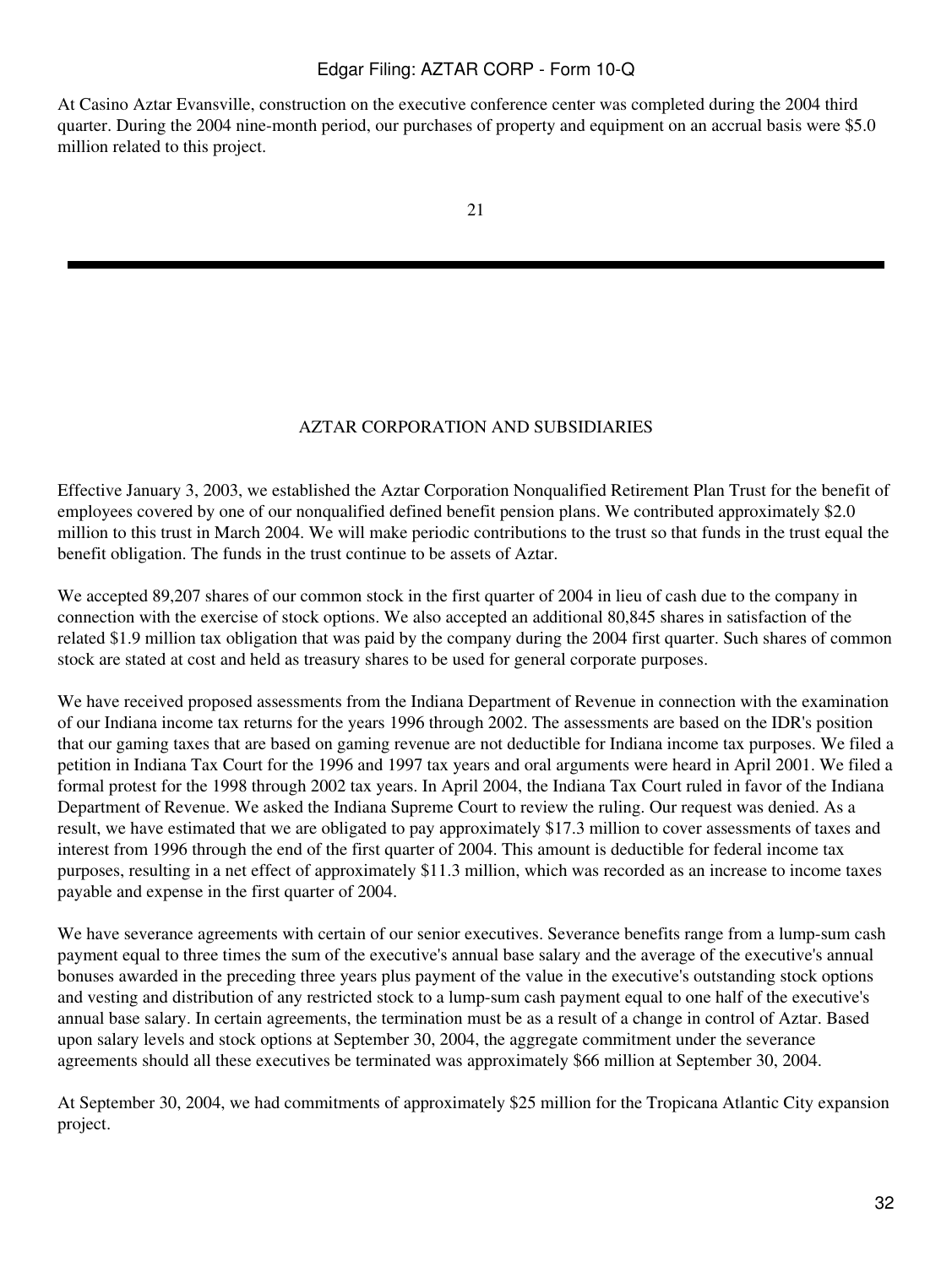22

# AZTAR CORPORATION AND SUBSIDIARIES

Results of Operations

The following table sets forth, in millions, our revenues and EBITDA on a consolidated basis and the portions thereof generated by each of our five casino properties. Our chief operating decision maker uses only EBITDA in assessing segment performance and deciding how to allocate resources.

Third Quarter Nine Months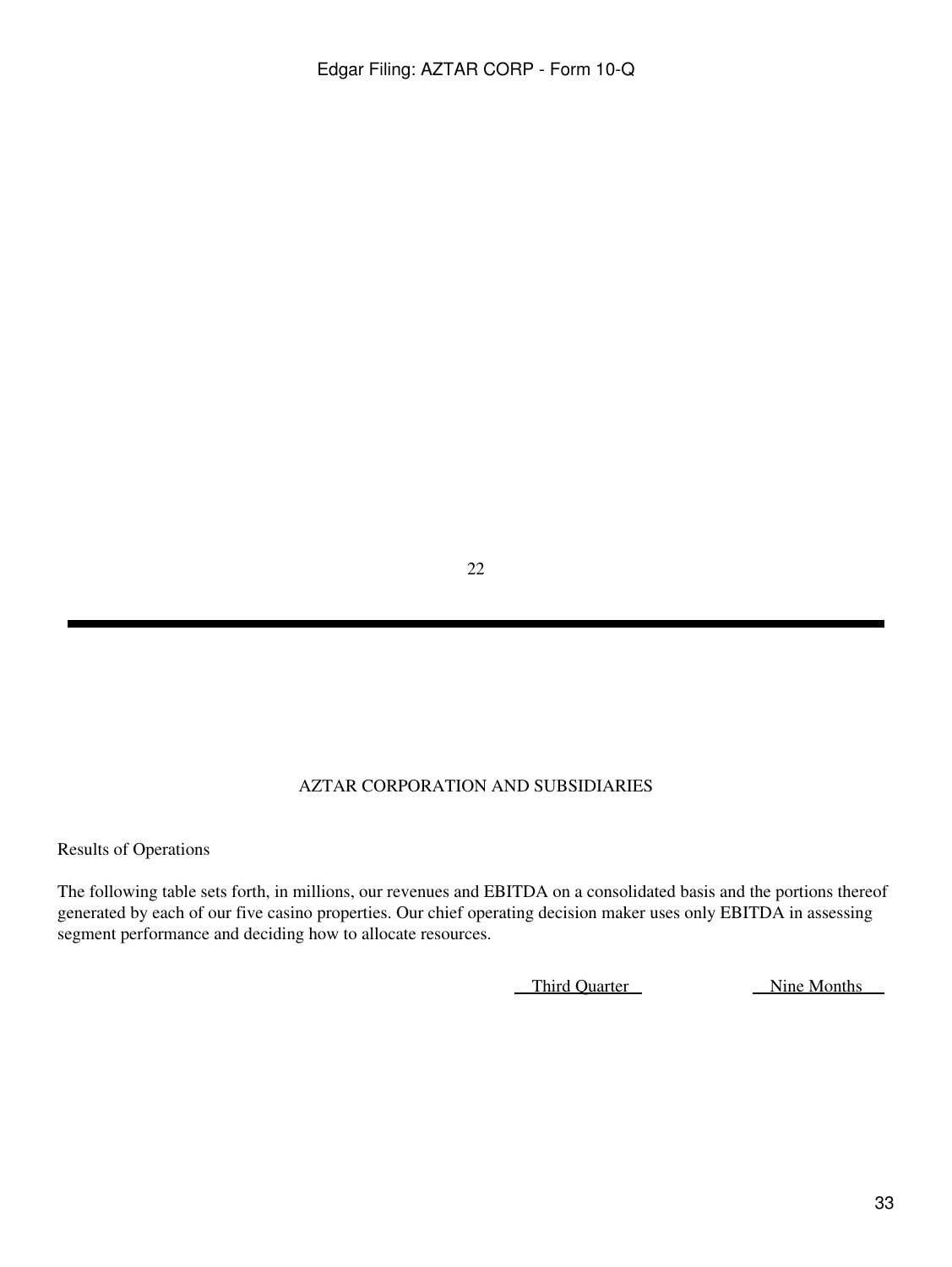|                                  | 2004       | 2003       | 2004     | 2003     |
|----------------------------------|------------|------------|----------|----------|
| Revenues                         |            |            |          |          |
| Tropicana Atlantic City          |            |            |          |          |
| Tropicana Las Vegas              |            |            |          |          |
| Ramada Express Laughlin          | \$112.7    | \$111.9    | \$311.2  | \$331.7  |
| Casino Aztar Evansville          | 41.1       | 39.5       | 124.7    | 116.3    |
| Casino Aztar Caruthersville      | 21.8       | 20.8       | 70.0     | 68.0     |
| Total consolidated               | 33.9       | 32.3       | 100.0    | 94.1     |
|                                  | 6.0        | 5.8        | 17.6     | 17.7     |
| EBITDA (a)                       | \$215.5    | \$210.3    | \$623.5  | \$627.8  |
| Tropicana Atlantic City          |            |            |          |          |
| Tropicana Las Vegas              |            |            |          |          |
| Ramada Express Laughlin          | 26.1<br>\$ | \$31.5     | \$74.0   | \$90.8   |
| Casino Aztar Evansville          | 8.8        | 7.0        | 28.1     | 19.8     |
| Casino Aztar Caruthersville      | 4.3        | 3.3        | 17.5     | 15.9     |
| Corporate                        | 9.9        | 9.4        | 29.6     | 27.3     |
| Total consolidated               | 1.2        | 1.1        | 3.4      | 3.3      |
| Depreciation and amortization    | (3.9)      | (3.7)      | (12.8)   | (11.3)   |
| Operating income                 | 46.4       | 48.6       | 139.8    | 145.8    |
| Other income                     | (13.9)     | (13.0)     | (40.1)   | (38.5)   |
| Interest income                  | 32.5       | 35.6       | 99.7     | 107.3    |
| Interest expense                 | 0.3        | $-$        | 0.3      | $-$      |
| Loss on early retirement of debt | 0.2        | 0.2        | 0.6      | 0.5      |
| Income taxes                     | (8.9)      | (8.8)      | (26.3)   | (27.6)   |
| Net income                       | (1.7)      |            | (10.4)   | --       |
|                                  | (9.2)      | (10.1)     | (37.7)   | (31.0)   |
|                                  | 13.2       | 16.9<br>\$ | 26.2     | 49.2     |
|                                  | ========   | ========   | ======== | ======== |

(a) EBITDA is net income before income taxes, loss on early retirement of debt, interest expense, interest income, other income, and depreciation and amortization. EBITDA should not be construed as a substitute for either operating income or net income as they are determined in accordance with generally accepted accounting principles (GAAP). Management uses EBITDA as a measure to compare operating results among our properties and between accounting periods. We manage cash and finance our operations at the corporate level. We manage the allocation of capital among properties at the corporate level. We also file a consolidated income tax return. Management accordingly believes EBITDA is useful as a measure of operating results at the property level because it reflects the results of operating decisions at that level separated from the effects of tax and financing decisions that are managed at the corporate level. We also use EBITDA as the primary operating performance measure in our bonus programs for executive officers. Management also believes that EBITDA is a commonly used measure of operating performance in the gaming industry and is an important basis for the valuation of gaming companies. Our calculation of EBITDA may not be comparable to

similarly titled measures reported by other companies and, therefore, any such differences must be considered when comparing performance among different companies. While management believes EBITDA provides a useful perspective for some purposes, EBITDA has material limitations as an analytical tool. For example, among other things, although depreciation and amortization are non-cash charges, the assets being depreciated and amortized may have to be replaced in the future, and EBITDA does not reflect the requirements for such replacements. Other income, interest expense, net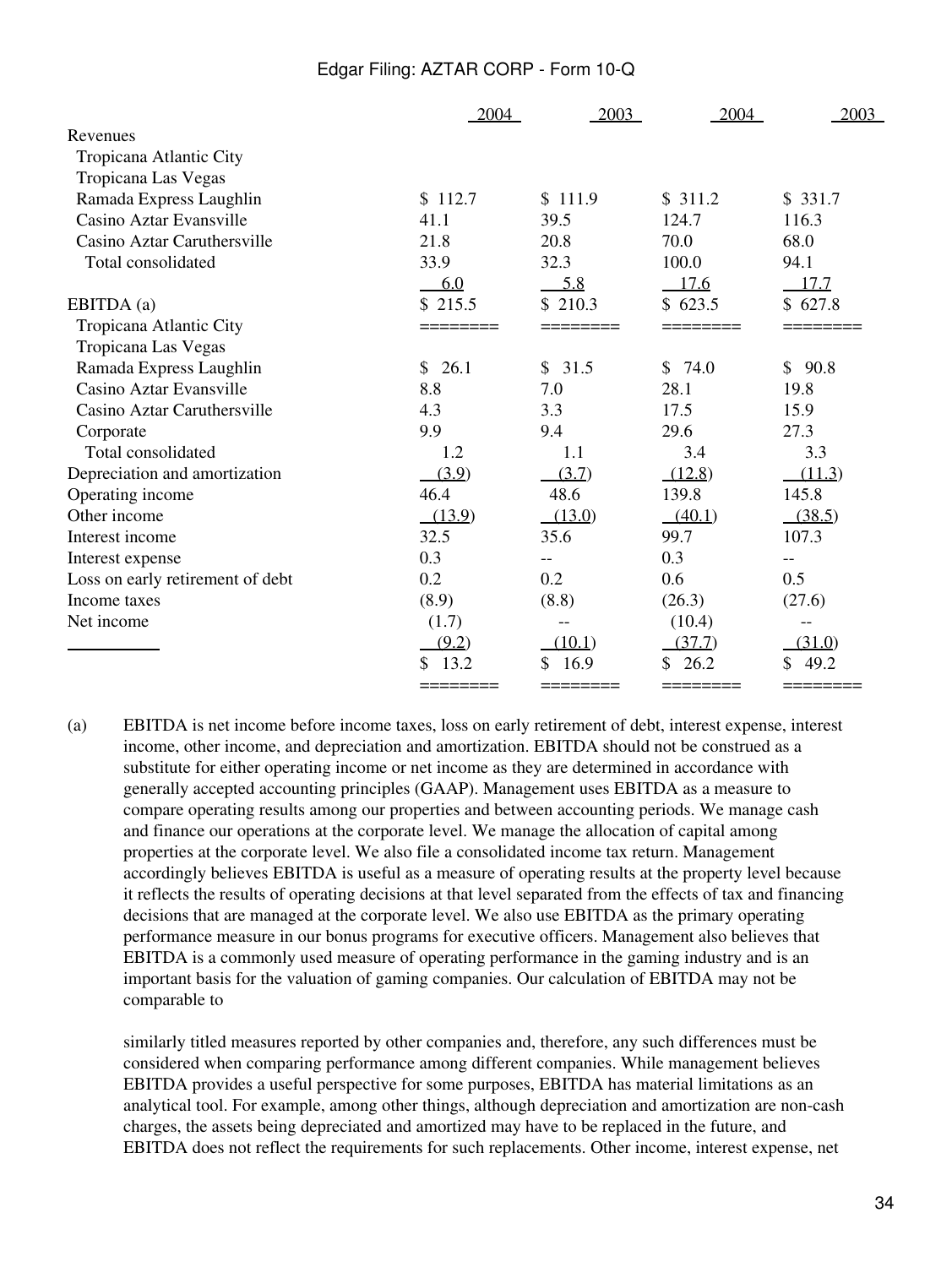of interest income, loss on early retirement of debt, and income taxes are also not reflected in EBITDA. Therefore, management does not consider EBITDA in isolation, and it should not be considered as

#### AZTAR CORPORATION AND SUBSIDIARIES

a substitute for measures determined in accordance with GAAP. A reconciliation of EBITDA with operating income and net income as determined in accordance with GAAP is reflected in the above summary.

Results of Operations

Nine Months Ended September 30, 2004 Compared to Nine Months Ended October 2, 2003

Consolidated casino revenue was \$485.3 million in the nine months of 2004, down 2% from \$496.1 million in the nine months of 2003. The decrease was attributable to the Atlantic City Tropicana, where casino revenue decreased by \$18.4 million during the nine months of 2004 versus the nine months of 2003. This decrease was primarily attributable to business interruption resulting from the October 30, 2003 construction accident and the July 3, 2003 opening of the Borgata Hotel, Casino and Spa. The decrease in casino revenue at the Atlantic City Tropicana was partially offset by a \$5.5 million increase in casino revenue at Casino Aztar Evansville. Consolidated casino costs were \$2.8 million lower during the 2004 versus 2003 nine-month period, primarily due to a decrease in complimentaries, player airfare reimbursement and special event costs at the Tropicana Las Vegas.

Consolidated rooms revenue was \$66.2 million in the nine months of 2004, up 13% from \$58.6 million in the nine months of 2003. The increase was attributable primarily to the Tropicana Las Vegas, where the average daily rate increased 18% and rooms occupied on a non-complimentary basis increased 5% during the nine months of 2004 compared with the nine months of 2003. The increase in the average daily rate and the higher occupancy were primarily attributable to increased tourism to the Las Vegas market. The increase in consolidated rooms revenue was offset by a \$2.0 million increase in consolidated rooms expense. The increase in consolidated rooms expense was due primarily to the increase in rooms revenue at the Tropicana Las Vegas.

Consolidated general and administrative expenses increased \$4.7 million or 8% in the nine months of 2004 from \$57.2 million during the nine months of 2003. The increase was due to increases at corporate and all of our operating properties with the exception of Casino Aztar Caruthersville. The increase is not attributable to any one significant factor but instead due to a combination of many smaller factors, including increased professional fees, rising employee benefit and salary costs and increased executive incentive costs.

Consolidated utilities expense increased \$1.1 million or 8% in the nine months of 2004 from \$13.9 million during the nine months of 2003. The increase was attributable to a new electrical power contract at the Atlantic City Tropicana, which became effective July 2004. The new contract, which replaced an existing contract that had been in place since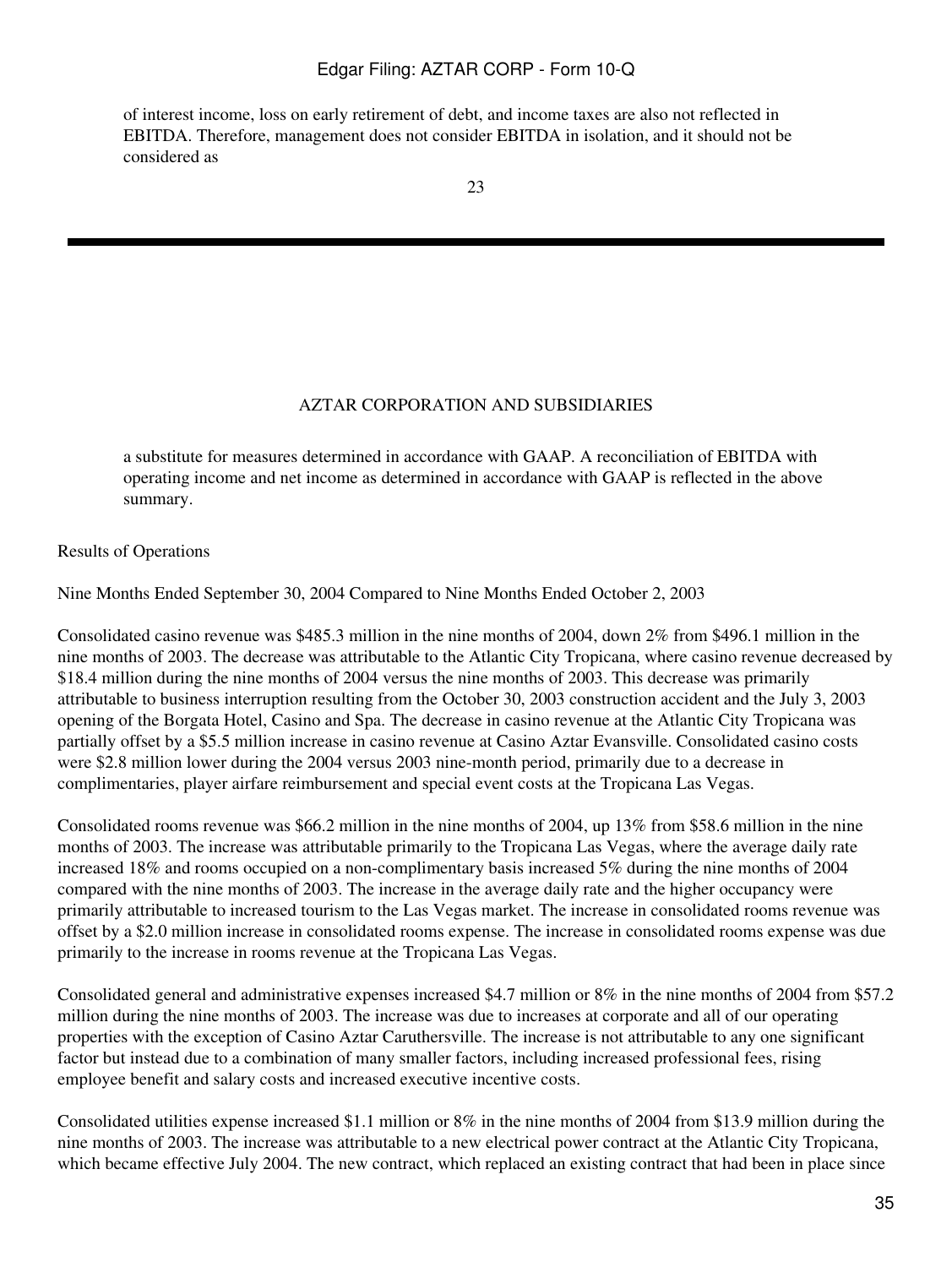July 1997, contains less favorable electrical rates.

Construction accident related expense was \$5.5 million in the nine months of 2004. The expense relates primarily to supplemental marketing costs incurred to decrease the effect of the business interruption caused by the October 30, 2003 construction accident and professional fees incurred as a result of the construction accident.

Construction accident insurance recoveries were \$10.5 million in the nine months of 2004. These recoveries consist of a business interruption recovery of \$3.5 million and two recoveries due to the delay in the opening of the Atlantic City Tropicana expansion project totaling \$7.0 million. The business interruption recovery reflects a profit recovery applicable to the fourth quarter of 2003. The recoveries from the delay in the opening of the expansion project represent a portion of the anticipated profit that we would have recognized had the expansion opened as originally projected as well as some reimbursement for costs incurred as a result of the delay. Each recovery was recognized when agreed to by our insurers.

Preopening costs were \$1.1 million in the nine months of 2004. These expenses relate entirely to marketing efforts undertaken by the Atlantic City Tropicana during the 2004 third quarter to promote The Quarter.

24

# AZTAR CORPORATION AND SUBSIDIARIES

Consolidated interest expense was \$26.3 million in the nine months of 2004 compared with \$27.6 million in the nine months of 2003. The decrease in interest expense was primarily a result of an increase in capitalized interest relating to the Atlantic City Tropicana expansion, partially offset by increased interest due to a higher level of debt outstanding. Capitalized interest was \$4.6 million higher in the 2004 versus 2003 nine-month period.

Loss on early retirement of debt was \$10.4 million in the nine months of 2004. The loss, which resulted from the redemption of our outstanding 8 7/8% Senior Subordinated Notes, consisted of a redemption premium of \$7.6 million and the write-off of unamortized debt issuance costs of \$2.8 million.

Consolidated income taxes were \$37.7 million in the nine months of 2004 compared with \$31.0 million in the nine months of 2003. The increase was largely due to an increase in our Indiana income tax provision, partially offset by a decrease in income before income taxes. In connection with a review of our Indiana income tax returns for the years 1996 through 2002, the Indiana Department of Revenue took the position that our gaming taxes that are based on gaming revenue are not deductible for Indiana income tax purposes. In response to the position taken by the Indiana Department of Revenue, we filed a petition with the Indiana Tax Court for the 1996 and 1997 tax years and we filed a formal protest for the 1998 through 2002 tax years. In April 2004, the Indiana Tax Court ruled in favor of the Indiana Department of Revenue. We asked the Indiana Supreme Court to review the ruling. Our request was denied. As a result, we have estimated that we are obligated to pay approximately \$17.3 million to cover assessments of taxes and interest from 1996 through the end of the first quarter of 2004. This amount is deductible for federal income tax purposes, resulting in a net effect of approximately \$11.3 million, which was recorded as an increase to income taxes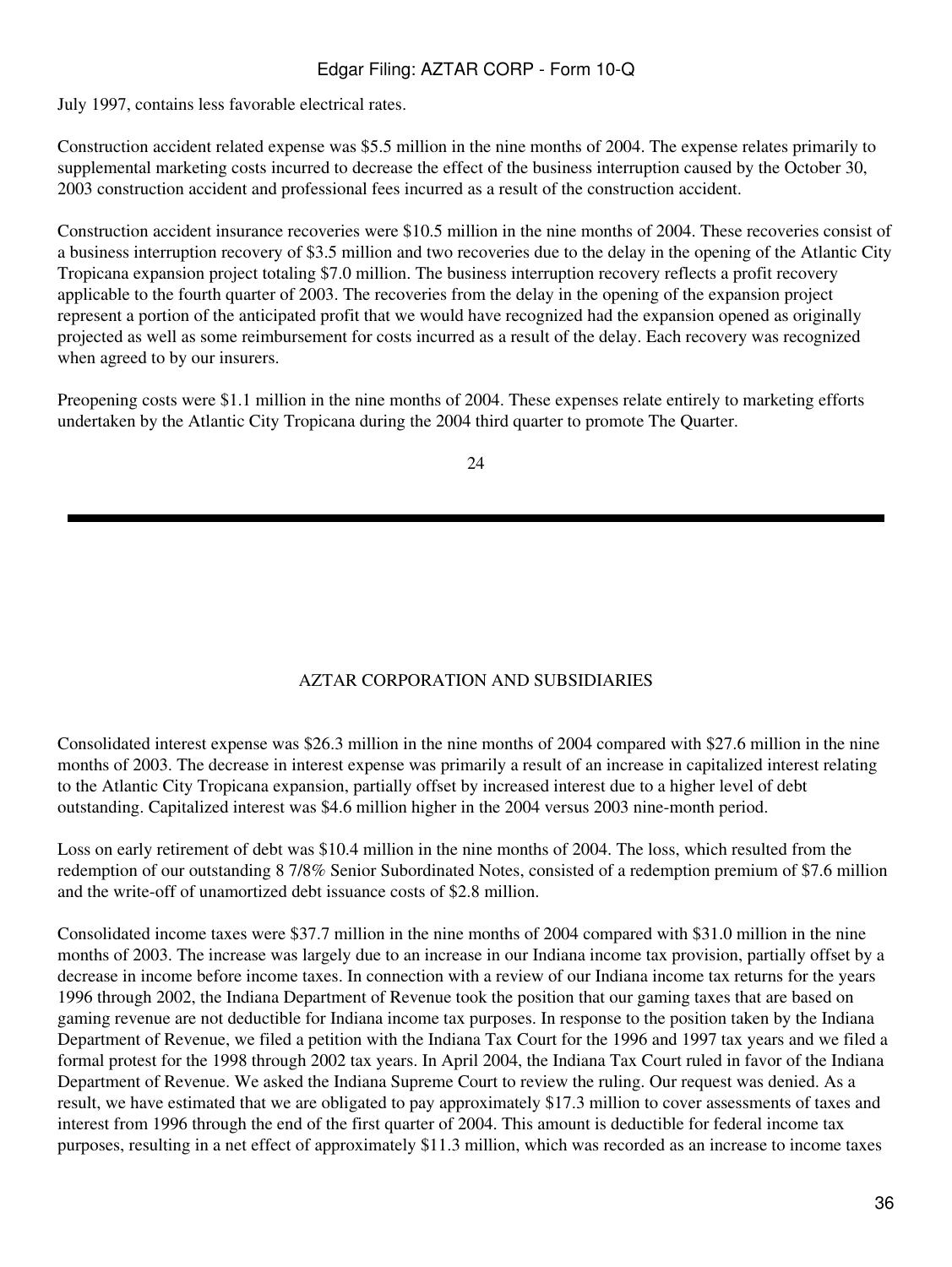payable and expense in the first quarter of 2004. The ongoing effect of this issue is also included in income taxes after the first quarter of 2004.

# TROPICANA ATLANTIC CITY

Casino revenue decreased by \$18.4 million or 6% in the nine months of 2004 from \$290.7 million in the nine months of 2003. The decrease in casino revenue consisted primarily of a \$12.7 million decrease in slot revenue and a \$5.7 million decrease in games revenue. The decrease was primarily attributable to the disruption that followed the October 30, 2003 construction accident and the July 3, 2003 opening of the Borgata Hotel, Casino and Spa. Casino costs decreased \$1.7 million in the nine months of 2004 compared to the nine months of 2003, primarily due to a decrease in casino revenue.

General and administrative expense increased \$1.1 million or 6% in the nine months of 2004 from \$19.1 million in the nine months of 2003. The increase was due to a combination of factors including an increase in asset disposal costs, loss and damage claims and professional fees.

Utilities expense increased \$1.3 million or 19% in the nine months of 2004 from \$6.9 million in the nine months of 2003. As noted above, the increase was attributable to a new electrical power contract, which became effective July 2004. The new contract, which replaced an existing contract that had been in place since July 1997, contains less favorable electrical rates.

Construction accident related expense was \$5.5 million in the nine months of 2004. As noted above, this expense relates primarily to supplemental marketing costs incurred to decrease the effect of the business interruption as well as professional fees incurred as a result of the construction accident.

Construction accident insurance recoveries were \$10.5 million in the nine months of 2004. As noted above, these recoveries consist of a business interruption recovery of \$3.5 million and two recoveries due to the delay in the opening of the Atlantic City Tropicana expansion project of \$7.0 million. The business interruption

25

# AZTAR CORPORATION AND SUBSIDIARIES

recovery reflects a profit recovery applicable to the fourth quarter of 2003. The recoveries from the delay in the opening of the expansion project represent a portion of the anticipated profit that we would have recognized had the expansion opened as originally projected as well as some reimbursement for costs incurred as a result of the delay. Each recovery was recognized when agreed to by our insurers.

Preopening costs were \$1.1 million in the nine months of 2004. As noted above, these expenses relate to marketing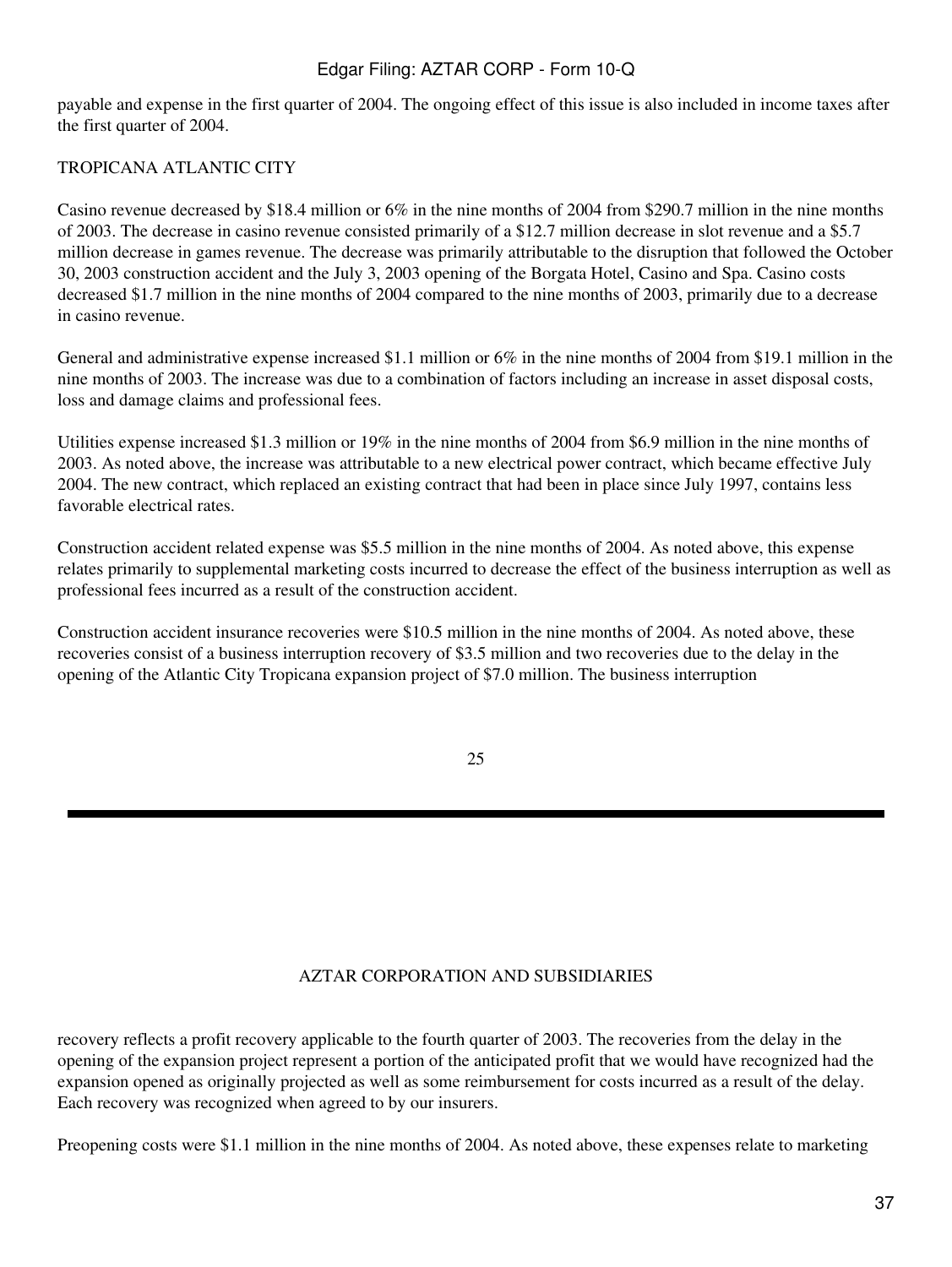costs incurred to promote The Quarter.

#### TROPICANA LAS VEGAS

Casino revenue was \$52.7 million in the nine months of 2004, up slightly from \$52.5 million in the nine months of 2003. Although casino revenue remained consistent, casino costs decreased \$2.4 million in the nine months of 2004 versus the nine months of 2003, primarily due to a decrease in complimentaries, player airfare reimbursement and costs associated with special events.

Rooms revenue increased \$7.3 million in the nine months of 2004, up 24% from \$30.6 million in the nine months of 2003. The increase was attributable to an 18% increase in the average daily rate and a 5% increase in rooms occupied on a non-complimentary basis. The increased average daily rate and higher occupancy during the nine months of 2004 are due primarily to increased tourism to the Las Vegas market. Rooms expense increased \$1.3 million due to the increase in rooms revenue.

#### CASINO AZTAR EVANSVILLE

Casino revenue was \$91.1 million in the nine months of 2004, up \$5.5 million or 6% from \$85.6 million in the nine months of 2003. The increase in casino revenue consisted primarily of a \$5.3 million increase in slot revenue. This increase was primarily due to an increase in the total number of patrons visiting our riverboat. Mild weather conditions during the 2004 first quarter contrasted with severe weather during the 2003 first quarter as well as an increased emphasis on marketing and promotional efforts during the 2004 versus 2003 nine-month period contributed to the increased number of patrons.

Casino costs increased \$1.0 million in the 2004 versus 2003 nine-month period primarily due to the increase in casino revenue.

Quarter Ended September 30, 2004 Compared to Quarter Ended October 2, 2003

Consolidated rooms revenue was \$22.8 million in the 2004 third quarter, up 9% from \$20.9 million in the 2003 third quarter. The increase was attributable primarily to the Tropicana Las Vegas, where rooms occupied on a non-complimentary basis increased 7% and the average daily rate increased 6% during the 2004 versus 2003 third quarter. The increase in occupancy and the average daily rate was primarily attributable to increased tourism to the Las Vegas market.

Consolidated general and administrative expenses were \$20.6 million in the 2004 third quarter, up \$1.0 million or 5% from the 2003 third quarter. The increase was due primarily to increases at the Tropicana Atlantic City, Ramada Express Laughlin and corporate. The overall increase is not attributable to any one significant factor but instead due to the combination of many smaller factors including increased professional fees, rising employee benefit and salary costs and increased executive incentive costs.

Consolidated utilities expense increased \$0.5 million or 9% to \$6.2 million during the 2004 versus 2003 third quarter. The increase was attributable to a new electrical power contract at the Atlantic City Tropicana, which became effective July 2004. The new contract, which replaced an existing contract that had been in place since July 1997, contains less favorable electrical rates.

Consolidated repairs and maintenance expense increased \$0.5 million or 9% during the 2004 third quarter from \$6.2 million during the 2003 third quarter. The increase was attributable to building maintenance and repair activities at the Atlantic City Tropicana, which were routine in nature.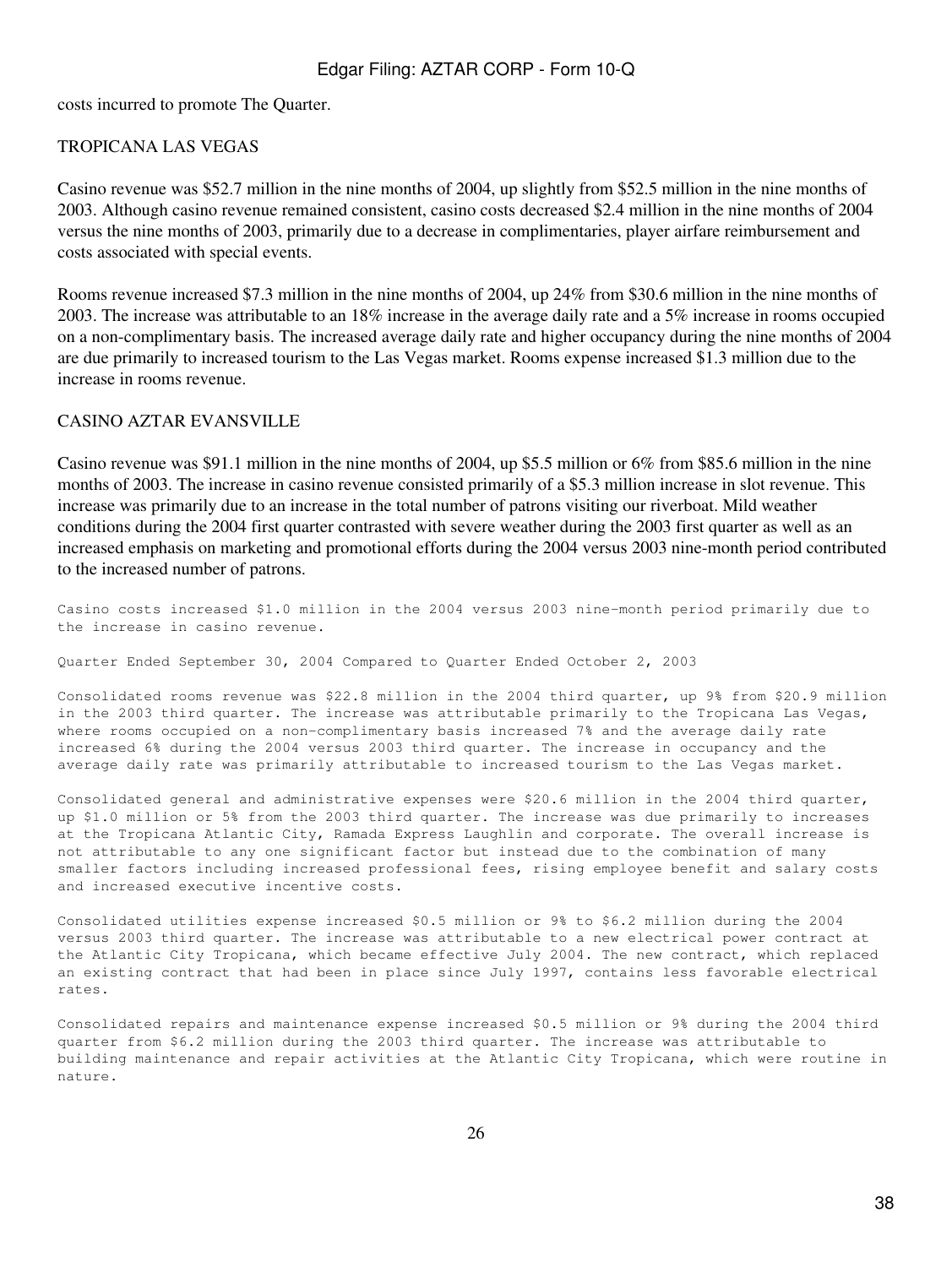# AZTAR CORPORATION AND SUBSIDIARIES

Construction accident related expense was \$3.2 million in the 2004 third quarter. The expense relates primarily to supplemental marketing costs incurred to decrease the effect of the business interruption caused by the October 30, 2003 construction accident as well as professional fees incurred as a result of the construction accident.

Construction accident insurance recoveries were \$2.0 million in the 2004 third quarter. This recovery is attributable to the delay in the opening of the Atlantic City Tropicana expansion project. The amount recognized represents a partial insurance recovery that has been agreed to by our insurer.

Preopening costs were \$1.1 million in the 2004 third quarter. These expenses relate to marketing costs incurred by the Atlantic City Tropicana to promote The Quarter.

Loss on early retirement of debt was \$1.7 million in the 2004 third quarter. The loss, which resulted from the July 7, 2004 redemption of \$42.7 million of our outstanding 8 7/8% Senior Subordinated Notes, consisted of a redemption premium of \$1.2 million and the write-off of unamortized debt issuance costs of \$0.5 million.

# TROPICANA ATLANTIC CITY

General and administrative expenses were \$7.1 million in the 2004 third quarter, up \$0.4 million or 6% from \$6.7 million in the 2003 third quarter. The increase is not attributable to any one significant factor but instead due to the combination of many smaller factors including increased salary costs for security personnel and asset disposal costs.

Utilities expense increased \$0.8 million or 28% in the third quarter of 2004 from \$2.7 million during the third quarter of 2003. As noted above, the increase was attributable to a new electrical power contract, which became effective July 2004. The new contract, which replaced an existing contract that had been in place since July 1997, contains less favorable electrical rates. Repairs and maintenance expense increased \$0.7 million or 20% during the 2004 versus 2003 third quarter. The increase was attributable to building repair and maintenance activities that were routine in nature.

Construction accident related expense was \$3.2 million in the 2004 third quarter. As noted above, this expense relates primarily to supplemental marketing costs incurred to decrease the effect of the business interruption caused by the October 30, 2003 construction accident as well as professional fees incurred as a result of the construction accident.

Construction accident insurance recoveries were \$2.0 million in the 2004 third quarter. As noted above, the October 30, 2003 construction accident resulted in a delay in the opening of the expansion project. The recovery represents a portion of profit that we would have generated had the expansion opened as originally projected as well as some reimbursement for costs incurred as a result of the delay. The amount recognized represents a partial insurance recovery that has been agreed to by our insurer.

Preopening costs were \$1.1 million in the 2004 third quarter. As noted above, these expenses relate to marketing costs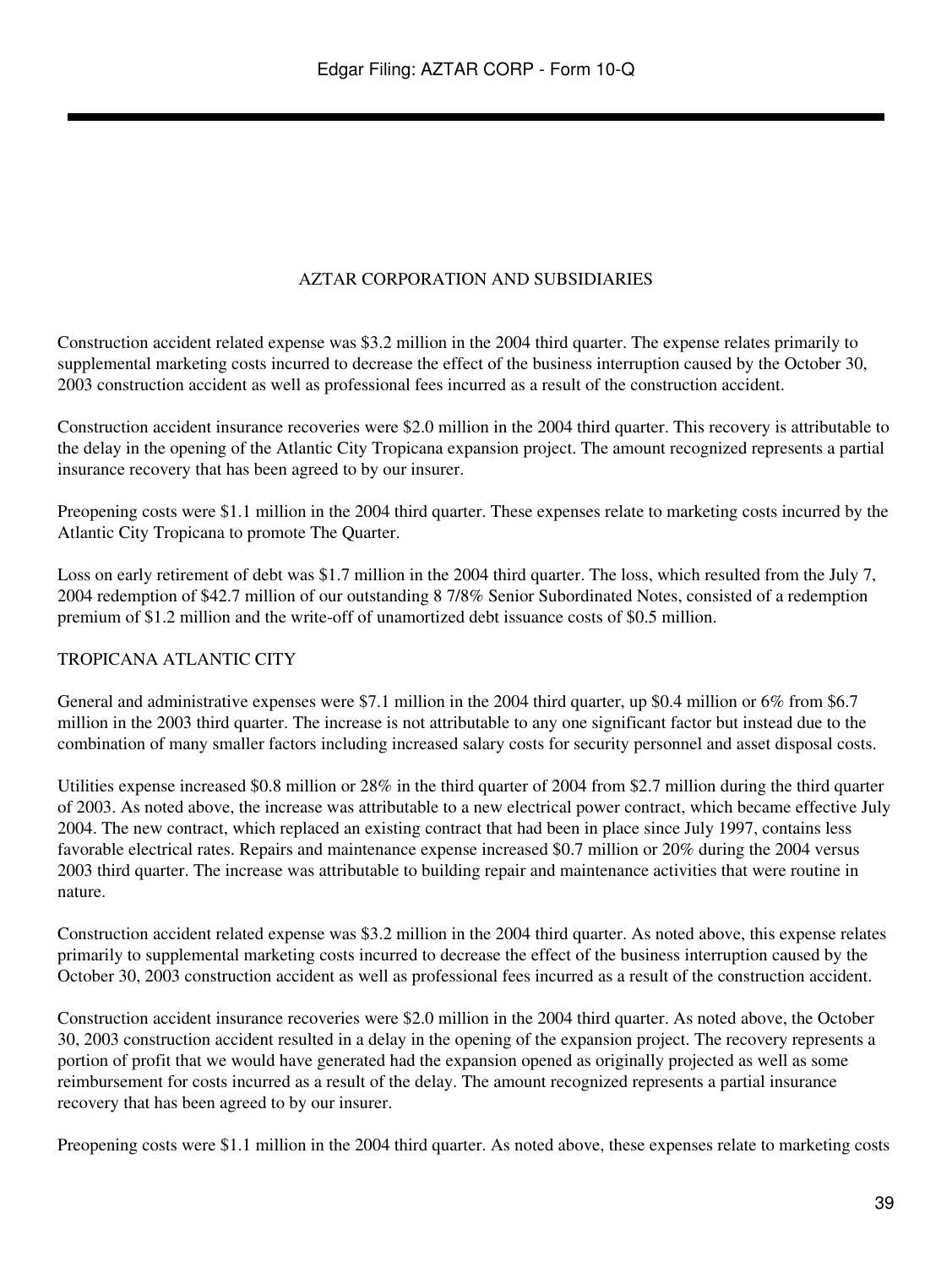incurred to promote The Quarter.

# TROPICANA LAS VEGAS

Rooms revenue increased \$1.3 million in the 2004 third quarter, up 13% from \$10.3 million in the 2003 third quarter. The increase was attributable to a 6% increase in the average daily rate and a 7% increase in rooms occupied on a non-complimentary basis. The increased average daily rate and higher occupancy during the 2004 third quarter are due primarily to increased tourism to the Las Vegas market. Rooms expense increased \$0.4 million due to the increase in rooms revenue.

### AZTAR CORPORATION AND SUBSIDIARIES

#### Labor

Members of Local 54 of UNITE/H.E.R.E, a hotel and restaurant employees' union, went on strike on October 1, 2004, against seven Atlantic City casinos, including Tropicana Atlantic City. The union contract had expired on September 14, 2004. Those who went on strike included approximately 1,400 employees out of the approximately 4,500 total employees at Tropicana Atlantic City. The Tropicana Atlantic City has remained open during the strike. We anticipate that the strike will negatively impact our results, and that the extent of any impact will depend on the length of the strike. On November 1, 2004, negotiators for the union and a coordinated bargaining group comprised of the seven struck casinos reached a tentative agreement, and union members are scheduled to vote on ratification of the contract on November 3, 2004. The tentative agreement provides for a five-year contract including an improved wage and benefit package.

#### Critical Accounting Estimates

Our consolidated financial statements are prepared in accordance with accounting principles generally accepted in the United States of America that require us to make estimates and assumptions about the effects of matters that are inherently uncertain. Those estimates and assumptions affect the reported amounts and disclosures in our consolidated financial statements. Actual results inevitably will differ from those estimates, and such difference may be material to the financial statements. Of our accounting estimates, we believe the following may involve a higher degree of judgment and complexity.

Property and equipment - At September 30, 2004, we have property and equipment of \$1.2 billion, representing 84% of our total assets. We exercise judgment with regard to property and equipment in the following areas: (1) determining whether an expenditure is eligible for capitalization or if it should be expensed as incurred, (2) estimating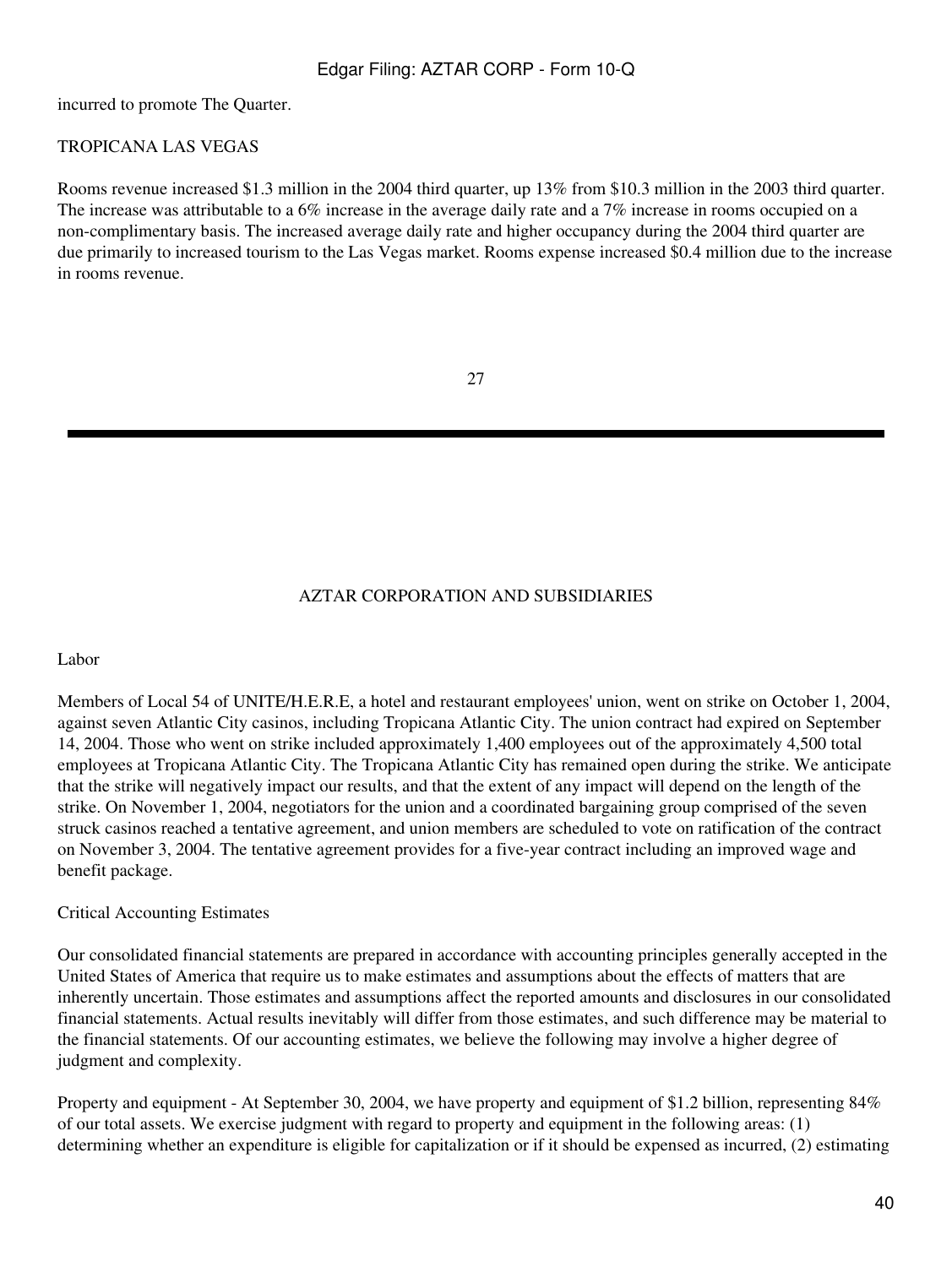the useful life and determining the depreciation method of a capitalized asset, and (3) if events or changes in circumstances warrant an assessment, determining if and to what extent an asset has been impaired. The accuracy of our judgments impacts the amount of depreciation expense we recognize, the amount of gain or loss on the disposal of these assets, whether or not an asset is impaired and, if an asset is impaired, the amount of the loss related to the impaired asset that is recognized. Our judgements about useful lives as well as the existence and degree of asset impairments could be affected by future events, such as property expansions, property developments, obsolescence, new competition, new regulations and new taxes, and other economic factors. Historically, there have been no events or changes in circumstances that have warranted an impairment review and our other estimates as they relate to property and equipment have not resulted in significant changes. With the exception of a possible impairment review with regard to the Tropicana Las Vegas development discussed below, we don't anticipate that our current estimates are reasonably likely to change in the future.

Expenditures associated with the repair or maintenance of a capital asset are expensed as incurred. Expenditures that are expected to provide future benefits to the company or that extend the useful life of an existing asset are capitalized. The useful lives that we assign to property and equipment represent the estimated number of years that the property and equipment is expected to contribute to the revenue generating process based on our current operating strategy. We believe that the useful lives of our property and equipment expire evenly over time. Accordingly, we depreciate our property and equipment on a straight-line basis over their useful lives.

When events or changes in circumstances indicate the carrying value of an asset may not be recoverable, we group assets to the level where we can identify future cash flows and estimate the undiscounted future cash flows that the assets are expected to generate. In the event that the sum of the undiscounted future cash flows is less than the carrying amount, we would recognize an impairment loss equal to the

28

#### AZTAR CORPORATION AND SUBSIDIARIES

excess of the carrying value over the fair value. Such an impairment loss would be recognized as a non-cash component of operating income. Our ability to determine and measure an impaired asset depends, to a large extent, on our ability to properly estimate future cash flows. Our master plan for a potential development of our Las Vegas Tropicana site envisions the creation of two separate but essentially equal and inter-connected 17-acre sites. The north site would be developed by us. The south site would be held for our future development, joint venture development, or sale for development by another party. For development of a potential project on the north site, a detailed design has substantially been completed. We will decide by the end of the first quarter of 2005 whether to proceed, whether to delay, or whether not to proceed at all with development of a project on the north site. The amount and timing of any future expenditure, and the extent of any impact on existing operations, will depend on the nature and timing of the development we ultimately undertake, if any. If we decide to abandon any facilities in the development process, we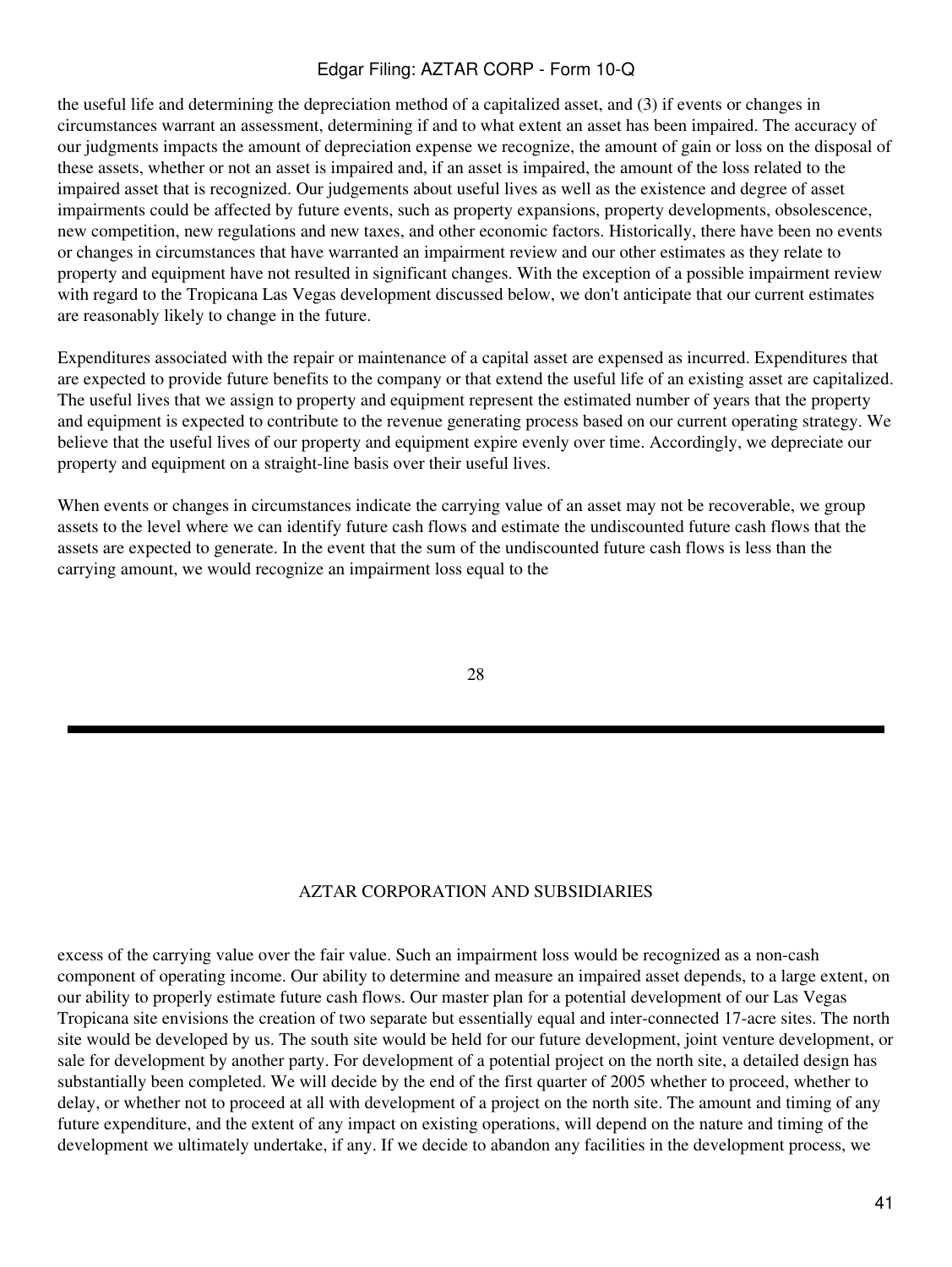would have to conduct a review for impairment with a possible write-down and review their useful lives with a possible adjustment to depreciation and amortization expense. These reviews could result in adjustments that have a material adverse effect on our consolidated results of operations. The net book value of the property and equipment used in the operation of the Las Vegas Tropicana, excluding land at a cost of \$110 million, was \$57.4 million at September 30, 2004. The net book value of accounts receivable, inventories, and prepaid expenses at the Las Vegas Tropicana was \$7.5 million at September 30, 2004.

Development Costs - At September 30, 2004, capitalized development costs, included as part of other assets, totaled \$18.2 million. These costs relate primarily to expenditures incurred in connection with the master plan for a potential development of our Las Vegas Tropicana site, including a detailed design plan and construction documents. We will decide by the end of the first quarter of 2005 whether to proceed, whether to delay, or whether not to proceed at all with the project development. If we ultimately decide to abandon the project and there is no other use for our plans, we would write off these development costs. Our final decision could be impacted by a number of factors, including, but not limited to, changing market conditions, an inability to obtain sufficient financing, an act of terror, new regulations and new laws, the estimated construction costs, etc.

Income tax liabilities - We are subject to federal income taxes and state income taxes in those jurisdictions in which our properties operate. We exercise judgment with regard to income taxes in the following areas: (1) interpreting whether expenses are deductible in accordance with federal income tax and state income tax codes, (2) estimating annual effective federal and state income tax rates and (3) assessing whether deferred tax assets are, more likely than not, expected to be realized. The accuracy of these judgments impacts the amount of income tax expense we recognize each period.

As a matter of law, we are subject to examination by federal and state taxing authorities. We have estimated and provided for income taxes in accordance with settlements reached with the Internal Revenue Service in prior audits. Although we believe that the amounts reflected in our tax returns substantially comply with the applicable federal and state tax regulations, both the IRS and the various state taxing authorities can and have taken positions contrary to ours based on their interpretation of the law. A tax position that is challenged by a taxing authority could result in an adjustment to our income tax liabilities and related tax provision.

During the first quarter of 2004, the IRS completed its examination of the company's income tax returns for the years 2000 through 2002. The only issue in dispute involved the deductibility of a portion of the payments on certain liabilities related to the restructuring of Ramada Inc. During the fourth quarter of 2003, the IRS completed its examination for the years 1994 through 1999 and settled one of the two remaining issues entirely and a portion of the other remaining issue, resulting in a tax benefit of \$6.7 million. The issue that was settled entirely involved the deductibility of certain complimentaries provided to customers. The other issue

29

#### AZTAR CORPORATION AND SUBSIDIARIES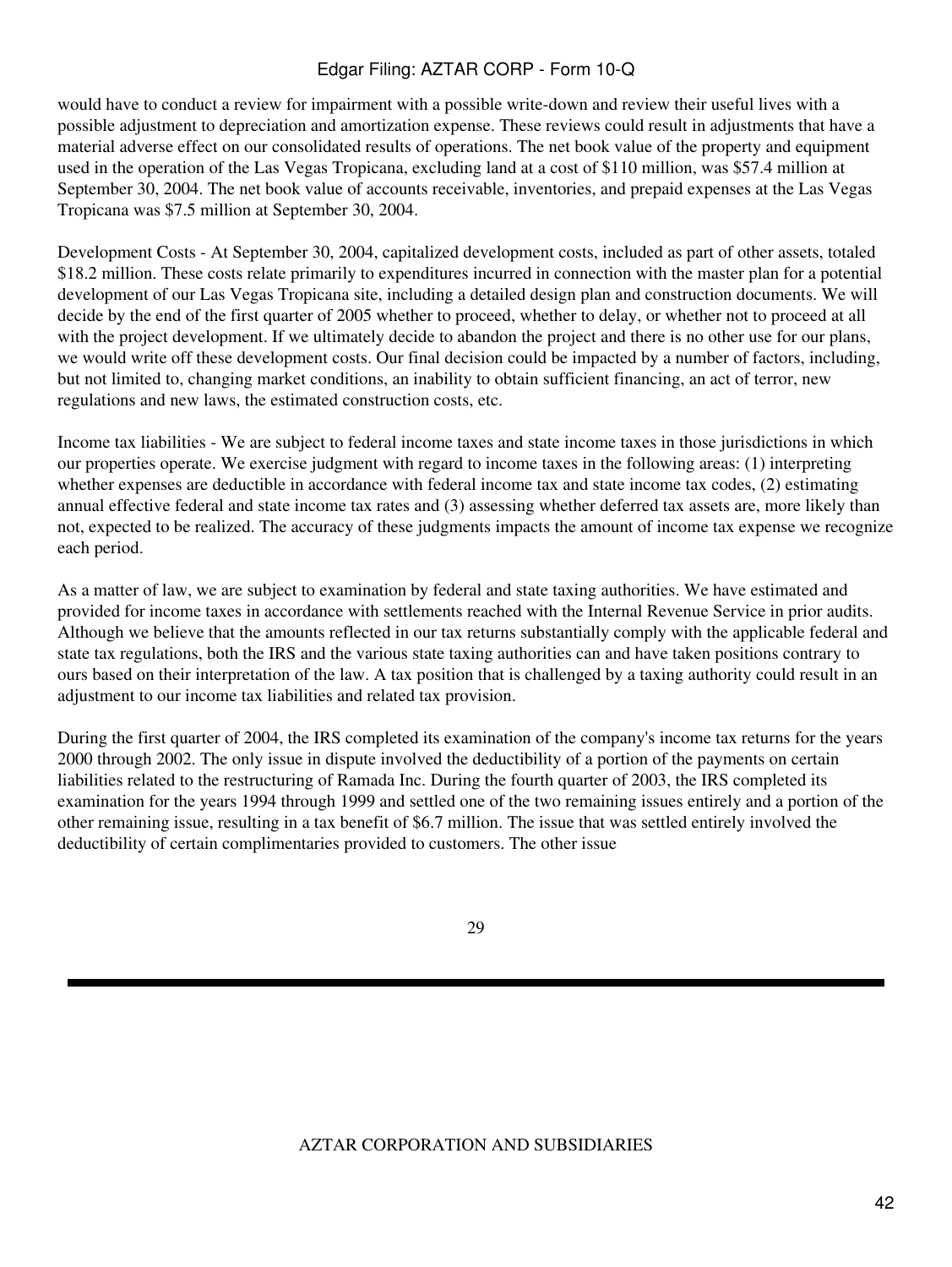involved the deductibility of a portion of payments on certain liabilities related to the restructuring, the same issue as described above for the 2000 through 2002 years. We have reserved the right to pursue the unagreed portion of this issue in court for the years 1994 through 2002 and we would receive a refund, if successful.

On July 2, 2002, the State of New Jersey enacted the Business Tax Reform Act. We have provided for New Jersey income taxes based on our best estimate of the effect of this law. Certain provisions of the Act are subject to future rules and regulations and the discretion of the Director. We believe our interpretation of the law is reasonable and we don't expect material adjustments; however, we are unable to determine the discretion of the Director. The New Jersey Division of Taxation is examining the New Jersey income tax returns for the years 1995 through 2001. We believe that adequate provision for income taxes and interest has been made in the financial statements.

Ramada indemnification - We have agreed to indemnify Ramada against all monetary judgments in lawsuits pending against Ramada and its subsidiaries as of the conclusion of the Restructuring on December 20, 1989, as well as all related attorney's fees and expenses not paid at that time, except for any judgments, fees or expenses accrued on the hotel business balance sheet and except for any unaccrued and unreserved aggregate amount up to \$5.0 million of judgments, fees or expenses related exclusively to the hotel business. Aztar is entitled to the benefit of any crossclaims or counterclaims related to such lawsuits and of any insurance proceeds received. There is no limit to the term or the maximum potential future payment under this indemnification. In addition, we agreed to indemnify Ramada for certain lease guarantees made by Ramada. The lease terms potentially extend through 2015 and Ramada guaranteed all obligations under these leases. We have recourse against a subsequent purchaser of the operations covered by these leases. The estimated maximum potential amount of future payments we could be required to make under these indemnifications is \$7.4 million at September 30, 2004. We would be required to perform under this guarantee 1) if monetary judgments and related expenses in lawsuits pending against Ramada and its subsidiaries as of the conclusion of the Restructuring exceeded the above described amount, or 2) if lessees with lease guarantees failed to perform under their leases, the lessee and lessor could not reach a negotiated settlement and the lessor was able to successfully proceed against Ramada, who in turn was able to successfully proceed against the company. In connection with these matters, we established a liability at the time of the Restructuring and our remaining accrued liability was \$3.8 million at September 30, 2004 and no events or circumstances have occurred to require us to change the estimate.

Impact of the October 30, 2003 construction accident - An accident occurred on the site of the parking-garage component of the expansion of the Atlantic City Tropicana. In 2003, we reduced construction in progress for the estimated asset loss and recorded a receivable of approximately \$3 million. By September 30, 2004, the contractor has made substantial progress in rebuilding the damaged parking structure. Because the cost of the reconstructed portion of the garage that was fully paid by the contractor exceeded the \$3 million asset loss previously incurred, we increased construction in progress for \$3 million and relieved the corresponding receivable at September 30, 2004. In addition to the \$3 million asset loss that was recognized and subsequently recovered, we recognized approximately \$2.2 million of expense during the 2004 third quarter for costs incurred to repair areas near or adjacent to the parking-garage that were damaged as a result of the accident. This expense was classified as a component of other income.

In order to ensure that the construction proceed expeditiously and in order to settle certain disputes, we and the general contractor entered into a settlement agreement on October 6, 2004 that delineates how we and our contractor will share the cost of and the insurance proceeds received for the dismantlement, debris removal, and rebuild. During the 2004 third quarter, we estimated and recognized approximately \$2.4 million of expense for dismantlement and debris removal activities that are probable of not being recovered under insurance. These dismantlement and debris removal costs were also classified as a component of other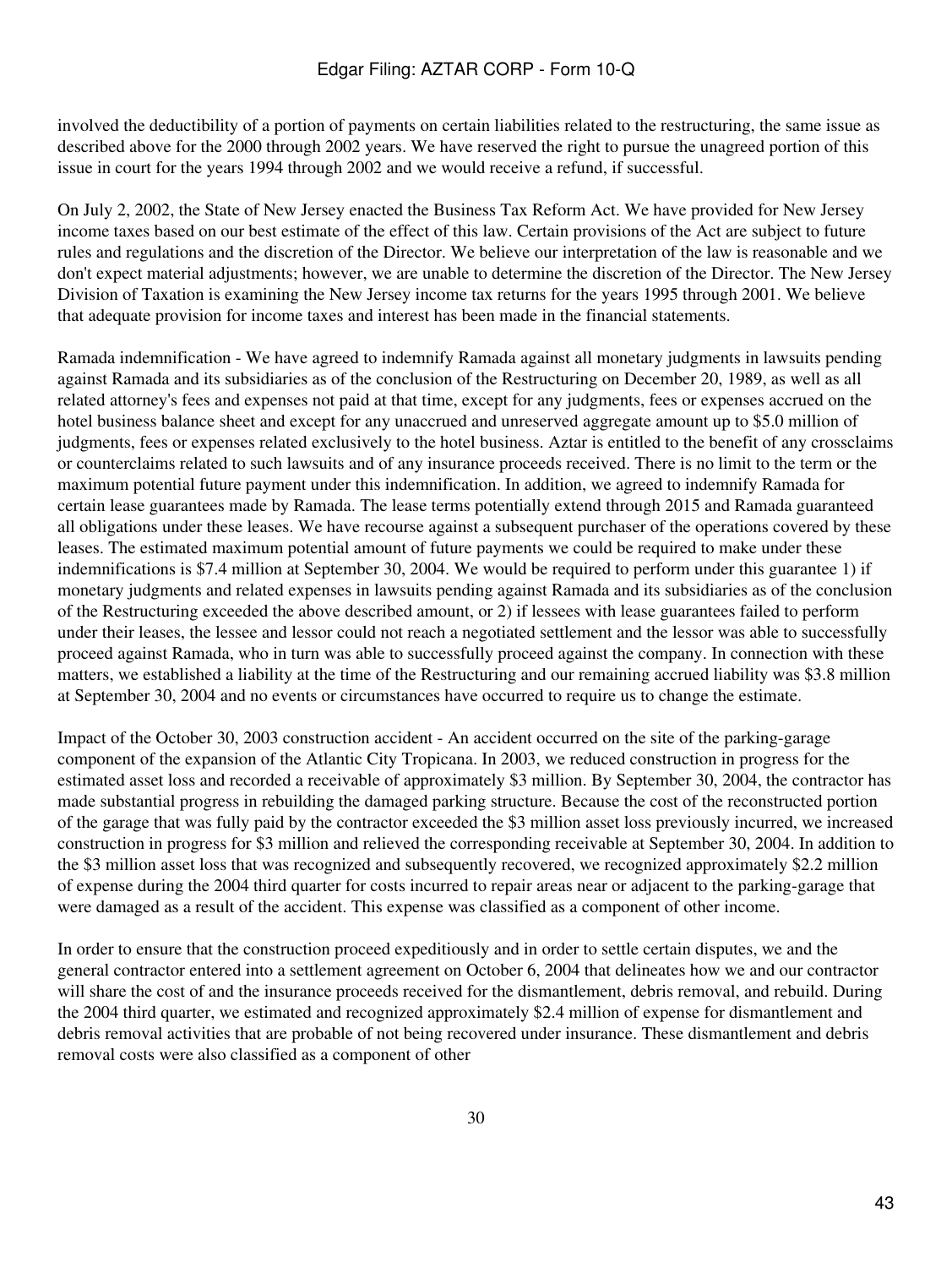### AZTAR CORPORATION AND SUBSIDIARIES

income. In addition, we believe it is reasonably possible that we could incur additional dismantlement and debris removal costs of up to \$2 million that might not be recovered under insurance. Because there is still uncertainty about the final costs of dismantlement and debris removal, this estimate may change in the future. During the 2004 third quarter, we recorded approximately \$4.9 million of insurance recovery associated with the rebuild of which \$3 million was received in cash and approximately \$1.9 million was included in the construction accident receivables at September 30, 2004. This recovery was classified as other income.

The cost of the expansion was originally targeted to be \$225 million; we also anticipated providing \$20 million of tenant allowances. Due to revised estimates for tenant allowances, incremental project costs resulting from construction delays related to the accident, and rebuilding costs, the expansion project may cost approximately \$60 million more than originally estimated; however, as a result of a provision in the settlement agreement that provides that we receive insurance proceeds for the rebuild costs instead of our contractor, we anticipate recovering approximately \$25 million of these additional costs from our insurer. Portions of the incremental delay-related costs may also be recoverable from third parties and their insurers, but the amount and the timing of any such recoveries are unknown at this time. It is reasonably possible that these estimates could change in the future because there is still uncertainty about the final costs of reconstruction and the prospect of recovery under insurance.

#### Stock Option Accounting

As permitted under generally accepted accounting principles, we have elected to follow Accounting Principles Board Opinion No. 25 entitled "Accounting for Stock Issued to Employees" and related Interpretations in accounting for our stock-based employee compensation arrangements because the alternative fair-value-based method of accounting provided for under Financial Accounting Standards Board Statement of Financial Accounting Standards No. 123 entitled "Accounting for Stock-Based Compensation" requires use of option valuation models that were not developed for use in valuing employee stock options. Under APB 25, because the exercise price of our stock options equals the market price of the underlying stock on the date of grant, no compensation expense is recognized. Under SFAS 123, the estimated fair value of our stock options would be amortized to expense over their vesting period.

Pro forma information regarding net income and earnings per share as if we had accounted for our stock options under the fair-value-based method of accounting for the periods ended September 30, 2004 and October 2, 2003 is as follows (in millions, except per share data):

| Third Ouarter | Nine Months |
|---------------|-------------|
|               |             |

2004 2003 2004 2003

Net income, as reported Deduct: Total stock-based employee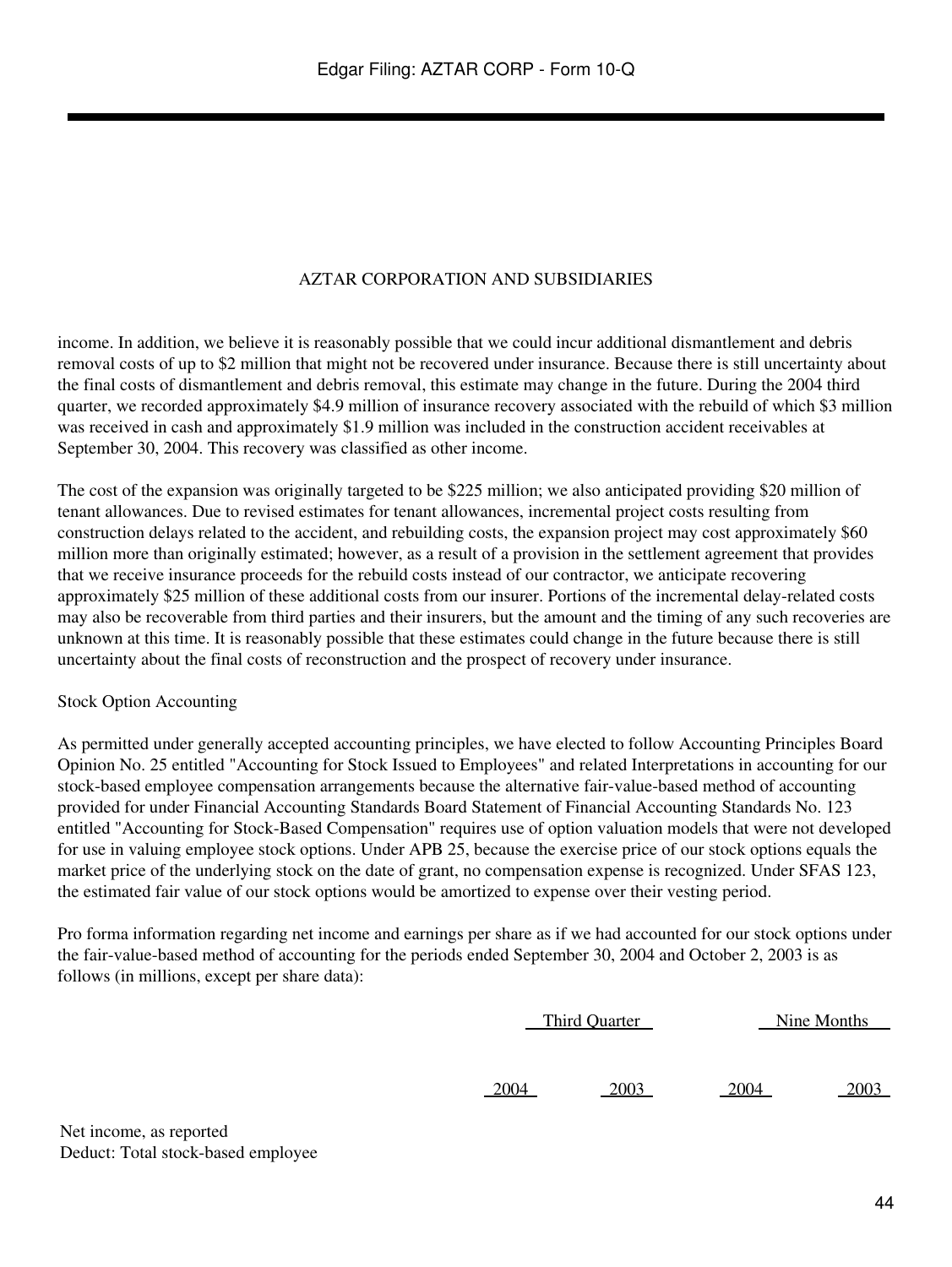|                                                                                                                     | <u> Luguerem germanic Commercium 10 Q</u> |                                   |                                  |                          |
|---------------------------------------------------------------------------------------------------------------------|-------------------------------------------|-----------------------------------|----------------------------------|--------------------------|
| compensation expense determined<br>under the fair-value-based method<br>of accounting, net of income tax<br>benefit | \$13.2                                    | \$16.9                            | \$26.2                           | \$49.2                   |
| Pro forma net income                                                                                                | (0.9)                                     | (0.8)                             | (2.6)                            | (2.3)                    |
| Net income per common share:<br>As reported<br>Pro forma                                                            | \$12.3                                    | \$16.1                            | \$23.6                           | \$46.9                   |
| Net income per common share assuming<br>dilution:<br>As reported<br>Pro forma                                       | \$<br>.37<br>$\mathcal{S}$<br>.35         | \$<br>.48<br>$\frac{1}{2}$<br>.46 | \$<br>.74<br>$\mathbb{S}$<br>.66 | \$1.38<br>\$1.31         |
|                                                                                                                     | .36<br>\$<br>\$<br>.33                    | \$.46<br>$\mathsf{\$}$<br>.44     | .71<br>\$<br>$\mathbb{S}$<br>.63 | 1.33<br>\$<br>\$<br>1.28 |
|                                                                                                                     | 31                                        |                                   |                                  |                          |

# AZTAR CORPORATION AND SUBSIDIARIES

Private Securities Litigation Reform Act

Certain information included in Aztar's Form 10-K for the year ended January 1, 2004, this Form 10-Q and other materials filed or to be filed with, or furnished or to be furnished to the Securities and Exchange Commission (as well as information included in oral statements or other written statements made or to be made by us, including those made in Aztar's 2003 annual report) contains statements that are forward-looking. These include forward-looking statements relating to the following activities, among others: operation and expansion of existing properties, in particular the Atlantic City Tropicana, including future performance; development of the Las Vegas Tropicana and financing and/or concluding an arrangement with a partner for such development; other business development activities; uses of free cash flow; stock repurchases; debt repayments; possible future debt refinancings; and use of derivatives. These forward-looking statements generally can be identified by phrases such as we "believe," "expect," "anticipate," "foresee," "forecast," "estimate," "target," or other words or phrases of similar import. Similarly, statements that describe our business strategy, outlook, objectives, plans, intentions or goals are also forward-looking statements.

Such forward-looking information involves important risks and uncertainties that could significantly affect results in the future and, accordingly, such results may differ materially from those expressed in any forward-looking statements made by us or on our behalf. These risks and uncertainties include, but are not limited to, the following factors as well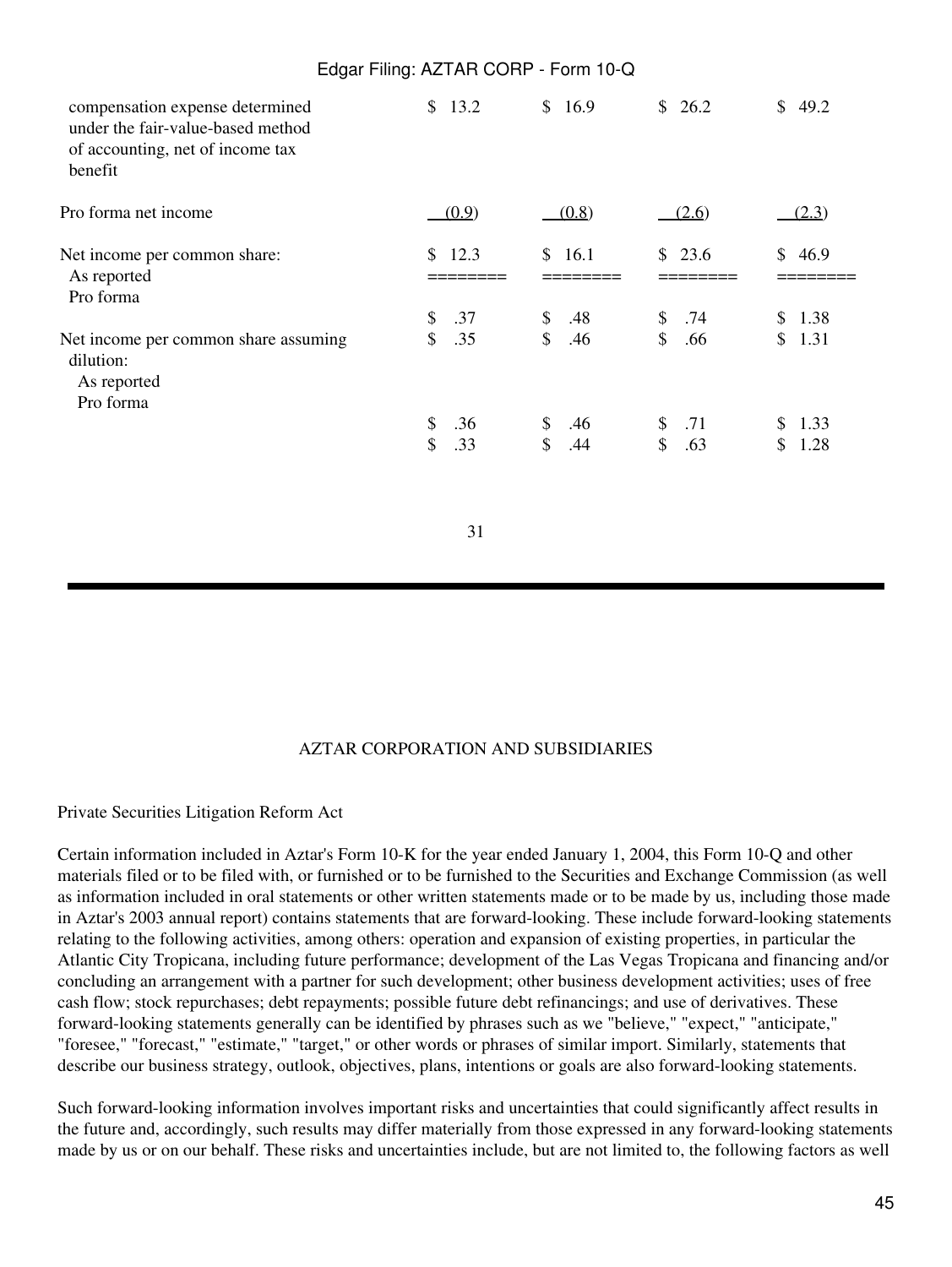as other factors described from time to time in Aztar's reports filed with or furnished to the SEC: those factors relating to terrorism and the uncertainty of war and other factors affecting discretionary consumer spending; uncertainties related to the extent and timing of our recoveries from our insurance carriers for our various losses suffered in connection with the accident on October 30, 2003; the extent to which our existing operations will continue to be adversely affected by the ongoing effects of the accident on October 30, 2003; uncertainties related to the extent and effects of the delay in the construction and completion of the Tropicana Atlantic City expansion, which could be significantly greater and longer than we currently anticipate; uncertainties in connection with the renegotiation of our collective bargaining agreements; our ability to execute our development plans, estimates of development costs and returns on development capital; construction and development factors, including zoning and other regulatory issues, environmental restrictions, soil conditions, weather, fire, flood and other natural hazards, site access matters, shortages of material and skilled labor, labor disputes and work stoppages, and engineering and equipment problems; factors affecting leverage and debt service, including sensitivity to fluctuation in interest rates; access to available and feasible financing; regulatory and licensing matters; third-party consents, approvals and representations, and relations with partners, owners, suppliers and other third parties; reliance on key personnel; business and economic conditions; the cyclical nature of the hotel business and the gaming business; the effects of weather; market prices of our common stock; litigation outcomes, judicial actions, labor negotiations, legislative matters and referenda including the potential legalization of gaming in Maryland and New York, and taxation including potential tax increases in Indiana, Missouri, Nevada and New Jersey; the impact of new competition on our operations including the Borgata in Atlantic City and gaming in Pennsylvania; and the effects of other competition, including locations of competitors and operating and marketing competition. Any forward-looking statements are made pursuant to the Private Securities Litigation Reform Act of 1995 and speak only as of the date made.

Item 3. Quantitative and Qualitative Disclosures About Market Risk

For current information that affects information incorporated by reference in Item 7A of the Company's Annual Report on Form 10-K for the fiscal year ended January 1, 2004 see "Note 3: Long-term Debt" of the Notes to Consolidated Financial Statements included in this Form 10-Q under Item 1.

#### 32

#### AZTAR CORPORATION AND SUBSIDIARIES

Item 4. Controls and Procedures

Evaluation of Disclosure Controls and Procedures

We maintain disclosure controls and procedures that are designed to ensure that information required to be disclosed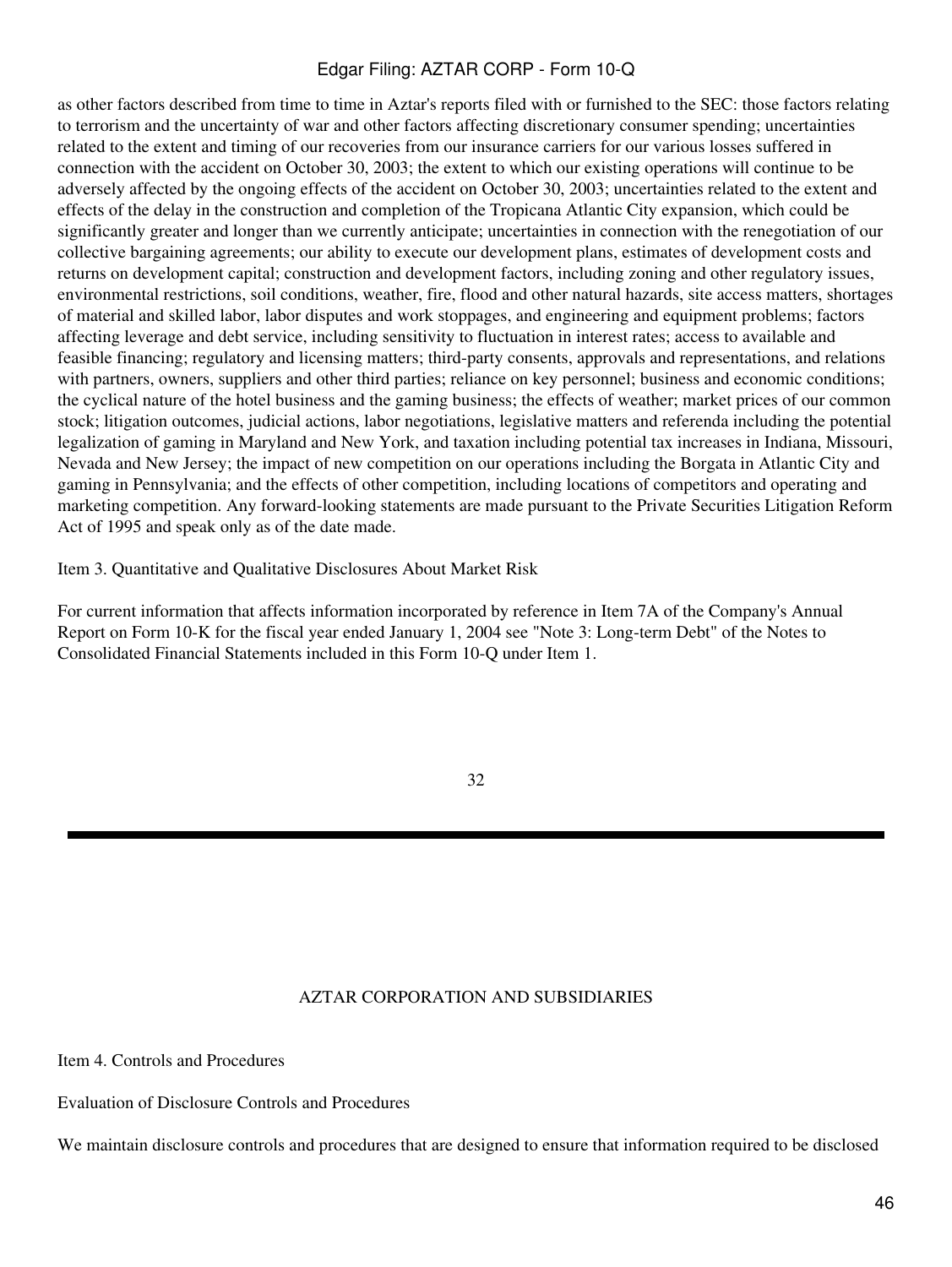in our Exchange Act reports is recorded, processed, summarized and reported within the time periods specified in the SEC's rules and forms, and that such information is accumulated and communicated to our management, including our chief executive officer and chief financial officer, as appropriate, to allow timely decisions regarding required disclosure. In designing and evaluating the disclosure controls and procedures, management recognized that any controls and procedures, no matter how well designed and operated, can provide only reasonable assurance of achieving the desired control objectives, and management necessarily was required to apply its judgment in evaluating the cost-benefit relationship of possible controls and procedures.

We carried out an evaluation as of September 30, 2004, under the supervision and with the participation of our management, including our chief executive officer and chief financial officer, of the effectiveness of the design and operation of our disclosure controls and procedures. Based on the foregoing, our chief executive officer and chief financial officer concluded that the Company's disclosure controls and procedures were effective to provide reasonable assurance that the desired control objectives were achieved.

### Changes in Internal Control over Financial Reporting

There have not been any changes in our internal control over financial reporting during the quarter ended September 30, 2004, that have materially affected, or are reasonably likely to materially affect, our internal control over financial reporting.

# PART II - OTHER INFORMATION

### Item 1. Legal Proceedings

In connection with Case No. CV-S-94-1126-DAE(RJJ)-BASE FILE (the "Poulos/Ahearn Case"), Case No. CV-S-95-00923-DWH(RJJ) (the "Schreier Case") and Case No. CV-S-95-936-LDG(RLH) (the "Cruise Ship Case"), (collectively, the "Consolidated Cases" as Case No. CV-S-94-1126-RLH(RJJ)), as reported under Part I, Item 3 of the Company's Form 10-K for the year ended January 1, 2004, the Court of Appeals for the Ninth Circuit, on August 10, 2004, affirmed the district court's denial of the plaintiffs' motion for class certification. The case is now before the district court again. A status conference has been scheduled to determine the future course of proceedings and to set a trial date.

As reported under Part II, Item 1 of the Company's Form 10-Q for the quarter ended April 1, 2004 and updated in the Form 10-Q for the quarter ended July 1, 2004, on March 30, 2004, the Company and its affiliate Adamar of New Jersey, Inc. were named as defendants to an action in the United States District Court, District of New Jersey. The action arises out of the October 30, 2003 collapse of a portion of a parking garage under construction at the Tropicana Casino and Resort in Atlantic City, New Jersey. The action was brought by Zurich American Insurance Company, which issued a policy of "Completed Value Builders Risk" insurance covering the construction of the garage and related improvements at the Tropicana. The action seeks declaratory relief with respect to certain items of loss for which claims have been made or may be made by the Company or the general contractor on the project, Keating Building Corporation. Specifically, the action seeks a judicial declaration of the meaning and application of the insurance policy to losses on account of "debris removal," "mold damage" and "water damage." Zurich has advanced or paid in excess of \$24 million under its policy on account of claimed losses associated with the collapse and has not contested the validity of its policy or that the collapse was generally an insured event under the policy, but does contest its obligations to pay all or portions of the categories of loss identified in its complaint. The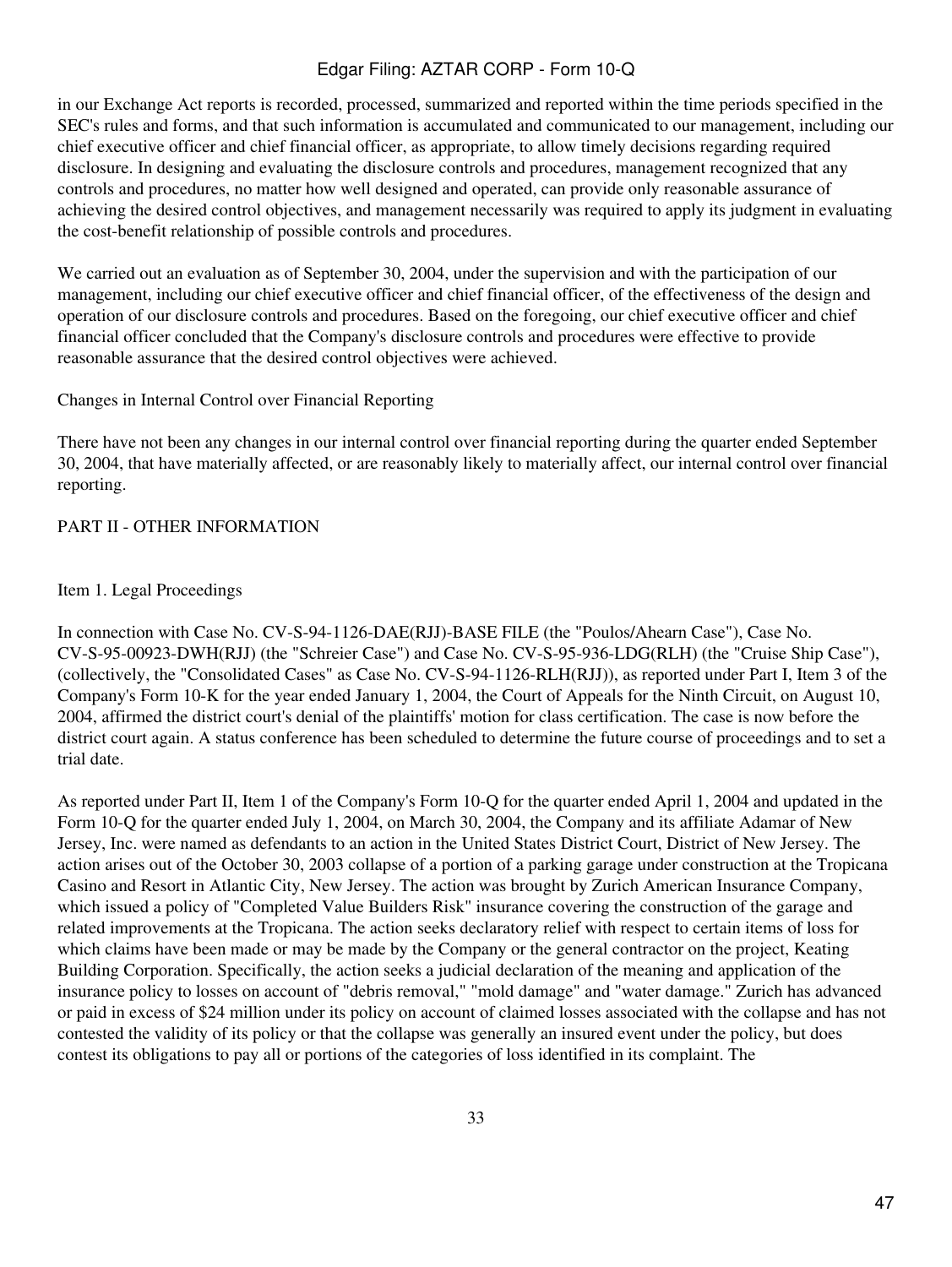### AZTAR CORPORATION AND SUBSIDIARIES

Company disagrees with Zurich's positions as set forth in its complaint and intends to contest the action vigorously. The Company and Keating Building Corporation have formalized their agreement to refrain from asserting any claims that each may have against the other and which agreement further provides for the Company to fund the bulk of the costs of the demolition and reconstruction of the improvements damaged by the collapse subject to the contemplated subsequent recovery of much, if not all, of such costs of the demolition and reconstruction from various insurers and other parties, with the Company and Keating Building Corporation having agreed to the sharing of certain insurance recoveries in this matter. Discovery has begun.

As reported under Part II, Item 1 of the Company's Form 10-Q for the quarter ended April 1, 2004, on April 21, 2004, the Company filed an action in the Superior Court of the State of Arizona, Maricopa County, against Lexington Insurance Company; U.S. Fire Insurance Company; Westchester Surplus Lines Insurance Company; Essex Insurance Company; Certain Underwriters at Lloyd's, London; Hartford Fire Insurance Company and Zurich American Insurance Company. The action also arises out of the garage collapse. The Company filed the action seeking declaratory relief and damages for breach of contract under policies of insurance issued by the defendant insurers in connection with losses claimed by the Company on account of the collapse, including losses for business interruption at the Atlantic City Tropicana due to the collapse and the resulting impairment of the Company's hotel, restaurant, casino and related operations there, which the defendant insurers have refused to pay in full. The Company seeks a declaration establishing its right to coverage for its business interruption losses and extra expenses incurred on account of the loss, payment of such losses and expenses, including its "loss adjustment" expenses up to \$1 million, its attorneys' fees in connection with the action, and other relief that may be available. As reported under Part II, Item 1 of the Company's Form 10-Q for the quarter ended July 1, 2004, the defendant insurers moved to dismiss the action on the ground that New Jersey is a more convenient forum. However, on October 8, 2004, the Superior Court of the State of Arizona denied the insurers' motion and ruled that the case will stay in Arizona.

As reported under Part II, Item 1 of the Company's Form 10-Q for the quarter ended April 1, 2004 and the Form 10-Q for the quarter ended July 1, 2004, on March 10, 2004, the Company and its affiliates Adamar of New Jersey, Inc. and the Tropicana Casino and Resort in Atlantic City were named as defendants to an action in the Court of Common Pleas in Philadelphia County, Pennsylvania. The plaintiff, Scannicchio's Restaurant, is located in the vicinity of the garage collapse. The lawsuit purports to be a class action on behalf of Scannicchio's Restaurant and all neighboring businesses for damages to buildings and loss of business. The action seeks compensatory and punitive damages in unspecified amounts for negligence and for private and public nuisance. The Company disagrees with the allegations against it and its affiliated entities set forth in the complaint and intends to contest the action vigorously. This action was dismissed without prejudice to the plaintiff filing in New Jersey.

As reported under Part II, Item 1 of the Company's Form 10-Q for the quarter ended April 1, 2004, on December 29, 2003, the Company and the Tropicana Casino and Resort in Atlantic City were named as defendants to an action brought by Govathlay Givens in the Superior Court of New Jersey in Atlantic County. The action also arises out of the garage collapse. Between June 15, 2004 and October 11, 2004, thirty-six additional complaints were filed by other plaintiffs for wrongful death for individuals who were killed in the collapse and for compensatory and punitive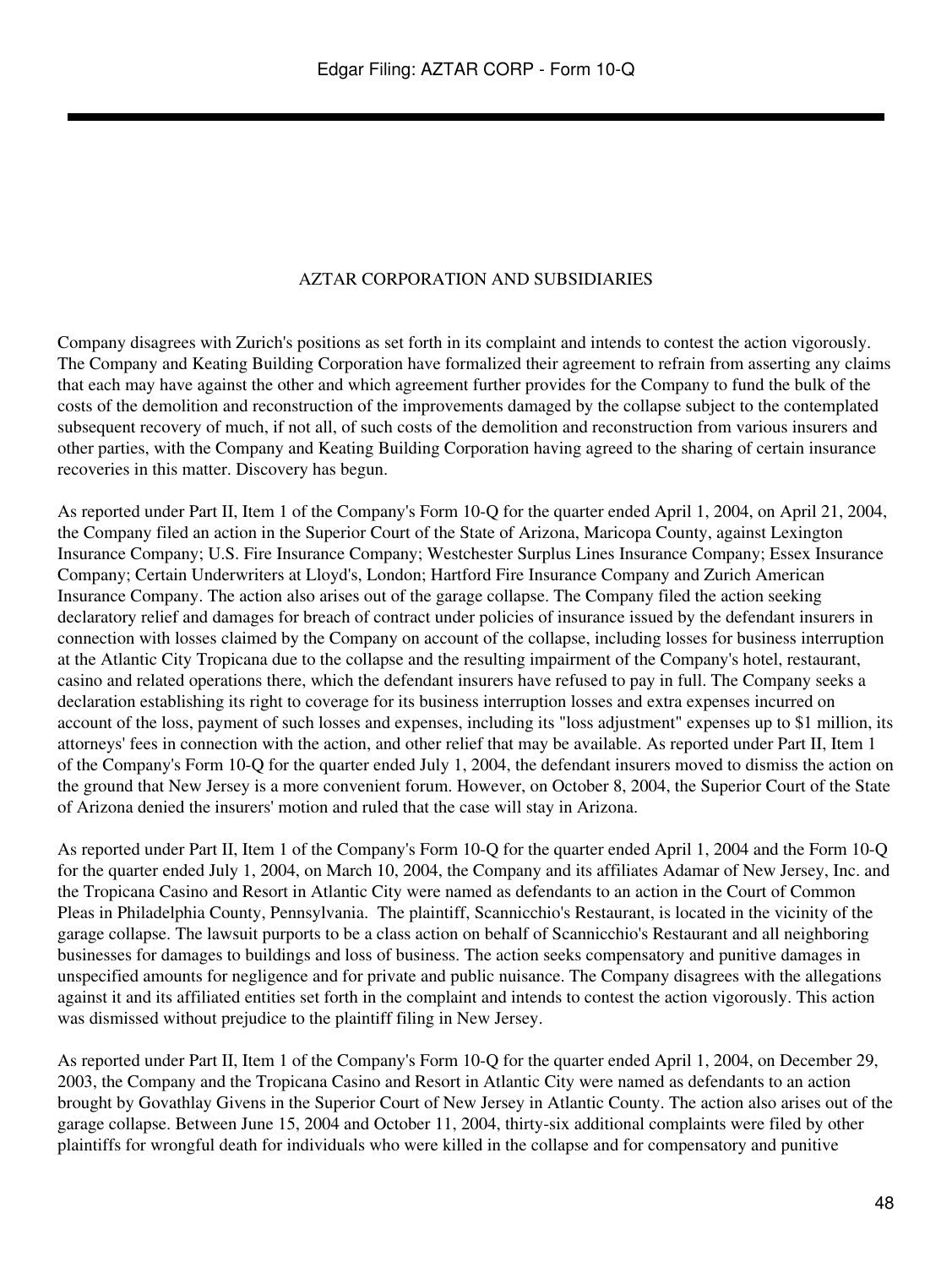damages of unspecified amounts in connection with personal injuries suffered in the collapse. Also named as defendants in one or more of these complaints are various companies involved with the project, including the Company's affiliate Adamar of New Jersey, Inc.; Keating Building Corporation; Wimberly, Allison, Tong & Goo; SOSH Architects; DeSimone Consulting Engineers; Mid-State Filigree Systems; Site-Blauvelt Engineers; Fabi Construction, Inc.; Pro Management Group, Inc.; Liberty Mutual Insurance Co.; and Mitchell Bar Placement, Inc. The Company disagrees with the allegations against it and its affiliates set forth in the complaints and intends to contest these actions vigorously. As reported under Part II, Item 1 of the Company's Form 10-Q for the quarter ended July 1, 2004, the court is handling these cases in a

34

### AZTAR CORPORATION AND SUBSIDIARIES

coordinated fashion as the Tropicana Parking Garage Collapse Litigation and has issued a Case Management Order governing various matters concerning complaints, answers and cross-claims, as well as discovery and mediation. Mediation is anticipated to begin in early 2005.

As reported under Part II, Item 1 of the Company's Form 10-Q for the quarter ended July 1, 2004, on June 4, 2004, the Company and its affiliate Adamar of New Jersey, Inc. were named as defendants to an action in the United States District Court, District of New Jersey. The plaintiff, Liberty Mutual Fire Insurance Company, a liability insurer, has interpleaded its policy limits and seeks an order relieving it of further responsibility for the defense and indemnity of various lawsuits against the Company and others arising out of the October 30, 2003 collapse of the parking garage at the expansion to the Tropicana Casino and Resort in Atlantic City, New Jersey. The Company and Keating Building Corporation have agreed to the sharing of certain insurance recoveries in this matter. Discovery has begun.

As reported under Part II, Item 1 of the Company's Form 10-Q for the quarter ended July 1, 2004, on July 14, 2004, the Company and its affiliate Adamar of New Jersey, Inc. were named as defendants in an action in the Superior Court of New Jersey in Atlantic County. The action arises out of an incident that took place on October 24, 2002, at the construction site of the expansion of the Tropicana Casino and Resort in Atlantic City, New Jersey. The plaintiffs are Antonio DeShazo and Johnnie J. Caldwell. The plaintiffs seek compensatory and punitive damages of unspecified amounts in connection with personal injuries. Also named as defendants are Keating Building Corporation; Fabi Construction, Inc.; Pro Management Group, Inc.; Liberty Mutual Insurance Co.; ABC Insurance Companies; Jack Doe and Jill Doe; DEF Engineering Firms, Inc.; Jason Doe and Josephine Doe; Mitchell Bar Placement, Inc.; GHI Architects, Inc.; Jackson Doe and Jenna Doe; and Mid-State Filigree Systems, Inc. Plaintiff Caldwell was also injured in the October 30, 2003 collapse. The Company anticipates that it will address the October 24, 2002 injuries Mr. Caldwell sustained in the first accident at the same time it addresses the injuries he sustained as a result of the October 30, 2003 collapse. Mr. DeShazo's case will proceed in the normal course. The Company intends to contest the action vigorously with contractual recourse against the general contractor and sub-contractors. Discovery is in its initial stages.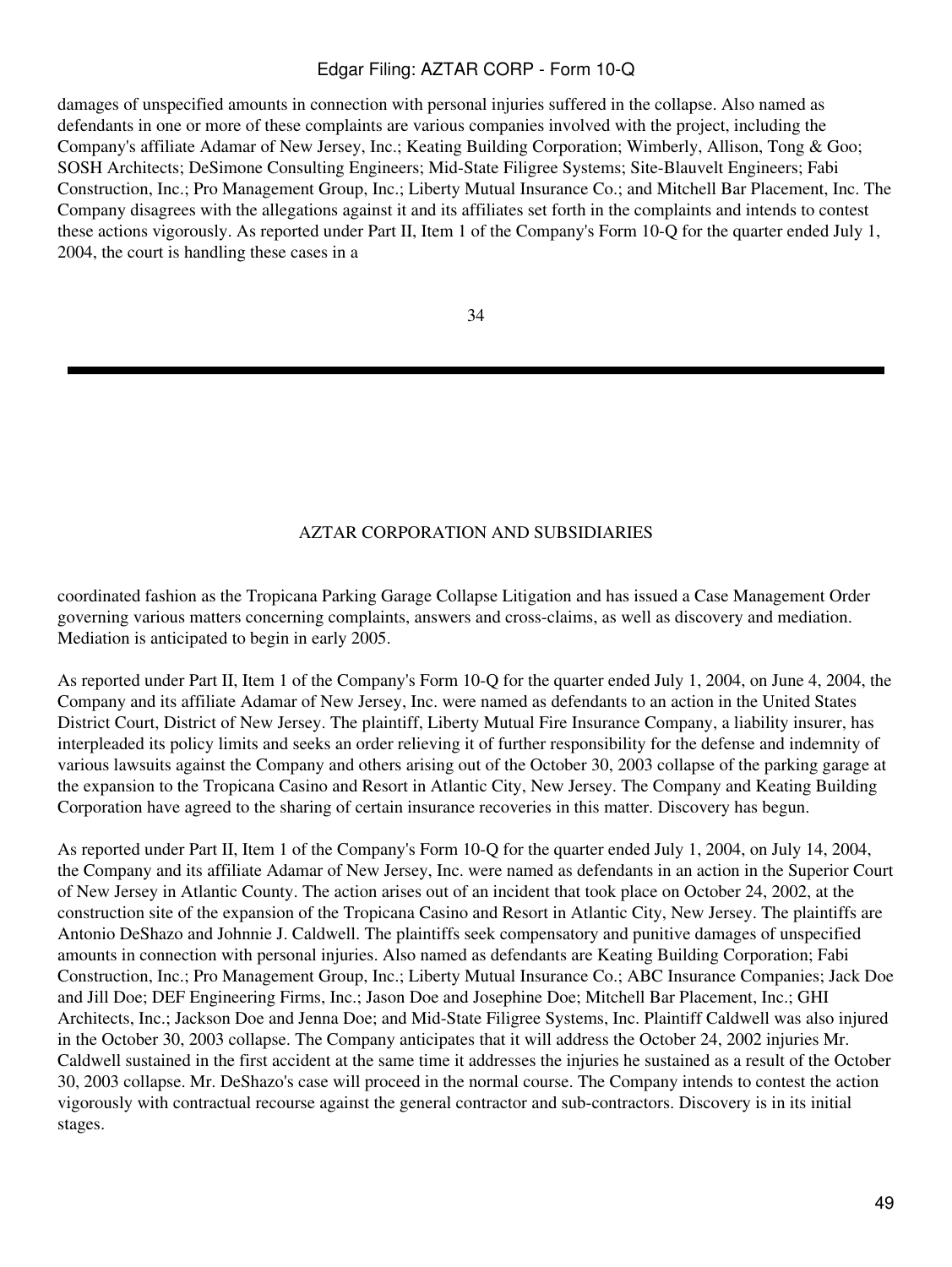On July 29, 2004, the Company and its affiliate Adamar of New Jersey, Inc. were named as defendants to an action in the Superior Court of New Jersey in Atlantic County. The action also arises out of the garage collapse. The plaintiff, Another Time, Inc. t/a Chelsea Pub & Hotel and John Conway claims to have sustained property damage and loss of business. The action seeks compensatory and punitive damages in unspecified amounts. Also named as defendants are Keating Building Corporation; Fabi Construction, Inc.; Pro Management Group, Inc.; Liberty Mutual Insurance Company; ABC Insurance Companies; Jack Doe and Jill Doe; DiSimone Consulting Engineers; Def, Inc.; Jason Doe and Josephine Doe; Site-Blauvelt Engineers; Mitchell Bar Placement, Inc.; Wimberly Allison, Tong & Goo; GHI, Inc.; Jackson Doe and Jenna Doe; and Sykes, O'Connor, Salerno & Hazaveh. The Company disagrees with the allegations against it and its affiliated entity set forth in the complaint and intends to contest the action vigorously.

The Company is a defendant in a lawsuit filed on February 3, 2001 in the Superior Court of Maricopa County, Arizona, in which the plaintiff, Aaron Dolgin, brings claims based upon alleged violation of the Arizona Consumer Fraud Act; fraudulent advertising; breach of contract; breach of the implied-in-law covenant of good faith and fair dealing; and unjust enrichment. The complaint arises from a \$1 per day telephone surcharge assessed to certain guests at check-in at the Tropicana Resort and Casino in Las Vegas, Nevada and the Tropicana Casino and Resort in Atlantic City, New Jersey (the "Tropicana Hotels"). The Tropicana Hotels are owned and operated by subsidiaries of the Company. The cause of action alleging fraudulent advertising has been dismissed with prejudice. To the extent the complaint alleged causes of action based upon the assessment of a telephone surcharge by other properties owned and operated by subsidiaries of the Company (exclusive of the Tropicana Hotels), those claims have been dismissed without prejudice.

#### 35

#### AZTAR CORPORATION AND SUBSIDIARIES

The plaintiff alleges that he was forced to pay the telephone surcharge or lose his reservation deposit, whether or not he intended to use the telephone in his room. The plaintiff claims that he was in effect charged \$1 extra per day for his hotel room, thus rendering the advertised room rates misleading and in breach of a contractual obligation to provide him a hotel room for an advertised price that did not include the telephone surcharge. The Tropicana Hotels are the only properties owned and operated by subsidiaries of the Company that have assessed the telephone surcharge. Whether this matter should be certified as a class action is currently under consideration; no determination has as yet been made on this issue. The plaintiff claims that the actual compensatory damages for the purported class may exceed \$3,000,000. The plaintiff also claims, however, that further discovery and expert analysis is needed to more accurately compute the amount of compensatory damages plaintiff seeks on behalf of the purported class. The plaintiff also seeks declaratory and injunctive relief, punitive damages, pre- and post- judgment interest and attorneys' fees and costs of suit. The Company is vigorously defending this litigation.

Item 2. Unregistered Sales of Equity Securities and Use of Proceeds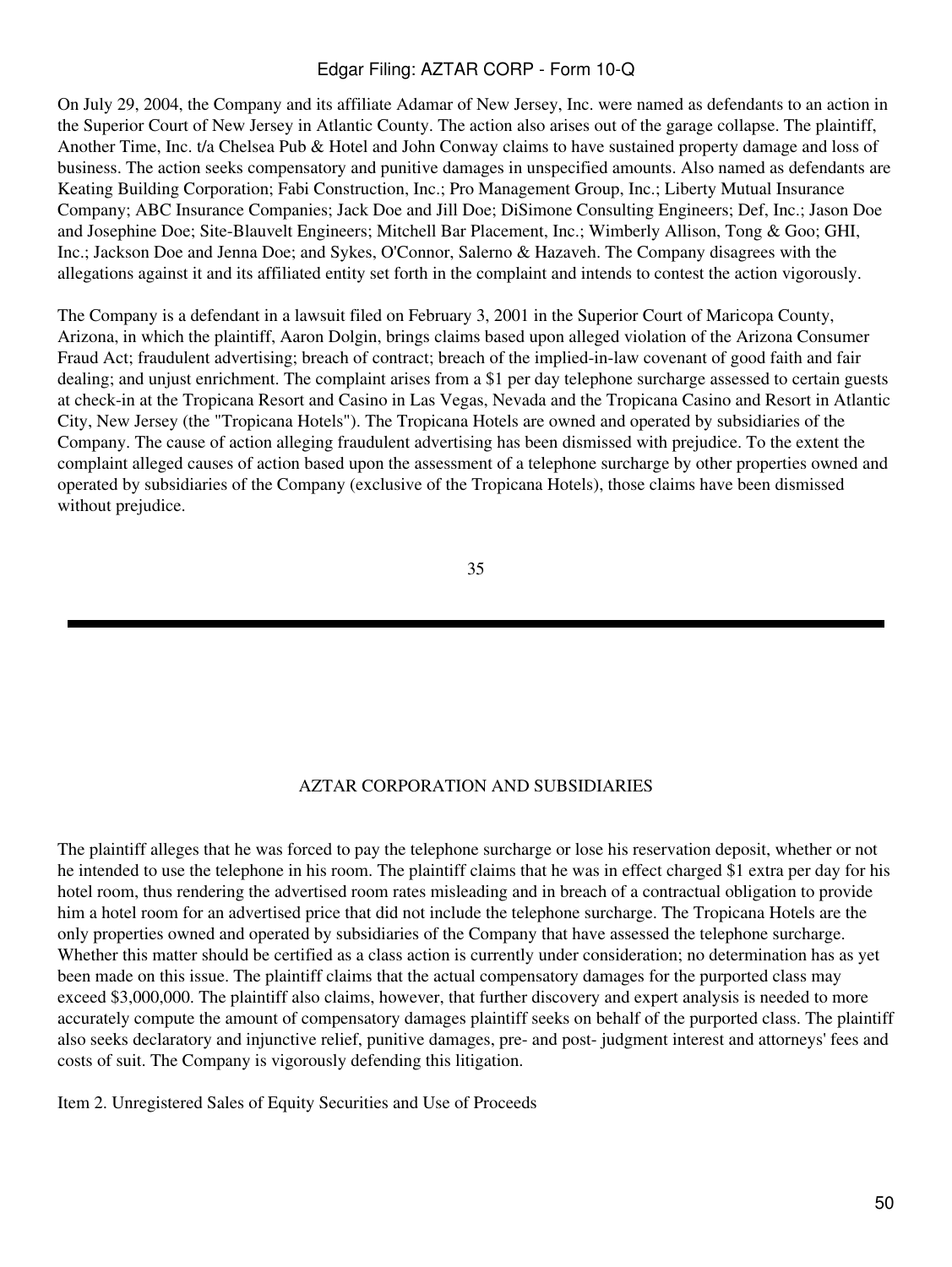# (c) Purchases of Equity Securities

The following table provides information on a monthly basis for the third quarter ended September 30, 2004 with respect to the Company's purchases of equity securities.

| Period                                                   | (a) Total<br>Number<br>of Shares<br>Purchased | (b)Average<br>Price Paid<br>per Share | (c) Total Number<br>of Shares<br>Purchased as Part<br>of Publicly<br><b>Announced Plans</b><br>or Programs | (d) Maximum<br>Number of Shares<br>that May Yet Be<br><b>Purchased Under</b><br>the Plans or Programs |
|----------------------------------------------------------|-----------------------------------------------|---------------------------------------|------------------------------------------------------------------------------------------------------------|-------------------------------------------------------------------------------------------------------|
| Month #1<br>July 2, 2004<br>to<br>July 29, 2004          |                                               |                                       |                                                                                                            | 794,224*                                                                                              |
| Month #2<br>July 30, 2004<br>to<br>September 2, 2004     |                                               |                                       |                                                                                                            | 794,224*                                                                                              |
| Month#3<br>September 3, 2004<br>to<br>September 30, 2004 |                                               |                                       |                                                                                                            | 794,224*                                                                                              |

<sup>\*</sup> In December 2002, the Board of Directors authorized the Company to make discretionary repurchases up to 4,000,000 shares of its common stock. There is no expiration date under this authority. There were 2,922,576 and 283,200 shares repurchased under this program in 2003 and 2002, respectively.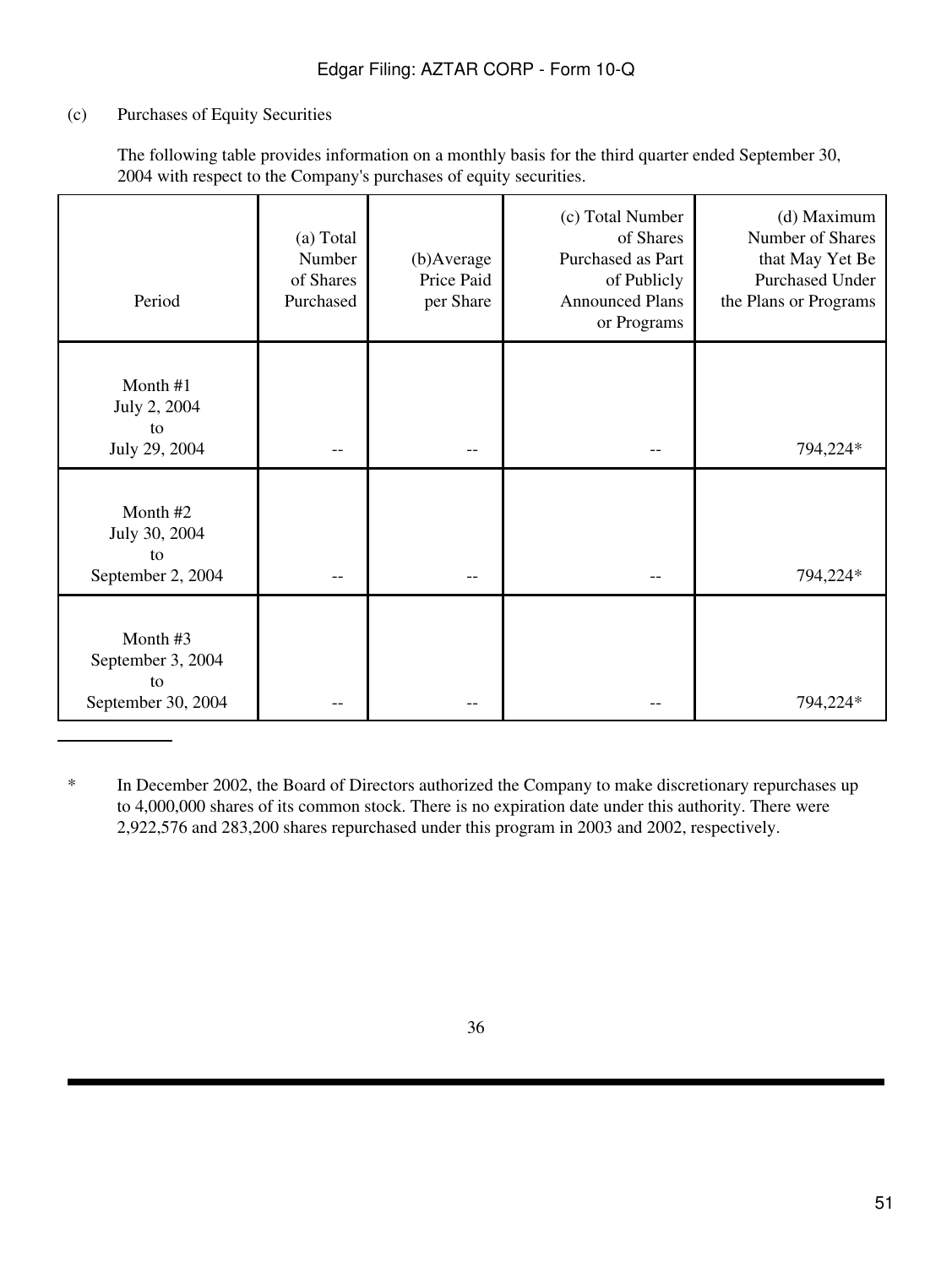## AZTAR CORPORATION AND SUBSIDIARIES

# Item 6. Exhibits

| 10.1 | Form of Stock Option Grant Letter for Aztar Corporation 2000 Nonemployee Directors Stock<br>Option Plan, as Amended and Restated December 5, 2001, Initial Grant. |
|------|-------------------------------------------------------------------------------------------------------------------------------------------------------------------|
| 10.2 | Form of Stock Option Grant Letter for Aztar Corporation 2000 Nonemployee Directors Stock<br>Option Plan, as Amended and Restated December 5, 2001, Second Grant.  |
| 10.3 | Form of Stock Option Grant Letter for Aztar Corporation 2004 Employee Stock Option and<br>Incentive Plan.                                                         |
| 31.1 | Certification of CEO.                                                                                                                                             |
| 31.2 | Certification of CFO.                                                                                                                                             |

 32 Certification of CEO and CFO pursuant to 18 U.S.C. Section 1350, as adopted pursuant to Section 906 of the Sarbanes-Oxley Act of 2002.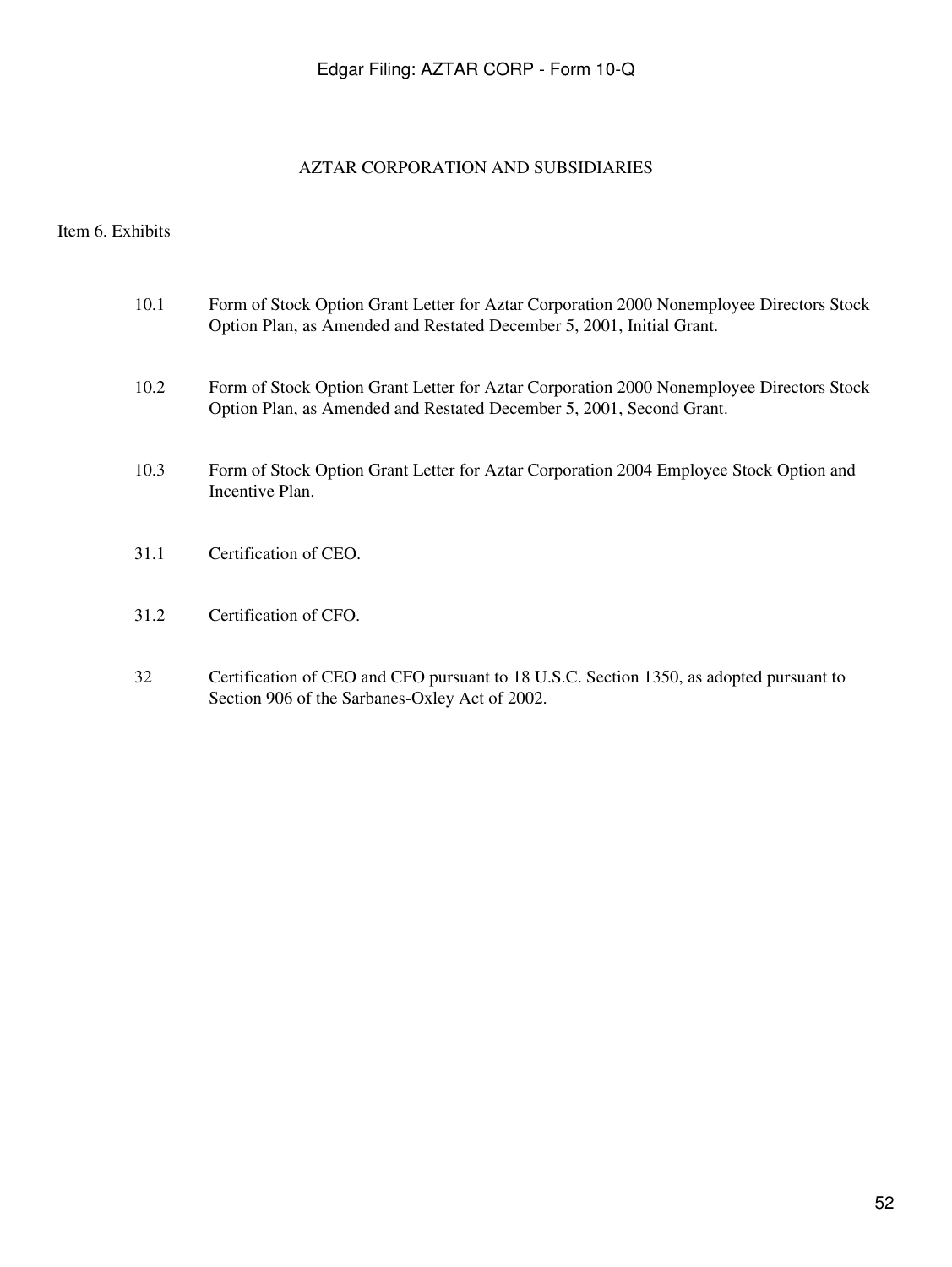37

# AZTAR CORPORATION AND SUBSIDIARIES

# SIGNATURES

Pursuant to the requirements of the Securities Exchange Act of 1934, the registrant has duly caused this report to be signed on its behalf by the undersigned thereunto duly authorized.

AZTAR CORPORATION

(Registrant)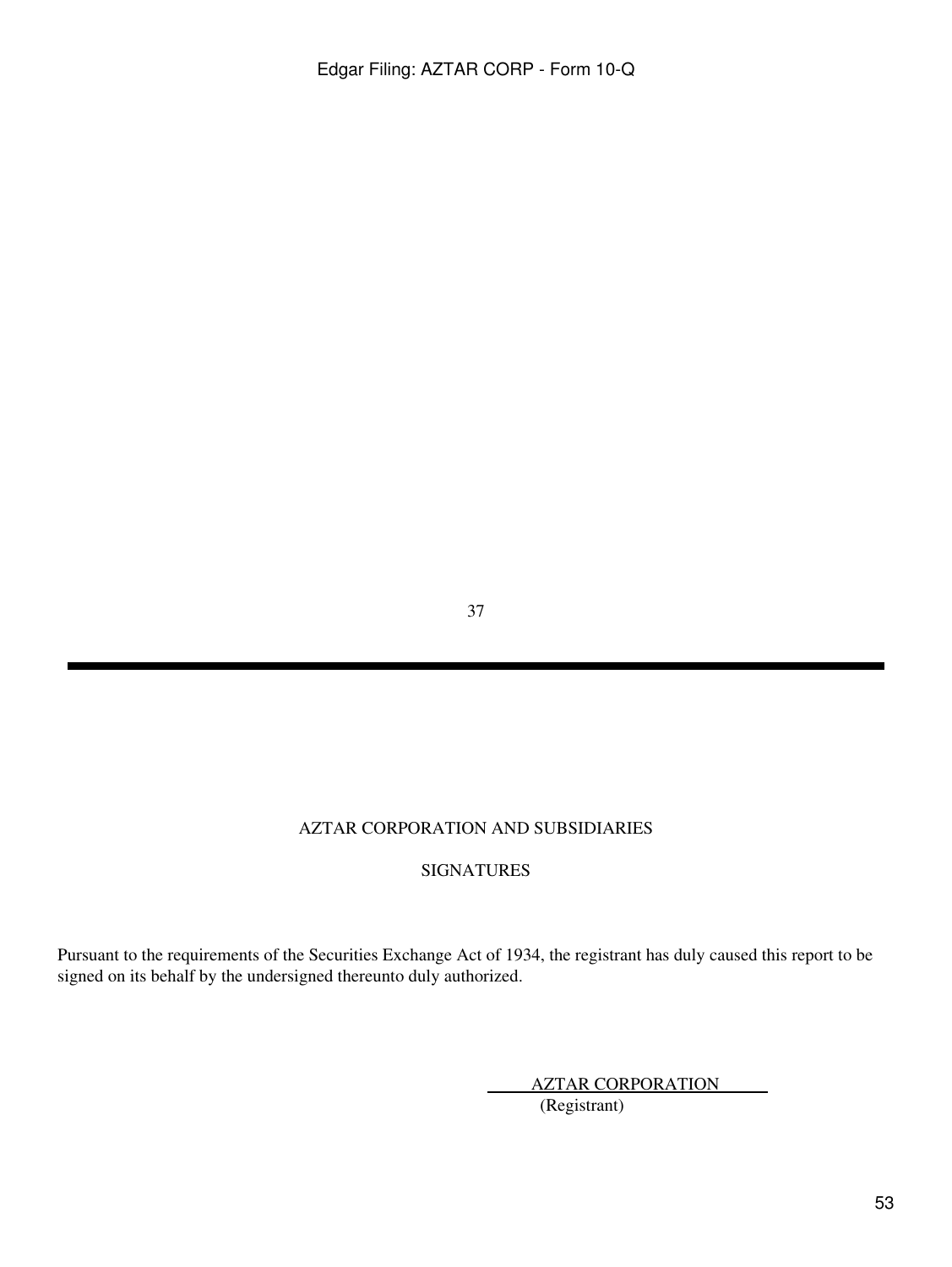Date: November 2, 2004

ROBERT M. HADDOCK

 Robert M. Haddock President and Chief Financial Officer